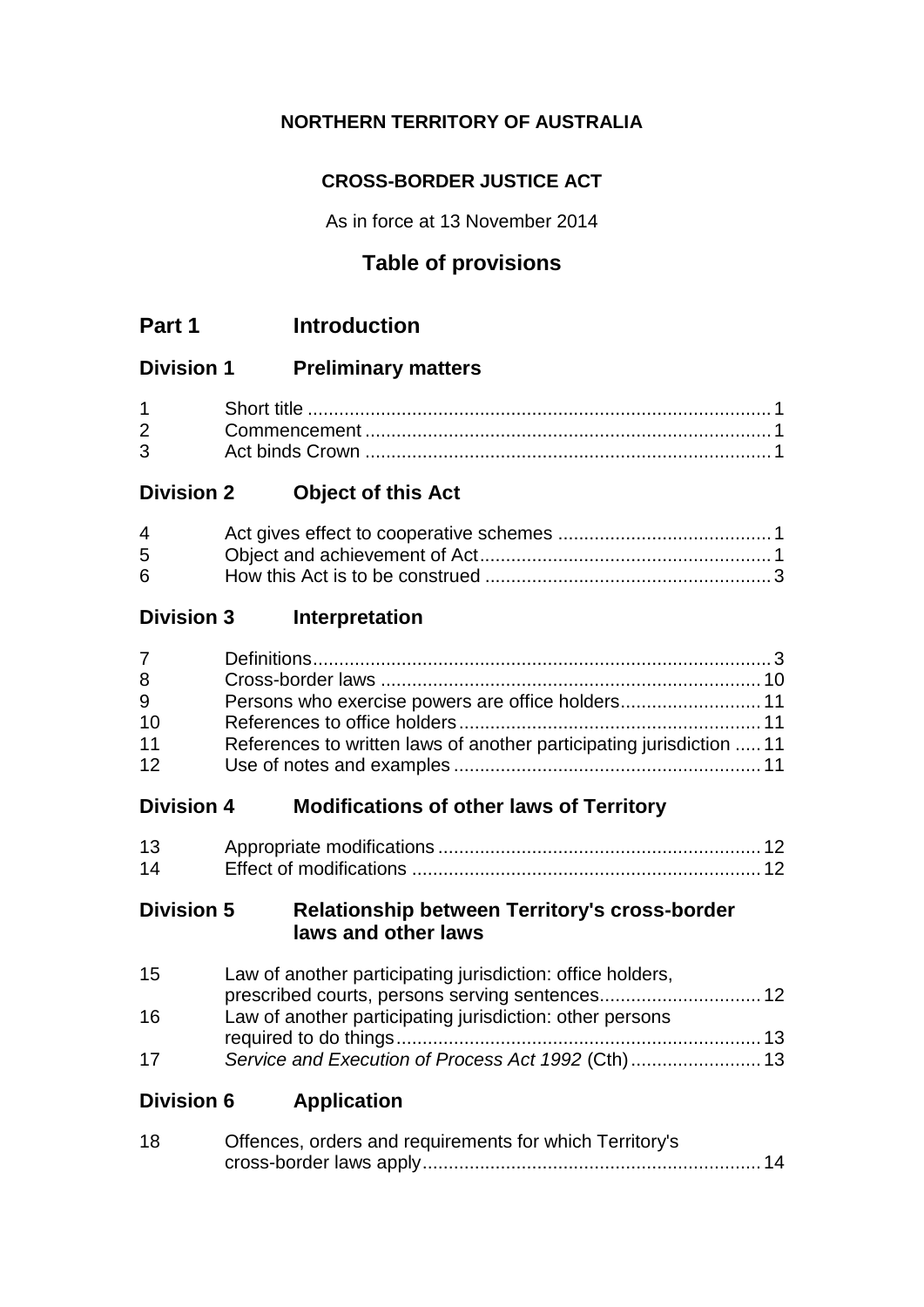# **Part 2 Cross-border regions**

| <b>Division 1</b> | <b>Prescribing cross-border regions</b> |  |
|-------------------|-----------------------------------------|--|
|                   |                                         |  |

| 19 |  |  |
|----|--|--|
|    |  |  |

## **Division 2 Connection with cross-border region**

| 20 | Persons suspected of, alleged to have committed or found         |  |
|----|------------------------------------------------------------------|--|
|    |                                                                  |  |
| 21 | Persons against whom orders of prescribed courts are in force 15 |  |
| 22 | Connection for purposes of making restraining orders  17         |  |
| 23 | Persons serving sentences or carrying out orders for offences    |  |
|    |                                                                  |  |
| 24 |                                                                  |  |
| 25 |                                                                  |  |

## **Division 3 Proving connection with cross-border region**

| 26 |                                                        |  |
|----|--------------------------------------------------------|--|
| 27 |                                                        |  |
| 28 | Onus of proving person's residency during cross-border |  |
|    |                                                        |  |

## **Division 4 Multiple cross-border regions**

| 29 |                                                                 |  |
|----|-----------------------------------------------------------------|--|
| 30 | Office holders, prescribed courts, persons serving sentences 19 |  |
| 31 |                                                                 |  |

# **Part 3 Police officers of Territory exercising powers in another participating jurisdiction**

| <b>Division 1</b> | <b>Powers generally</b> |
|-------------------|-------------------------|
|                   |                         |

| 32<br>33 |                                                                  |  |
|----------|------------------------------------------------------------------|--|
| 34       |                                                                  |  |
| 35       | Investigation of suspected or alleged offence or breach of       |  |
| 36       | Return of person not charged to place of arrest or other place24 |  |
| 37       | Relationship of Part with Criminal Investigation                 |  |
|          |                                                                  |  |

## **Division 2 Road traffic powers**

# **Subdivision 1 Vehicle or driver licensing laws**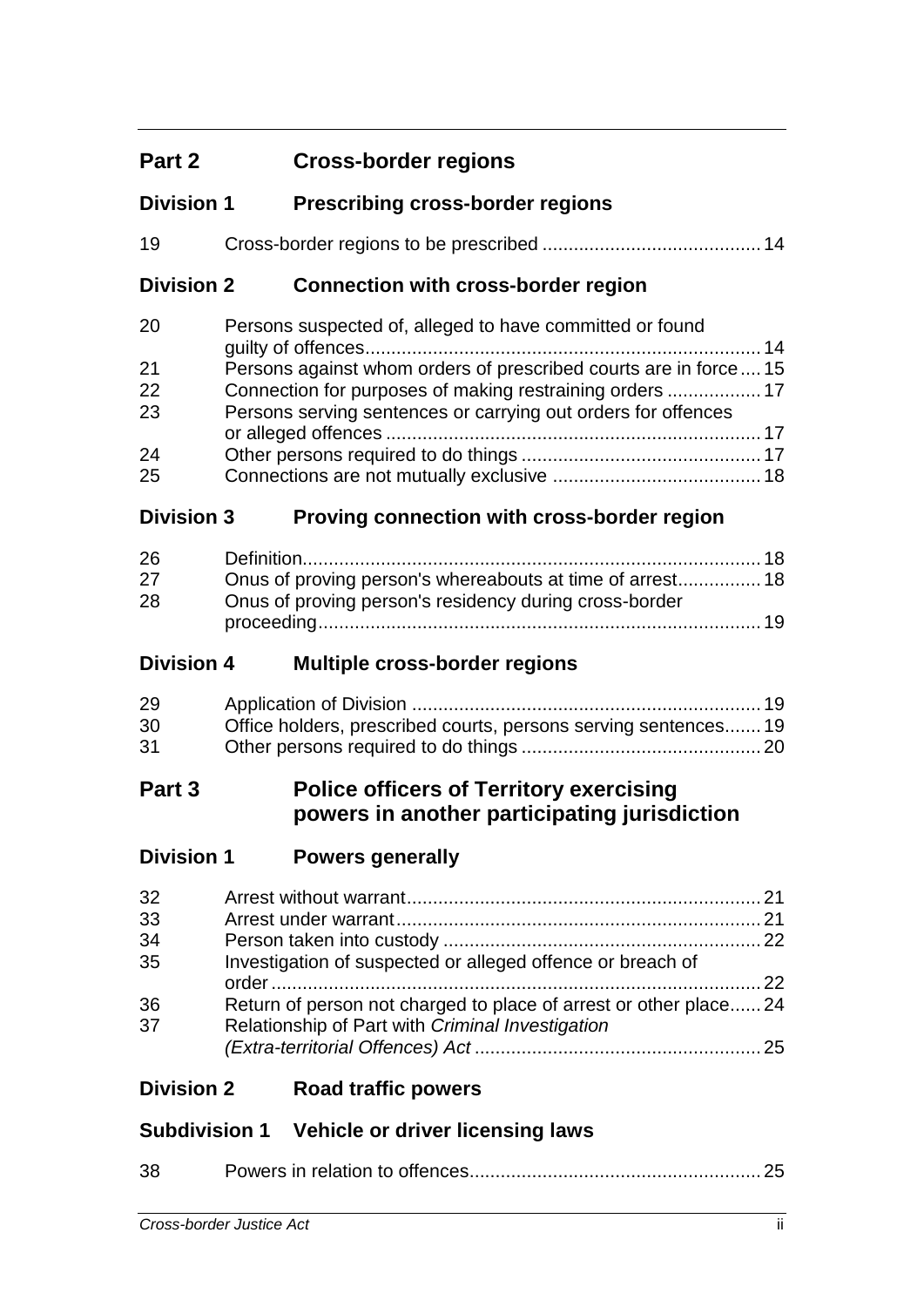| 39                         |                                                                                                                                                                                                                                                         |  |
|----------------------------|---------------------------------------------------------------------------------------------------------------------------------------------------------------------------------------------------------------------------------------------------------|--|
|                            | Subdivision 2 Drink or drug-driving laws                                                                                                                                                                                                                |  |
| 40<br>41<br>42<br>43<br>44 | Conduct of preliminary alcohol or drug test in cross-border<br>Powers that may be exercised in another participating<br>Providing or taking sample in another participating jurisdiction  28<br>Preliminary alcohol or drug test cannot be conducted in |  |
|                            | <b>Subdivision 3 Vehicle impounding laws</b>                                                                                                                                                                                                            |  |
| 45                         | <b>Subdivision 4 Miscellaneous matters</b>                                                                                                                                                                                                              |  |
| 46<br>47                   |                                                                                                                                                                                                                                                         |  |
| <b>Division 3</b>          | <b>Restraining orders laws</b>                                                                                                                                                                                                                          |  |
| 48<br>49<br>50             |                                                                                                                                                                                                                                                         |  |
| <b>Division 4</b>          | <b>Offence</b>                                                                                                                                                                                                                                          |  |
| 51                         |                                                                                                                                                                                                                                                         |  |
| Part 4                     | Police officers of another participating<br>jurisdiction exercising powers in Territory                                                                                                                                                                 |  |
| <b>Division 1</b>          | <b>Powers generally</b>                                                                                                                                                                                                                                 |  |
| 52<br>53<br>54<br>55<br>56 | Investigation of suspected or alleged offence or breach of<br>. 33<br>Relationship of this Division with laws relating to forensic                                                                                                                      |  |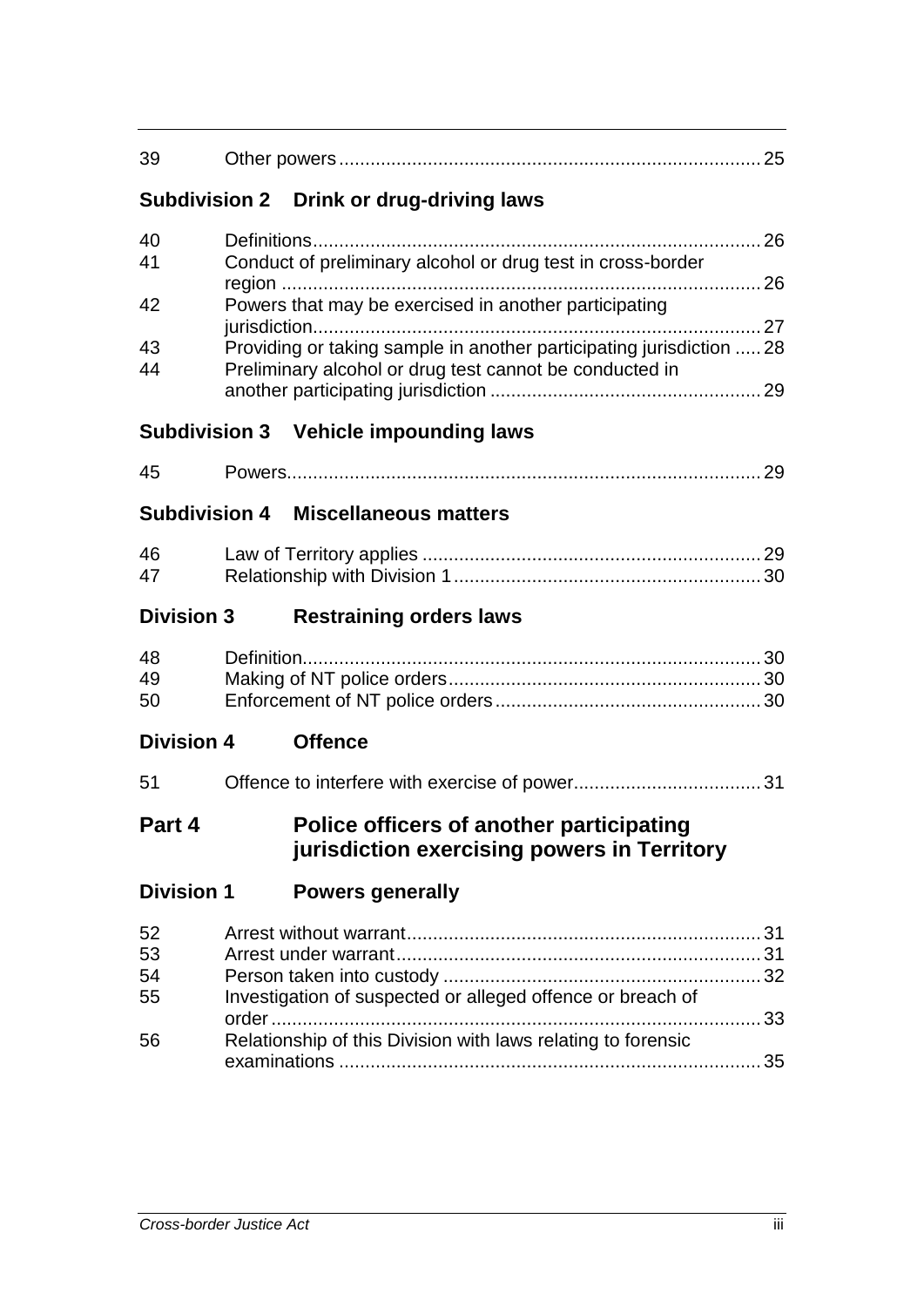# **Division 2 Road traffic powers**

## **Subdivision 1 Vehicle or driver licensing laws**

| 57 |  |
|----|--|
| 58 |  |

## **Subdivision 2 Drink or drug-driving laws**

| 59 |                                                         |  |
|----|---------------------------------------------------------|--|
| 60 | Preliminary alcohol or drug test cannot be conducted in |  |
|    |                                                         |  |

## **Subdivision 3 Vehicle impounding laws**

| C. |  |
|----|--|
|----|--|

## **Subdivision 4 Miscellaneous matters**

| 62 |  |
|----|--|
| 63 |  |

## **Division 3 Restraining orders laws**

| 64 |  |
|----|--|
| 65 |  |
| 66 |  |

# **Part 5 Prescribed courts of Territory exercising cross-border jurisdiction**

| <b>Division 1</b> | <b>Preliminary matters</b> |  |
|-------------------|----------------------------|--|
|                   |                            |  |

| 67 |  | Operation of courts outside Territory not limited38 |  |
|----|--|-----------------------------------------------------|--|
|----|--|-----------------------------------------------------|--|

## **Division 2 Jurisdiction and powers of courts**

| 68 | Proceedings that may be heard in another participating     |  |
|----|------------------------------------------------------------|--|
|    |                                                            |  |
| 69 |                                                            |  |
| 70 |                                                            |  |
| 71 |                                                            |  |
| 72 | Offence to fail to comply with order, judgment, warrant or |  |
|    |                                                            |  |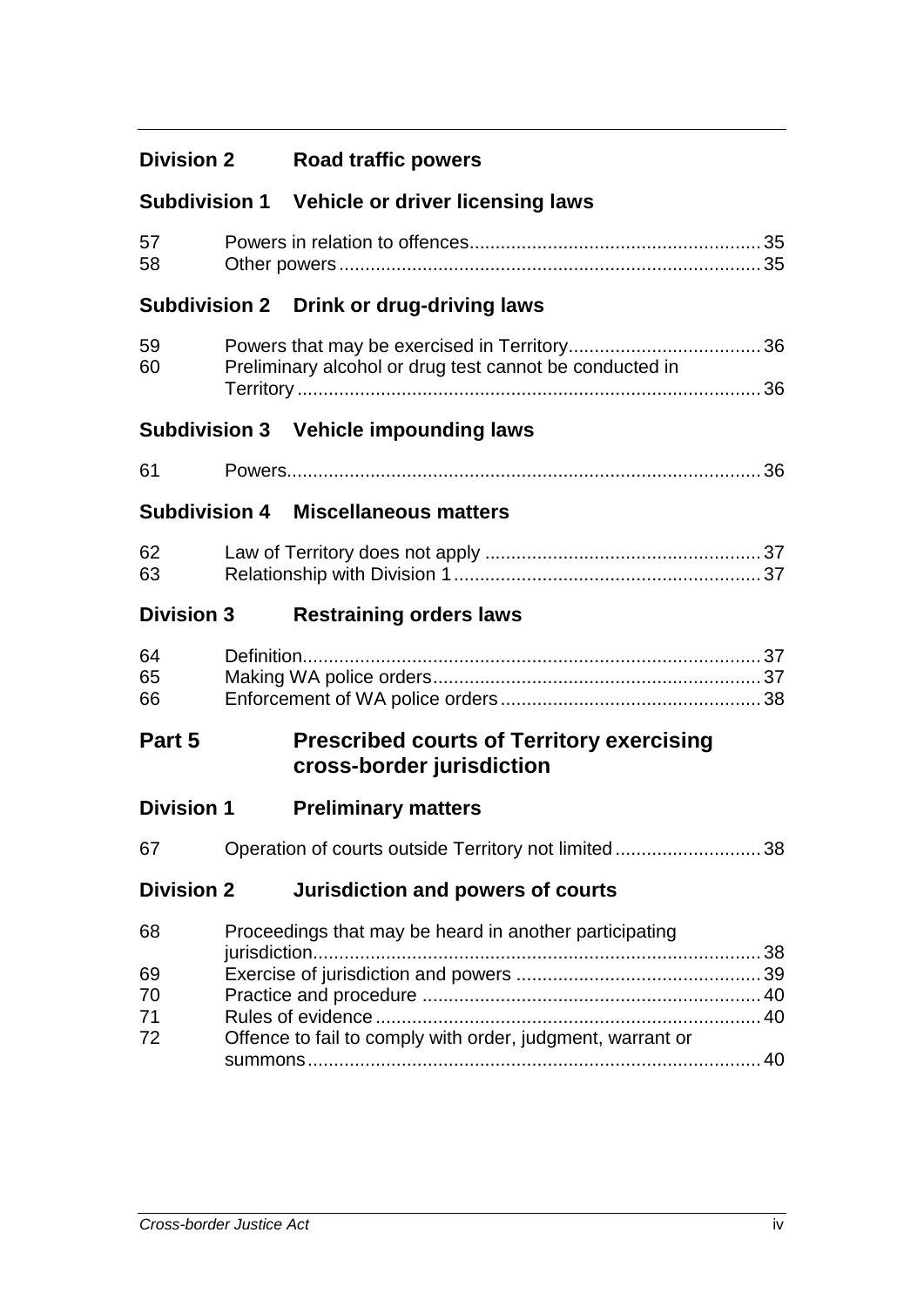| <b>Division 3</b> | Miscellaneous matters relating to cross- |
|-------------------|------------------------------------------|
|                   | border proceedings                       |

| 73<br>74<br>75<br>76<br>77 | Legal practitioners of another participating jurisdiction entitled<br>Court documents may be filed, served or issued in another<br>Court documents in wrong form do not invalidate proceedings |
|----------------------------|------------------------------------------------------------------------------------------------------------------------------------------------------------------------------------------------|
| <b>Division 4</b>          | Registration of interstate restraining orders                                                                                                                                                  |
| 78<br>79<br>80<br>81       | Registration of SA restraining orders under NT law 43<br>Registration of WA restraining orders under NT law 43                                                                                 |
| Part 6                     | <b>Prescribed courts of another participating</b><br>jurisdiction exercising cross-border<br>jurisdiction                                                                                      |
| <b>Division 1</b>          | <b>Jurisdiction and powers of courts</b>                                                                                                                                                       |
| 82<br>83                   |                                                                                                                                                                                                |
| <b>Division 2</b>          | Miscellaneous matters relating to cross-<br>border proceedings                                                                                                                                 |
| 84                         | Trial of person in Territory by prescribed court of participating                                                                                                                              |
| 85                         | Privileges, protection and immunity of participants in                                                                                                                                         |
| 86<br>87<br>88             | Court documents may be filed, served or issued in Territory 46                                                                                                                                 |
| <b>Division 3</b>          | <b>Registration of interstate restraining orders</b>                                                                                                                                           |

| 89 |                                                            |  |
|----|------------------------------------------------------------|--|
| 90 | Registration of NT or WA restraining orders under SA law46 |  |
| 91 | Registration of NT or SA restraining orders under WA law47 |  |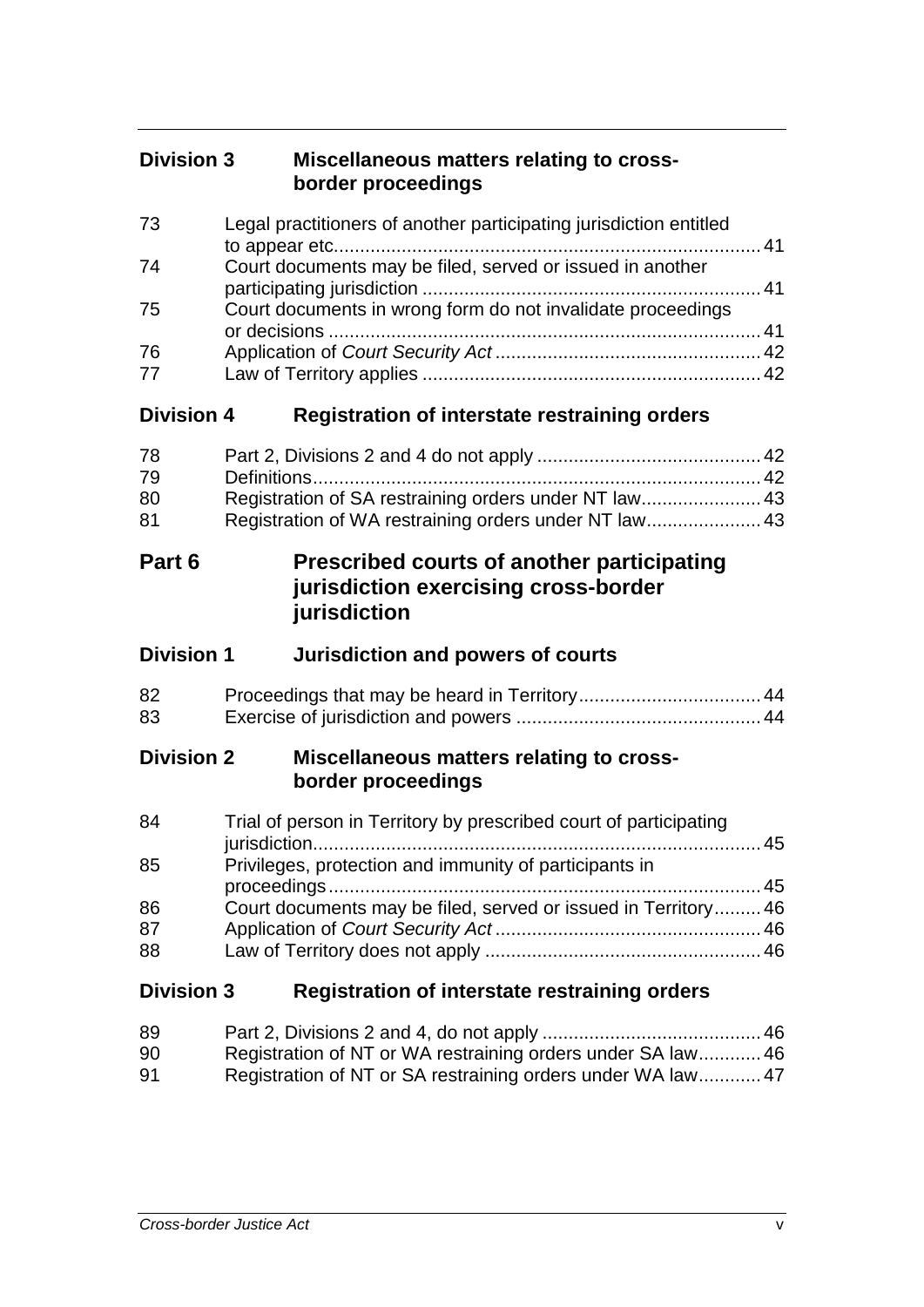| Part 7               | Bail of persons in custody under law of<br><b>Territory</b>                                                               |  |
|----------------------|---------------------------------------------------------------------------------------------------------------------------|--|
| 92                   | Police officer of Territory may exercise powers in another                                                                |  |
| Part 8               | Bail of persons in custody under law of<br>another participating jurisdiction                                             |  |
| 93                   | Police officer of another participating jurisdiction may exercise                                                         |  |
| Part 9               | <b>Mentally impaired accused</b>                                                                                          |  |
| 94<br>95<br>96       | Persons detained or kept in custody under SA law  49<br>Persons detained or kept in custody under WA law  49              |  |
| Part 10              | Sentences and orders under law of<br><b>Territory</b>                                                                     |  |
| <b>Division 1</b>    | <b>Custodial sentences and orders</b>                                                                                     |  |
|                      | Subdivision 1 Sentences of imprisonment or detention                                                                      |  |
| 97<br>98             | Serving sentence in Territory or another participating                                                                    |  |
|                      |                                                                                                                           |  |
|                      | <b>Subdivision 2 Remand</b>                                                                                               |  |
| 99<br>100<br>101     | Remanded in custody in Territory or another participating                                                                 |  |
| <b>Subdivision 3</b> | <b>Bring up orders</b>                                                                                                    |  |
| 102<br>103           | Bringing up prisoner or detainee in another participating<br>Custody of person brought up from prison or detention centre |  |
| <b>Subdivision 4</b> | <b>Miscellaneous matters</b>                                                                                              |  |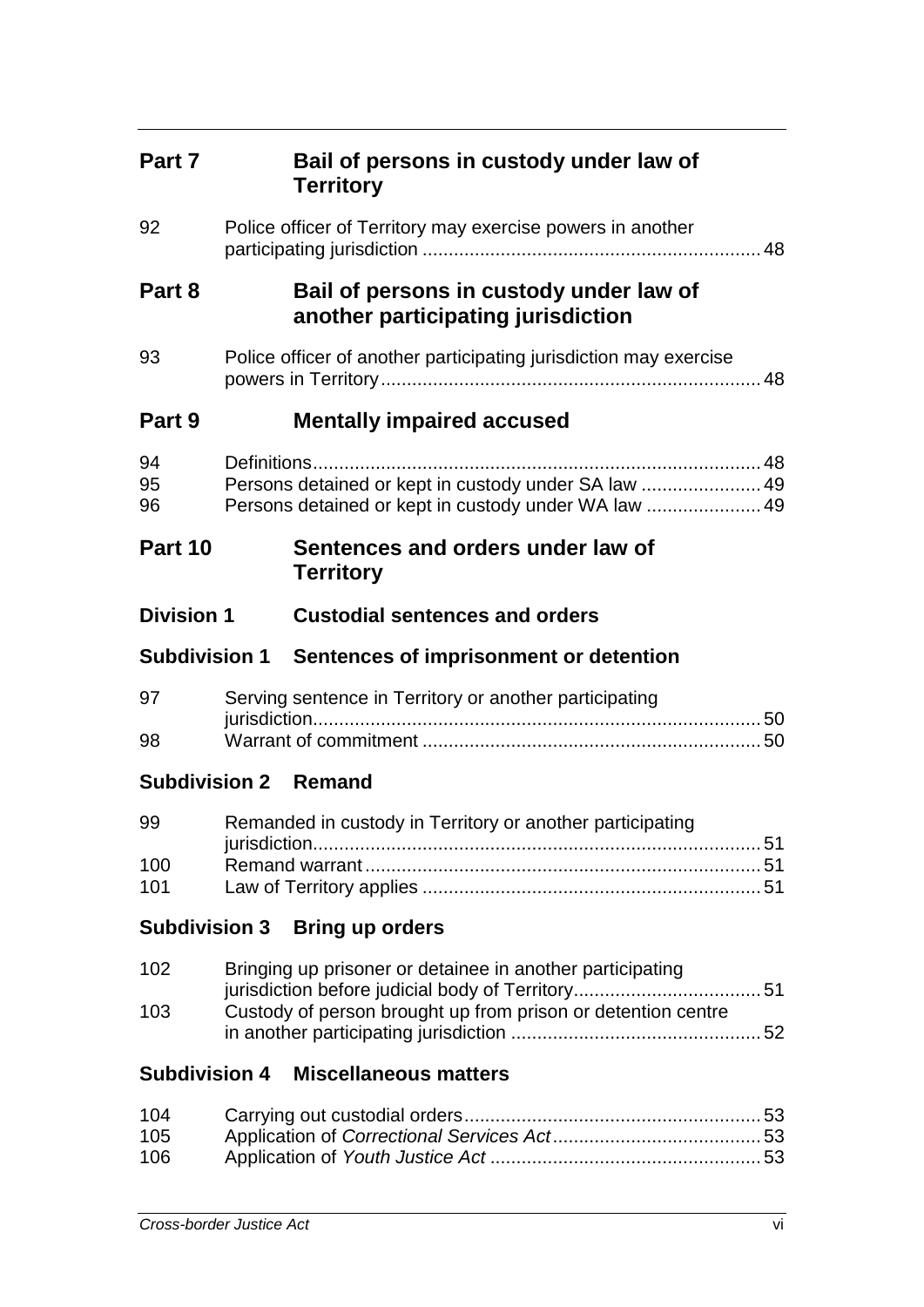## **Division 2 Non-custodial sentences and orders**

| 107 | Carrying out non-custodial orders in another participating |  |
|-----|------------------------------------------------------------|--|
| 108 | Conducting diversionary programs for young offenders in    |  |

# **Part 11 Sentences and orders under law of another participating jurisdiction**

## **Division 1 Custodial sentences and orders**

| 109<br>110        | Serving sentence of imprisonment or detention in Territory54 |  |
|-------------------|--------------------------------------------------------------|--|
| 111               |                                                              |  |
| 112               | Effect of bring up order if person in custody under law of   |  |
|                   |                                                              |  |
| 113               |                                                              |  |
| 114               |                                                              |  |
| <b>Division 2</b> | Non-custodial sentences and orders                           |  |

| 115 | Carrying out non-custodial orders in Territory55        |  |
|-----|---------------------------------------------------------|--|
| 116 | Conducting diversionary programs for young offenders in |  |
|     |                                                         |  |

# **Part 12 Enforcement of fines**

| <b>Division 1</b> | <b>Preliminary matters</b> |  |
|-------------------|----------------------------|--|
|                   |                            |  |

| $\overline{A}$ |  |  |
|----------------|--|--|
|----------------|--|--|

## **Division 2 Fines under law of Territory**

| 118 | Request to enforce fine in another participating jurisdiction57 |  |
|-----|-----------------------------------------------------------------|--|
| 119 |                                                                 |  |
| 120 |                                                                 |  |
| 121 | Receipt of amount from reciprocating agency 57                  |  |
| 122 |                                                                 |  |

## **Division 3 Fines under law of another participating jurisdiction**

| 123 |  |
|-----|--|
| 124 |  |
| 125 |  |
| 126 |  |
| 127 |  |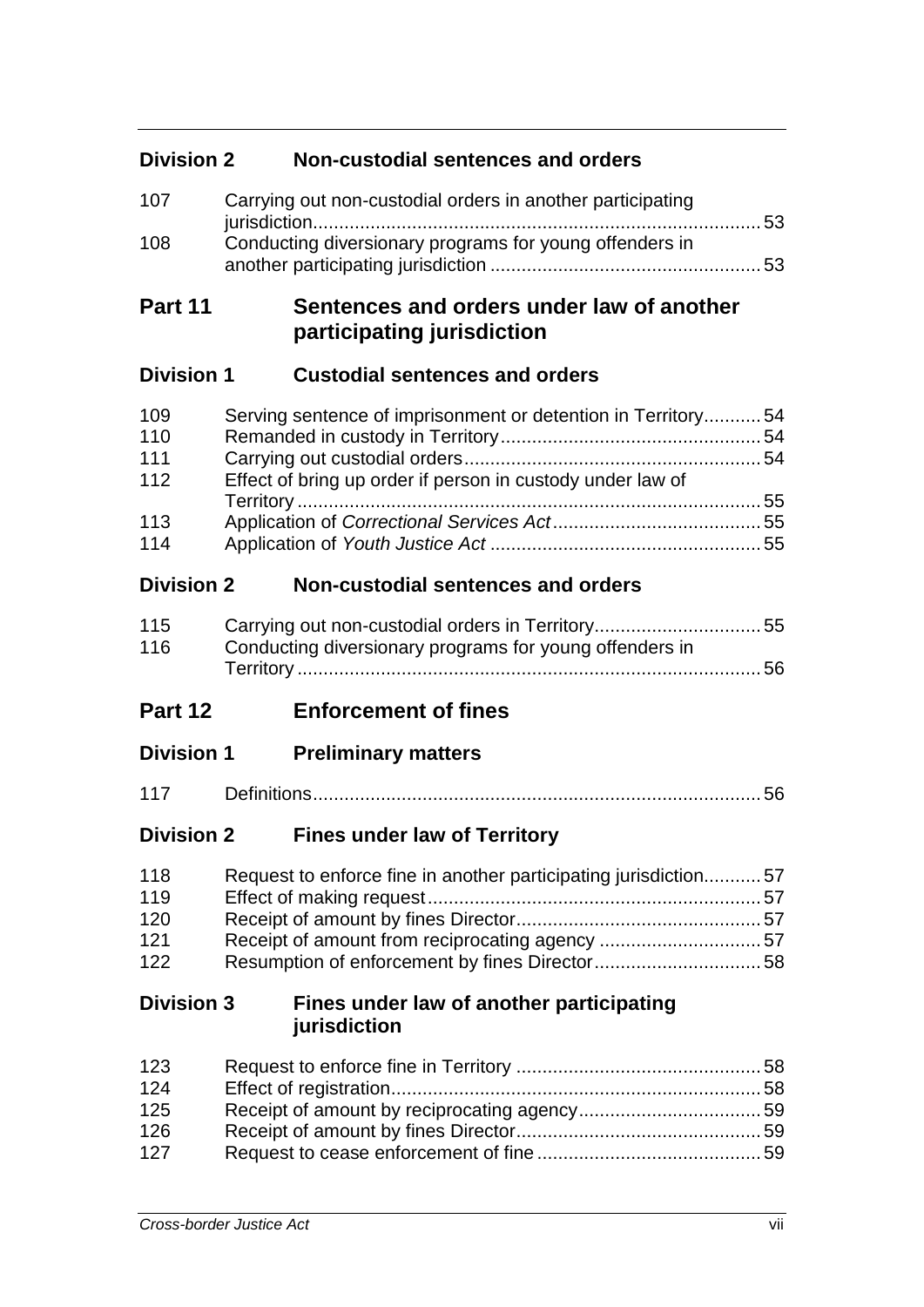| Part 13           | Office holders of participating jurisdictions                                                                |
|-------------------|--------------------------------------------------------------------------------------------------------------|
| <b>Division 1</b> | Holding offices and exercising powers under<br>law of other jurisdictions                                    |
| 128<br>129        | Office holders of Territory may be secondary office holders of                                               |
| 130               | Office holders of another participating jurisdiction may be                                                  |
| 131               | Terms of appointment of secondary office holders under law of                                                |
| <b>Division 2</b> | Appointment of magistrates of another<br>participating jurisdiction to be magistrates of<br><b>Territory</b> |
| 132               |                                                                                                              |
| Part 14           | <b>Miscellaneous matters</b>                                                                                 |
| 133               | Reporting accidents, producing driver's licences etc. to police                                              |
| 134               |                                                                                                              |
| 135               |                                                                                                              |
| 136               |                                                                                                              |
| 137               | Protection of office holders of Territory taking action in another                                           |
| 138               | Protection of office holders of another participating jurisdiction                                           |
| 139               | Disclosure of information to authorities in another participating                                            |
| 140               |                                                                                                              |
| 141               |                                                                                                              |
| 142               |                                                                                                              |

### **ENDNOTES**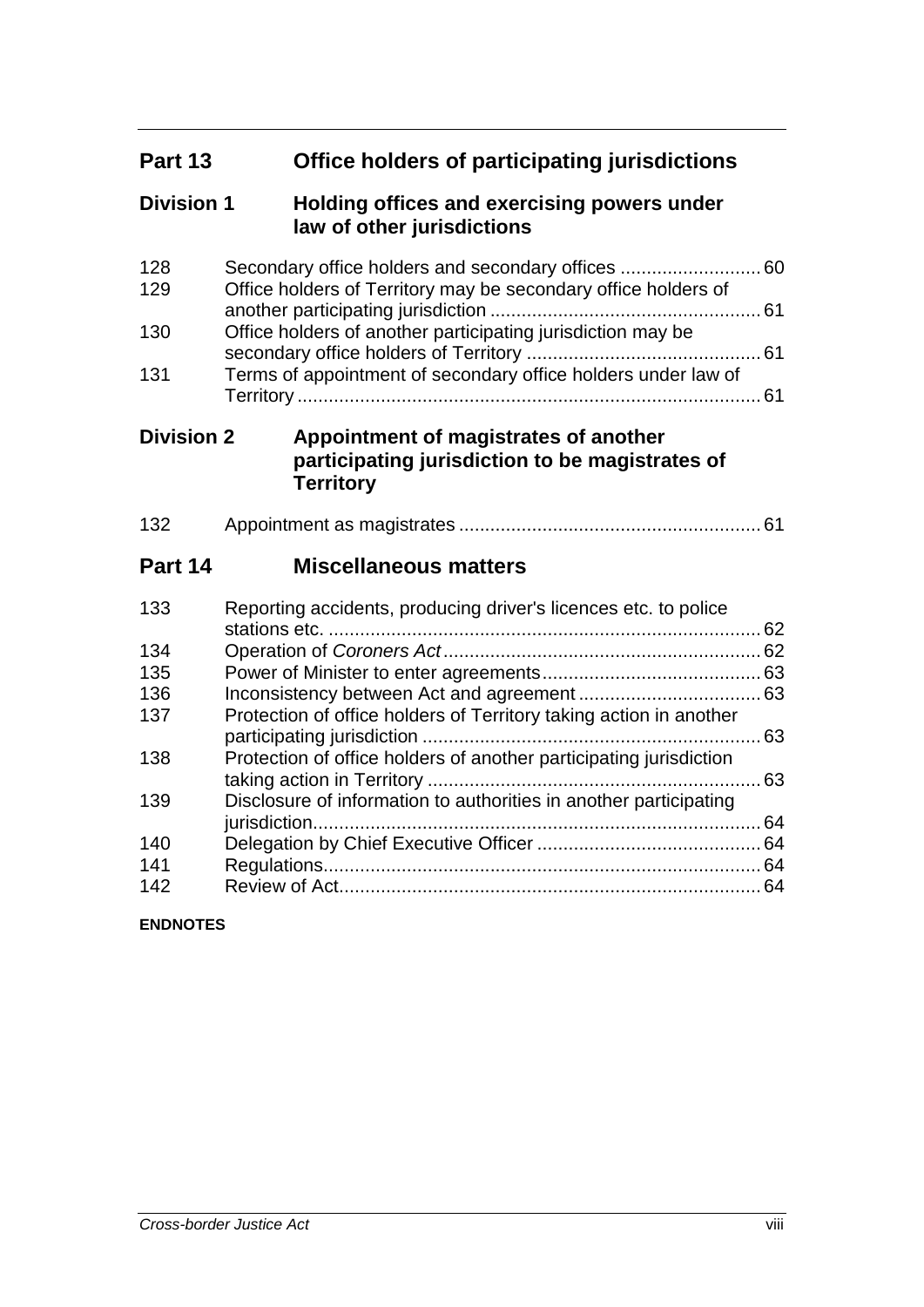# **NORTHERN TERRITORY OF AUSTRALIA**

As in force at 13 November 2014 \_\_\_\_\_\_\_\_\_\_\_\_\_\_\_\_\_\_\_\_

\_\_\_\_\_\_\_\_\_\_\_\_\_\_\_\_\_\_\_\_

## **CROSS-BORDER JUSTICE ACT**

### **An Act to facilitate the administration of justice in regions straddling the Territory's borders with South Australia and Western Australia, and for related purposes**

## **Part 1 Introduction**

## **Division 1 Preliminary matters**

### **1 Short title**

This Act may be cited as the *Cross-border Justice Act*.

#### **2 Commencement**

This Act commences on the date fixed by the Administrator by *Gazette* notice.

### **3 Act binds Crown**

This Act binds the Crown in right of the Territory and, to the extent the legislative power of the Legislative Assembly permits, the Crown in all its other capacities.

## **Division 2 Object of this Act**

### **4 Act gives effect to cooperative schemes**

This Act gives effect to 1 or more cooperative schemes between the Territory and 1 or both of the other participating jurisdictions for facilitating the administration of justice in 1 or more cross-border regions.

### **5 Object and achievement of Act**

(1) The object of this Act is to facilitate the administration of justice in the cross-border regions.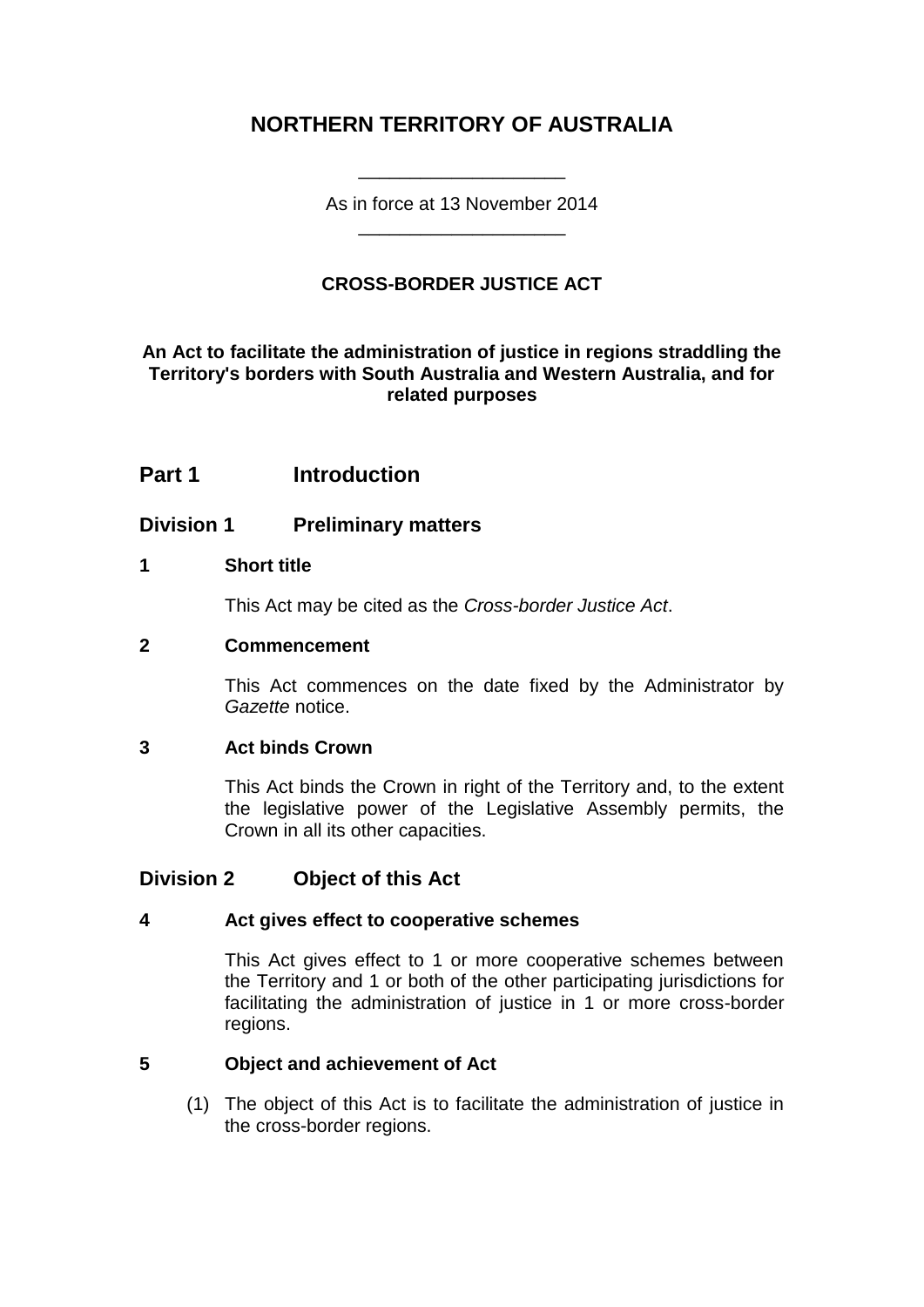- (2) The object is to be achieved mainly by enabling the following things to be done:
	- (a) police officers, magistrates and other office holders of the Territory to exercise their powers under the law of the Territory in another participating jurisdiction;
	- (b) police officers, magistrates and other office holders of the Territory to hold offices and exercise powers under the law of another participating jurisdiction;
	- (c) police officers, magistrates and other office holders of another participating jurisdiction to exercise their powers under the law of the other jurisdiction in the Territory;
	- (d) police officers, magistrates and other office holders of another participating jurisdiction to hold offices and exercise powers under the law of the Territory;
	- (e) prescribed courts of the Territory to hear and determine proceedings, and to otherwise exercise their jurisdiction and powers under the law of the Territory, in another participating jurisdiction;
	- (f) the sentences, orders and other decisions made by those courts under the law of the Territory to be served, carried out or otherwise given effect to by persons in another participating jurisdiction;
	- (g) the courts of summary jurisdiction of another participating jurisdiction to hear and determine proceedings, and to otherwise exercise their jurisdiction and powers under the law of the other jurisdiction, in the Territory;
	- (h) the sentences, orders and other decisions made by those courts under the law of the other jurisdiction to be served, carried out or otherwise given effect to by persons in the Territory;
	- (i) any other persons who are required under the law of the Territory to do things to do the things in another participating jurisdiction;
	- (j) any other persons who are required under the law of another participating jurisdiction to do things to do the things in the Territory.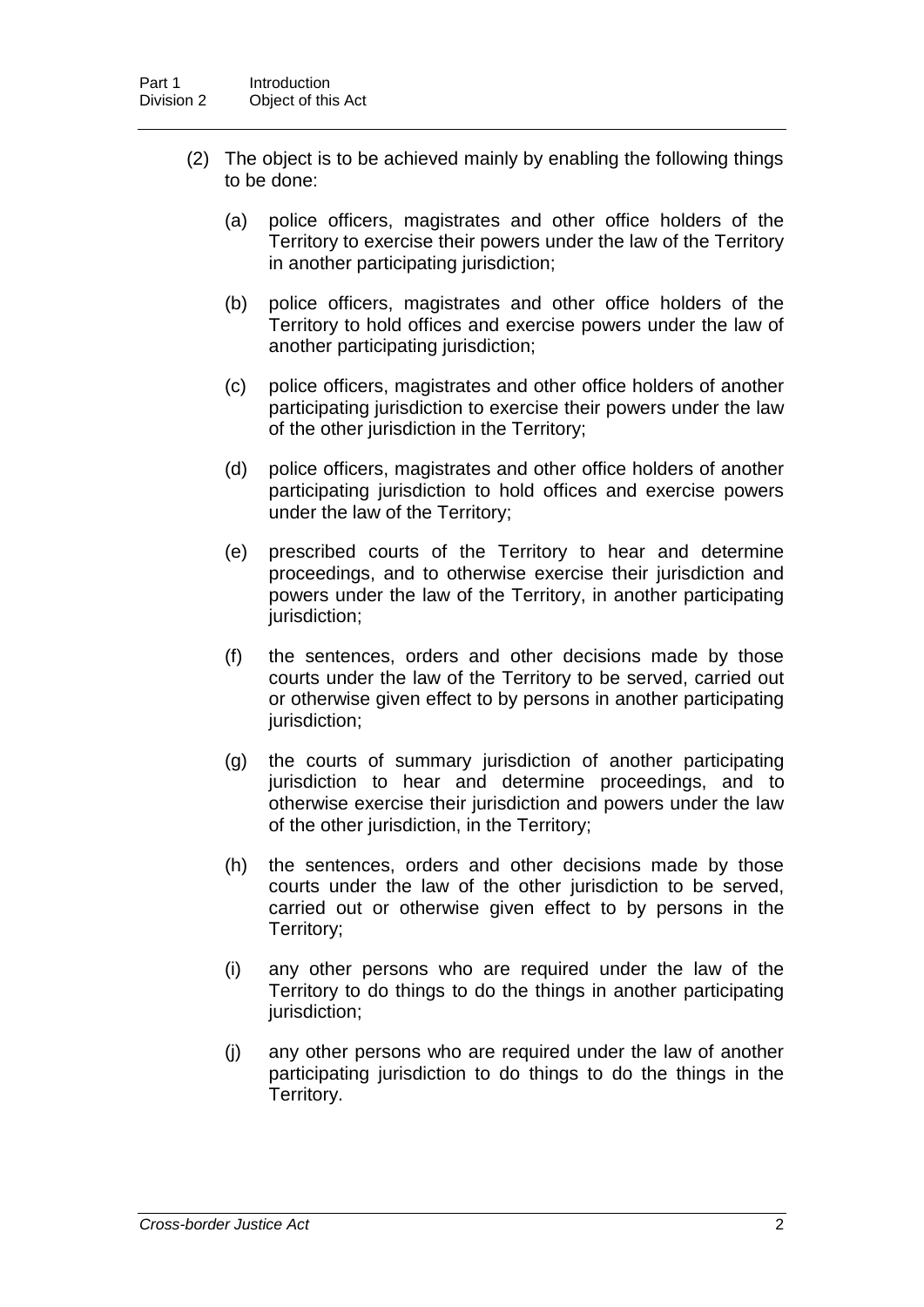### **6 How this Act is to be construed**

This Act is to be construed as enabling:

- (a) office holders and courts of the Territory and other persons to exercise powers they have under the law of the Territory within the geographical area of another participating jurisdiction; and
- (b) office holders and courts of another participating jurisdiction and other persons to exercise powers they have under the law of the other jurisdiction within the geographical area of the Territory.

#### *Note for Division 2*

*A person who has a connection with a cross-border region may be (but is not required to be) dealt with under the Territory's cross-border laws. In deciding whether or not to deal with the person under the Territory's cross-border laws, an office holder or prescribed court of the Territory will have regard to what best facilitates the administration of justice in the region.*

*If, for example, an offence is alleged to have been committed in the cross-border region where the alleged offender and the witnesses to the alleged offence ordinarily reside, dealing with the offender under the Territory's cross-border laws is likely to facilitate the administration of justice in the region.*

*However, the administration of justice is not likely to be facilitated in a crossborder region if the alleged offender is arrested in the region but the offence is alleged to have been committed in, and the alleged offender and the witnesses to the alleged offence ordinarily reside in, Darwin.*

### **Division 3 Interpretation**

### **7 Definitions**

(1) In this Act:

#### *another participating jurisdiction* means:

- (a) South Australia; or
- (b) Western Australia.

#### *appropriate modifications*:

- (a) of a law of the Territory see section 13; or
- (b) of a law of another participating jurisdiction means appropriate modifications of the law under the jurisdiction's cross-border laws.

*arrest* includes to apprehend and to take into custody.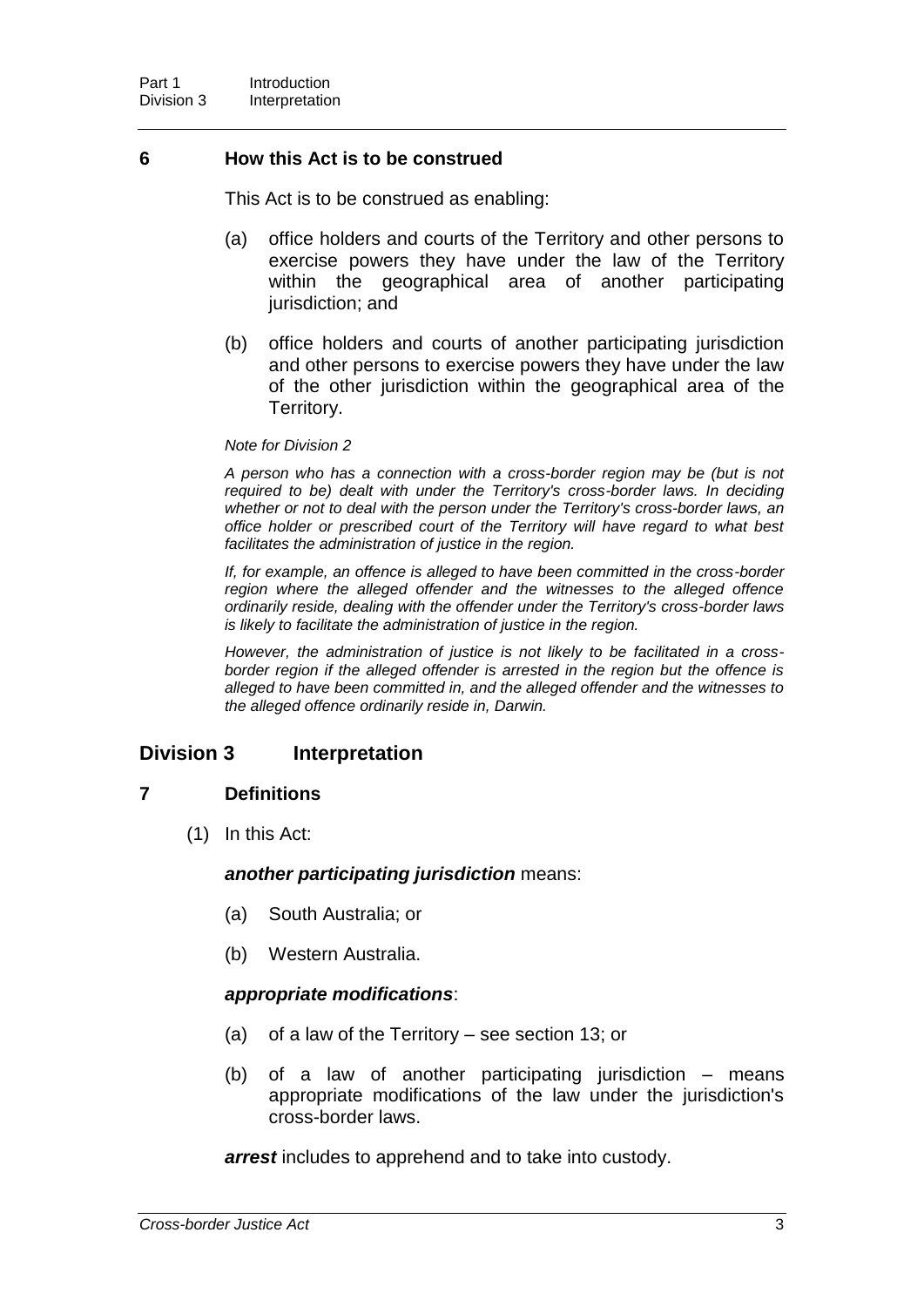*authorised officer*, of a participating jurisdiction, means:

- (a) a police officer of the jurisdiction; or
- (b) an office holder of the jurisdiction prescribed by regulation.

*bring up order, of a participating jurisdiction, means:* 

- (a) for the Territory:
	- (ii) an order made under section 102 of this Act; or
	- (iii) another order made under the law of the Territory directing that a person who is in custody be brought before a judicial body as defined in section 102(5); or
- (b) for another participating jurisdiction a bring up order of the jurisdiction under its cross-border laws.

*carry out*, an order, includes to comply with the requirements of, and to perform the obligations under, the order.

*connection with a cross-border region*, see Part 2, Division 2.

*community corrections officer*, of a participating jurisdiction, means:

- (a) for the Territory:
	- (i) a probation and parole officer as defined in section 4 of the *Correctional Services Act*; or
	- (iii) a juvenile justice officer for the Territory; or
- (b) for another participating jurisdiction a community corrections officer of the other jurisdiction under its cross-border laws.

#### *Note*

*This definition is affected by section 10.*

*court document*, of a prescribed court of a participating jurisdiction, means a document that is filed, served or issued in a cross-border proceeding of the court.

*cross-border jurisdiction*, of a prescribed court of a participating jurisdiction, means the court's jurisdiction in relation to a cross-border proceeding of the court.

*cross-border laws*, of a participating jurisdiction, see section 8.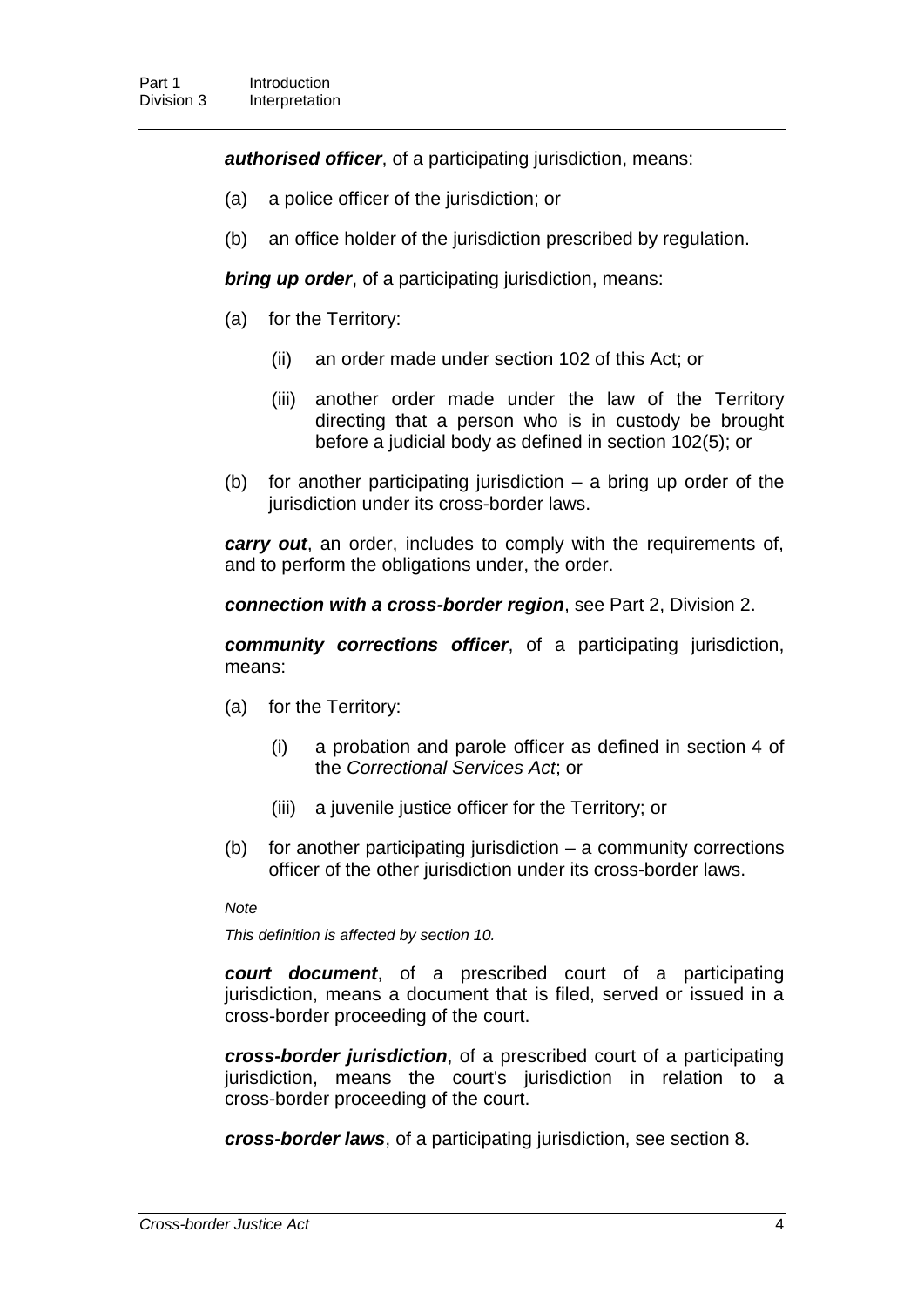*cross-border proceeding*, of a prescribed court of a participating jurisdiction, means:

- (a) for a prescribed court of the Territory a proceeding of the court mentioned in section 68(2) that may be heard and determined by the court in another participating jurisdiction under section 68(1); or
- (b) for a prescribed court of another participating jurisdiction a cross-border proceeding of that court under the jurisdiction's cross-border laws.

*cross-border region*, see section 19.

*custodial order*, of a participating jurisdiction, means:

- (a) for the Territory:
	- (i) a warrant of commitment issued under section 98; or
	- (ii) a remand warrant issued under section 100; or
	- (iii) a bring up order of the Territory; or
- (b) for another participating jurisdiction a custodial order of the jurisdiction under its cross-border laws.

*detention centre*, in a participating jurisdiction, means:

- (a) for the Territory a detention centre as defined in section  $5(1)$ of the *Youth Justice Act*; or
- (b) for another participating jurisdiction  $-$  a detention centre in the jurisdiction under its cross-border laws.

*drink or drug-driving laws*, of a participating jurisdiction, means the provisions of the law of the jurisdiction relating to a person driving or attempting to drive a vehicle:

- (a) while under the influence of or impaired by alcohol, drugs or both; or
- (b) while alcohol, drugs or both are present in the person's oral fluid or blood.

*Note*

*This definition is affected by subsection (2).*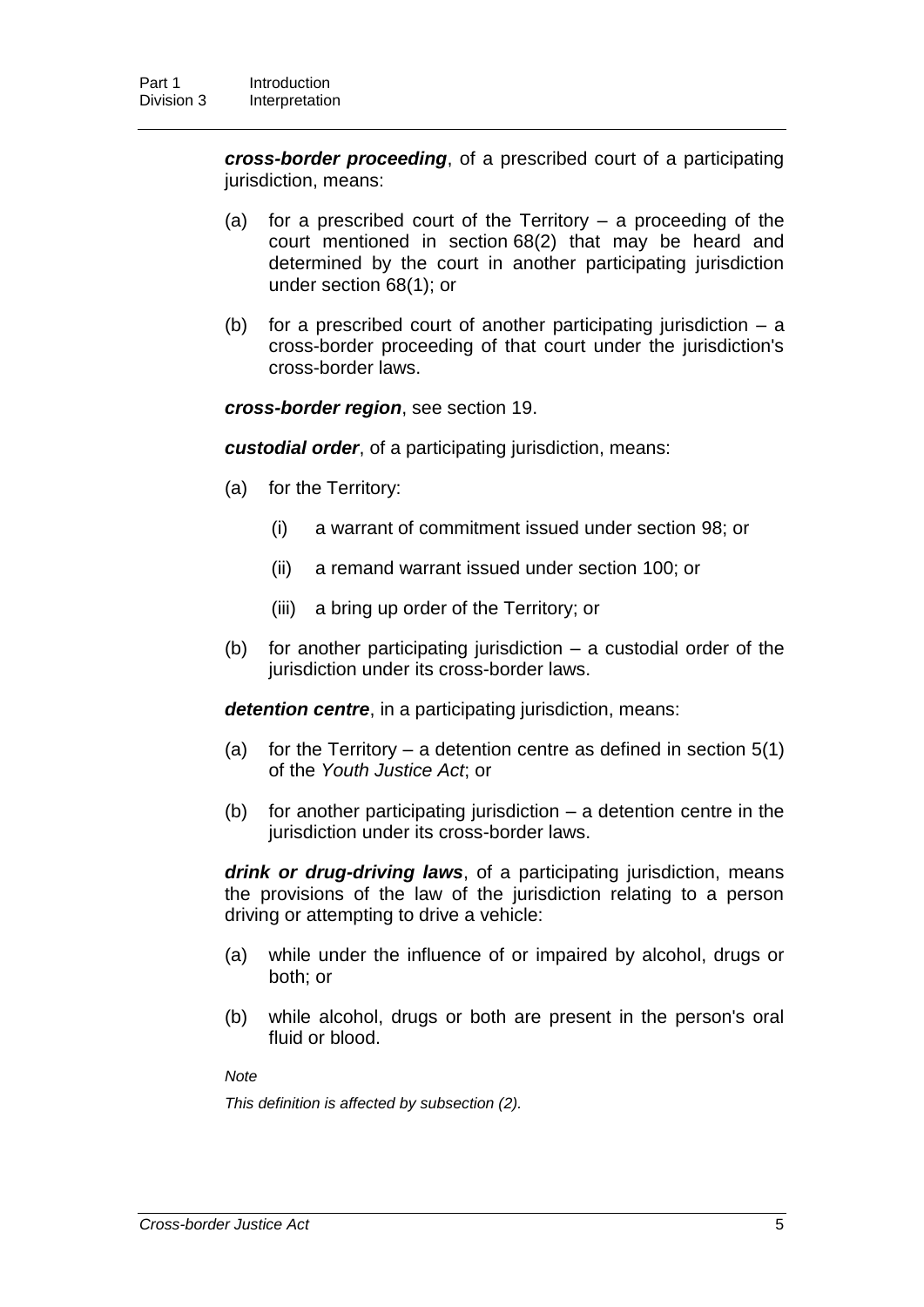*drink or drug-driving offence*, under the law of a participating jurisdiction, means an offence under the law of the jurisdiction the elements of which include a person driving or attempting to drive a vehicle:

- (a) while under the influence of or impaired by alcohol, drugs or both; or
- (b) while alcohol, drugs or both are present in the person's oral fluid or blood.

*Note*

*This definition is affected by subsection (2).*

*exercise*, a power, includes to perform a function or duty.

*file*, a document, includes lodge the document.

*forfeiture* includes confiscation.

*juvenile justice officer*, of a participating jurisdiction, means:

- (a) for the Territory a probation and parole officer as defined in section 5(1) of the *Youth Justice Act*; or
- (b) for another participating jurisdiction  $-$  a juvenile justice officer of the jurisdiction under its cross-border laws.

*magistrate*, of a participating jurisdiction, means:

- (a) for the Territory a magistrate of a prescribed court of the Territory; or
- (b) for another participating jurisdiction a magistrate of the jurisdiction under its cross-border laws.

*Note*

*This definition is affected by section 10.*

*non-custodial order*, of a participating jurisdiction, means:

- (a) for the Territory:
	- (i) a sentence imposed on, or an order made against, a person in relation to an offence or alleged offence under the law of the Territory, other than a sentence or order requiring the person to be kept in custody or to pay a fine; or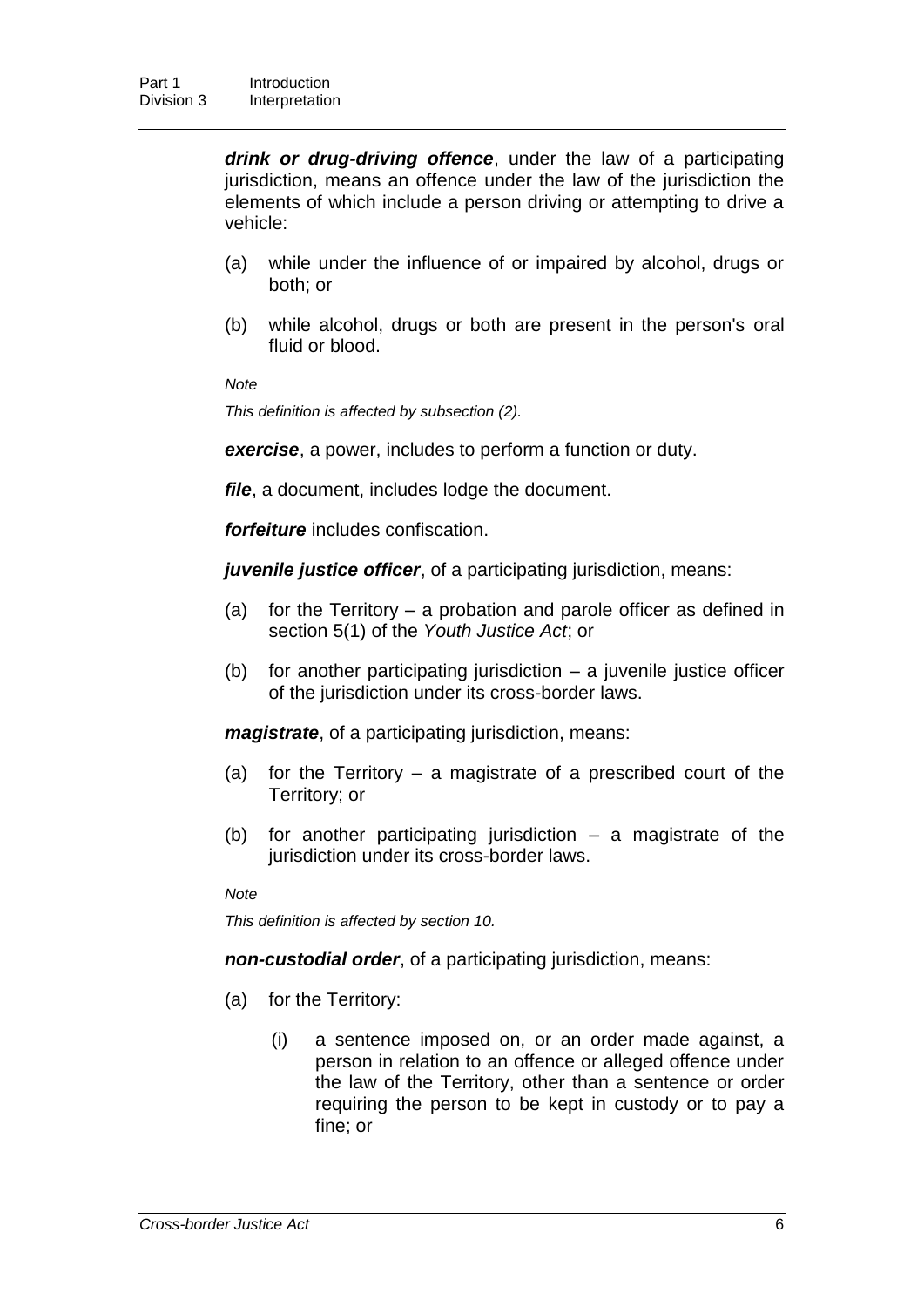- (ii) a community work order made under section 77 of the *Fines and Penalties (Recovery) Act*; or
- (iii) an order prescribed by regulation; or
- (b) for another participating jurisdiction a non-custodial order of the jurisdiction under its cross-border laws.

*NT/SA region* means a cross-border region straddling the Territory's border with South Australia.

*NT/SA/WA region* means a cross-border region straddling the Territory's borders with South Australia and Western Australia.

*NT/WA region* means a cross-border region straddling the Territory's border with Western Australia.

*office holder*, of a participating jurisdiction, means:

- (a) for the Territory a person who holds an office under the law of the Territory; or
- (b) for another participating jurisdiction a person who holds an office under the law of the jurisdiction.

#### *Note*

*This definition is affected by sections 9 and 10.*

#### *participating jurisdiction* means:

- (a) the Territory; or
- (b) another participating jurisdiction.

*police officer*, of a participating jurisdiction, means:

- (a) for the Territory a member of the Police Force appointed or holding office under the *Police Administration Act*; or
- (b) for another participating jurisdiction a police officer of the jurisdiction under its cross-border laws.

*Note*

*This definition is affected by section 10.*

**power** includes a function and a duty.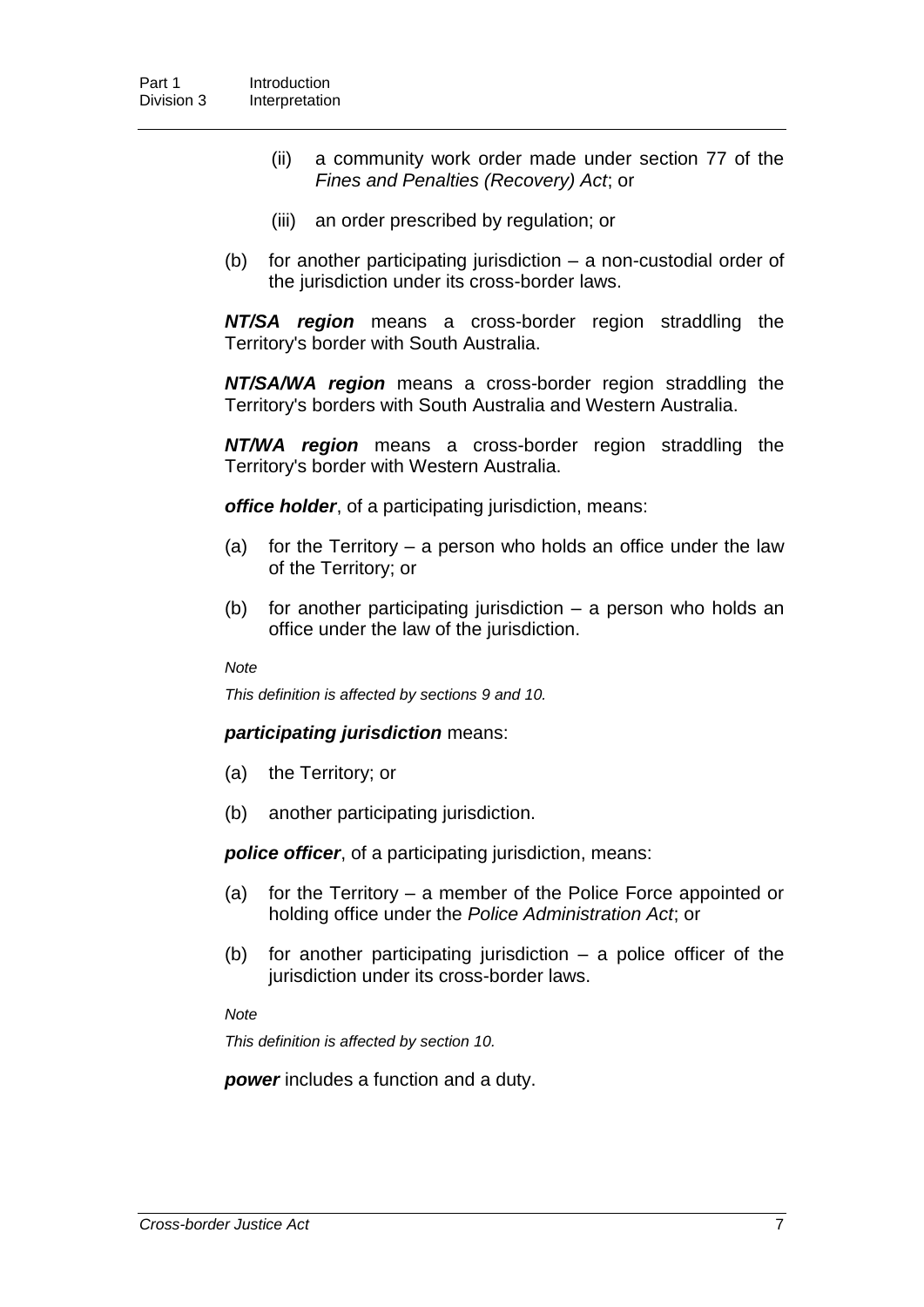*preliminary alcohol or drug test*, under a participating jurisdiction's drink or drug-driving laws, means a test that may be conducted under the laws for providing a preliminary indication of whether or not alcohol, drugs or both are present in the blood of the driver or person in charge of a vehicle.

*prescribed court*, of a participating jurisdiction, means:

- (a) for the Territory:
	- (i) the Court of Summary Jurisdiction established by section 41A of the *Justices Act*; or
	- (ii) the Youth Justice Court continued in existence by section 45 of the *Youth Justice Act*; or
	- (iii) for a proceeding mentioned in section  $68(2)(g)$  the Local Court; or
	- (iv) the Alcohol Court established by section 6 of the *Alcohol Court Act*; or
- (b) for another participating jurisdiction a prescribed court of the jurisdiction under its cross-border laws.

*prison*, in a participating jurisdiction, means:

- (a) for the Territory a custodial correctional facility as defined in section 11(1)(a) of the *Correctional Services Act*; or
- (b) for another participating jurisdiction a prison in the jurisdiction under its cross-border laws.

*registrar*, of a prescribed court of a participating jurisdiction, means:

- (a) for:
	- (i) the Court of Summary Jurisdiction a person who holds office as a clerk of the Court; or
	- (ii) the Youth Justice Court a person who holds office as a Registrar of the Court; or
	- (iii) the Local Court a person who holds office as a Registrar of the Court; or
	- (iv) the Alcohol Court a person who holds office as a Registrar of the Court.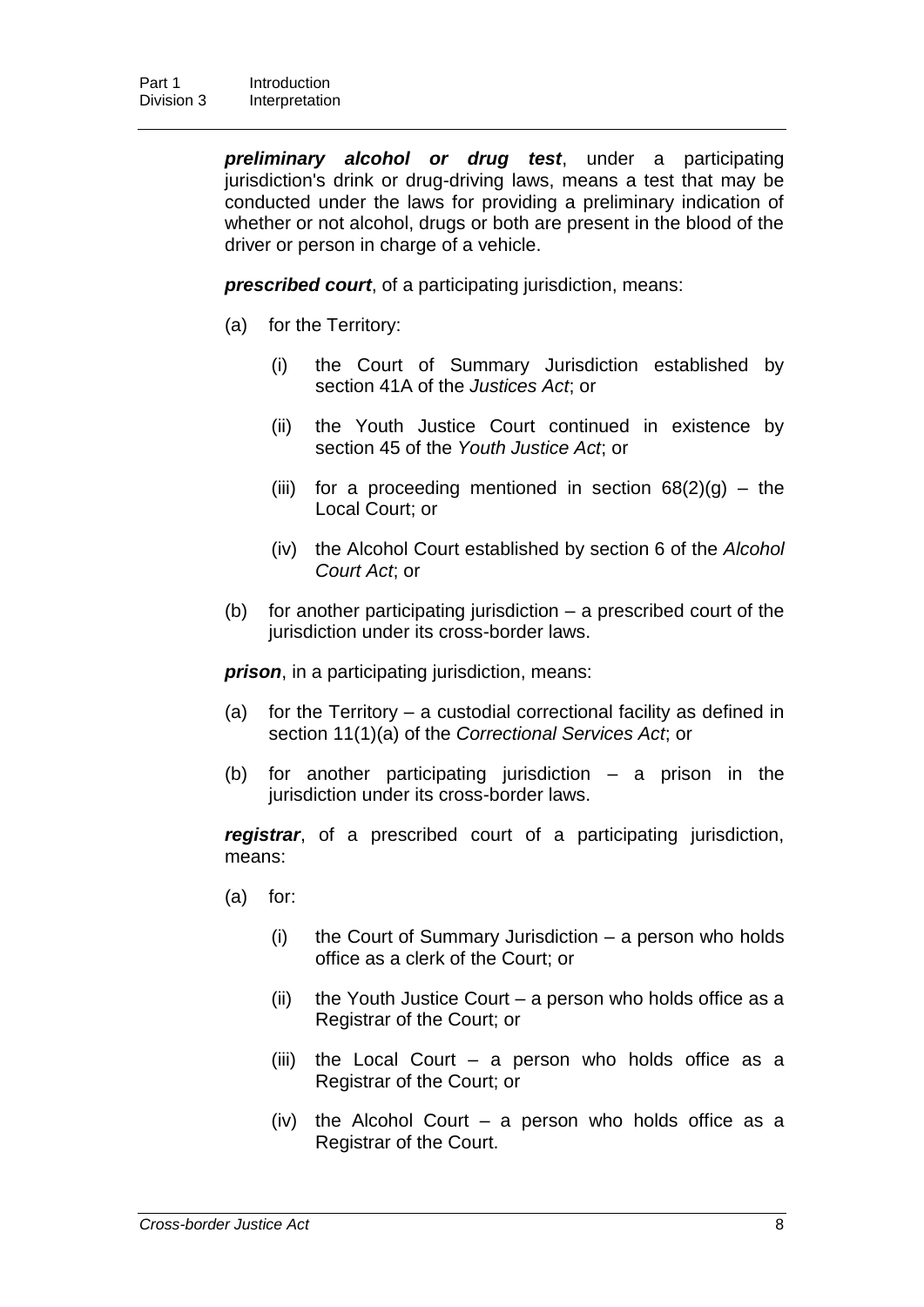(b) for a prescribed court of another participating jurisdiction – a registrar of the court under the jurisdiction's cross-border laws.

*remand facility*, in a participating jurisdiction, means a police station, lock-up, prison, detention centre or other place in the jurisdiction in which persons on remand may be kept in custody.

*restraining order*, of a participating jurisdiction, means:

- (a) for the Territory:
	- (i) a court DVO or police DVO as defined in section 4 of the *Domestic and Family Violence Act*; or
	- (ii) a personal violence restraining order as defined in section 4 of the *Justices Act*; or
- (b) for another participating jurisdiction a restraining order of the jurisdiction under its cross-border laws.

*restraining orders laws*, of a participating jurisdiction, means:

- (a) for the Territory:
	- (i) the Domestic and Family Violence Act; or
	- (ii) the *Justices Act*; or
- (b) for another participating jurisdiction the restraining orders laws of the jurisdiction under its cross-border laws.

*secondary office*, see section 128(2).

*secondary office holder*, see section 128(1).

*subsidiary legislation*, of a participating jurisdiction, means:

- (a) for the Territory subordinate legislation as defined in section 17 of the *Interpretation Act*; or
- (b) for another participating jurisdiction an instrument made under any written law of the other jurisdiction and having legislative effect.

*take action* means to do an act or make an omission.

*vehicle impounding laws*, of a participating jurisdiction, means the provisions of the law of the jurisdiction relating to the impounding or forfeiture of vehicles used in connection with driving offences under the law.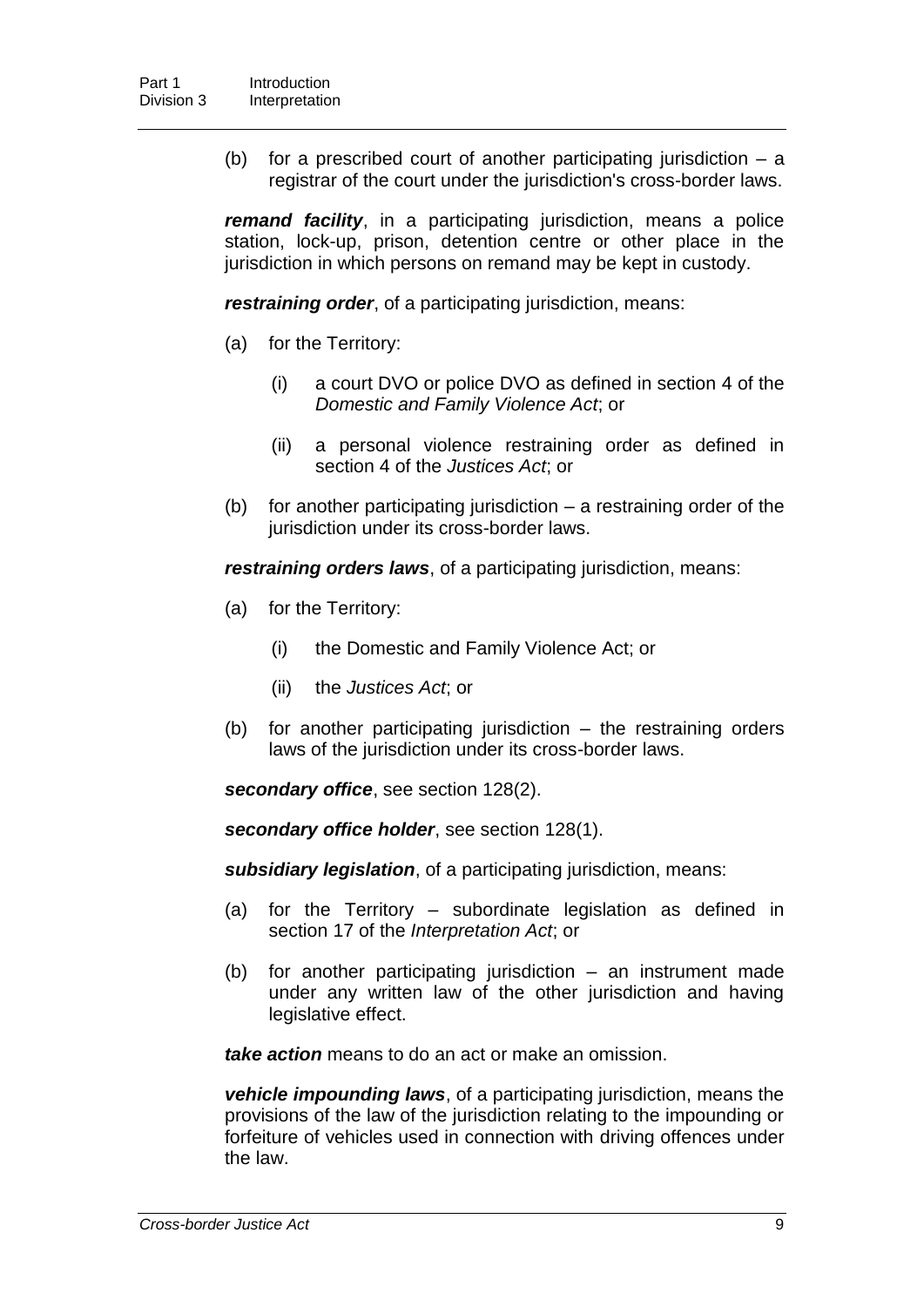*vehicle or driver licensing laws*, of a participating jurisdiction, means the provisions of the law of the jurisdiction relating to the licensing of vehicles or drivers.

*written law*, of a participating jurisdiction, means an Act or subsidiary legislation of the jurisdiction for the time being in force.

(2) In paragraph (b) of the definitions *drink or drug-driving laws* and *drink or drug-driving offence*, the reference to the presence of alcohol in a person's oral fluid or blood includes a reference to the presence of a quantity of alcohol in the person's oral fluid or blood that equals or exceeds a specified quantity.

### **8 Cross-border laws**

- (1) The following laws are the Territory's cross-border laws:
	- (a) this Act;
	- (b) any other written law of the Territory that makes express provision in order to give effect to this Act;
	- (c) any other law of the Territory with any appropriate modifications;
	- (d) any other law of the Territory to the extent its application is necessary to give effect to a law mentioned in paragraph (a), (b) or (c).
- (2) The following laws are South Australia's cross-border laws:
	- (a) the *Cross-border Justice Act 2009* (SA);
	- (b) any other written law of South Australia that makes express provision in order to give effect to that Act;
	- (c) any other law of South Australia with any appropriate modifications;
	- (d) any other law of South Australia to the extent its application is necessary to give effect to a law mentioned in paragraph (a), (b) or (c).
- (3) The following laws are Western Australia's cross-border laws:
	- (a) the *Cross-border Justice Act 2008* (WA);
	- (b) any other written law of Western Australia that makes express provision in order to give effect to that Act;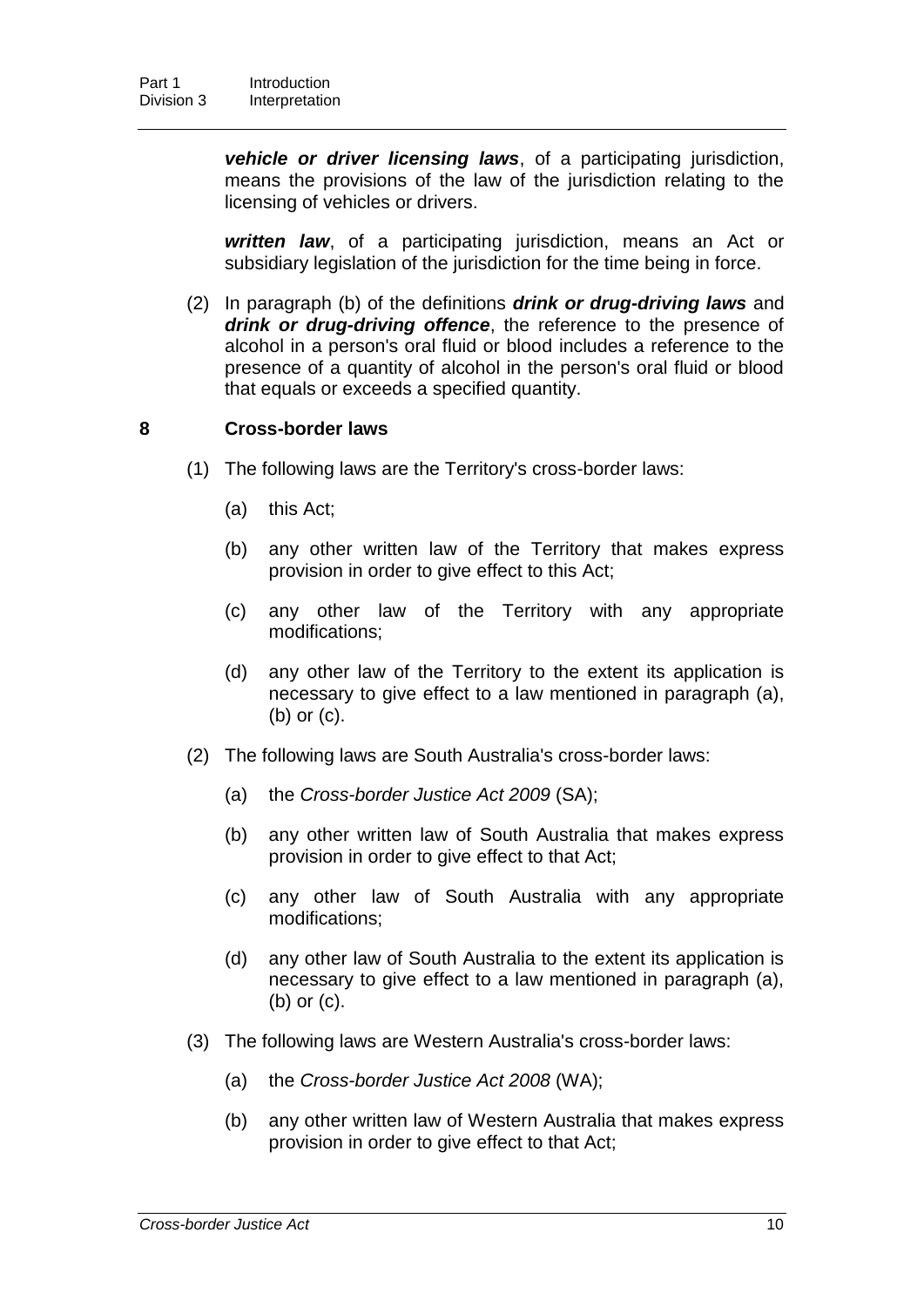- (c) any other law of Western Australia with any appropriate modifications;
- (d) any other law of Western Australia to the extent its application is necessary to give effect to a law mentioned in paragraph (a), (b) or (c).

### **9 Persons who exercise powers are office holders**

For the Territory's cross-border laws, a person on whom a power is conferred under the law of a participating jurisdiction is taken to hold an office under the law.

### **10 References to office holders**

- (1) In this Act, unless the contrary intention appears, a reference to an office holder (however described) of a participating jurisdiction includes a reference to a person who holds an office under the law of the jurisdiction as a secondary office holder.
- (2) In this Act, unless the contrary intention appears, a reference to an office holder (however described) of another participating jurisdiction whose office no longer exists is a reference to an office holder of the other jurisdiction who for the time being has the powers of that office.

### **11 References to written laws of another participating jurisdiction**

- (1) A reference in this Act to a written law of another participating jurisdiction, or to a provision of such a law, is read as including a reference to the law or provision as amended from time to time.
- (2) In this section:

#### *amended*:

- (a) means replaced, substituted (in whole or part), added to or varied; and
- (b) includes any 2 or more of those things done simultaneously or by the same written law.

### **12 Use of notes and examples**

A note or example set out at the foot of a provision of this Act is provided to help understanding and is not part of the provision.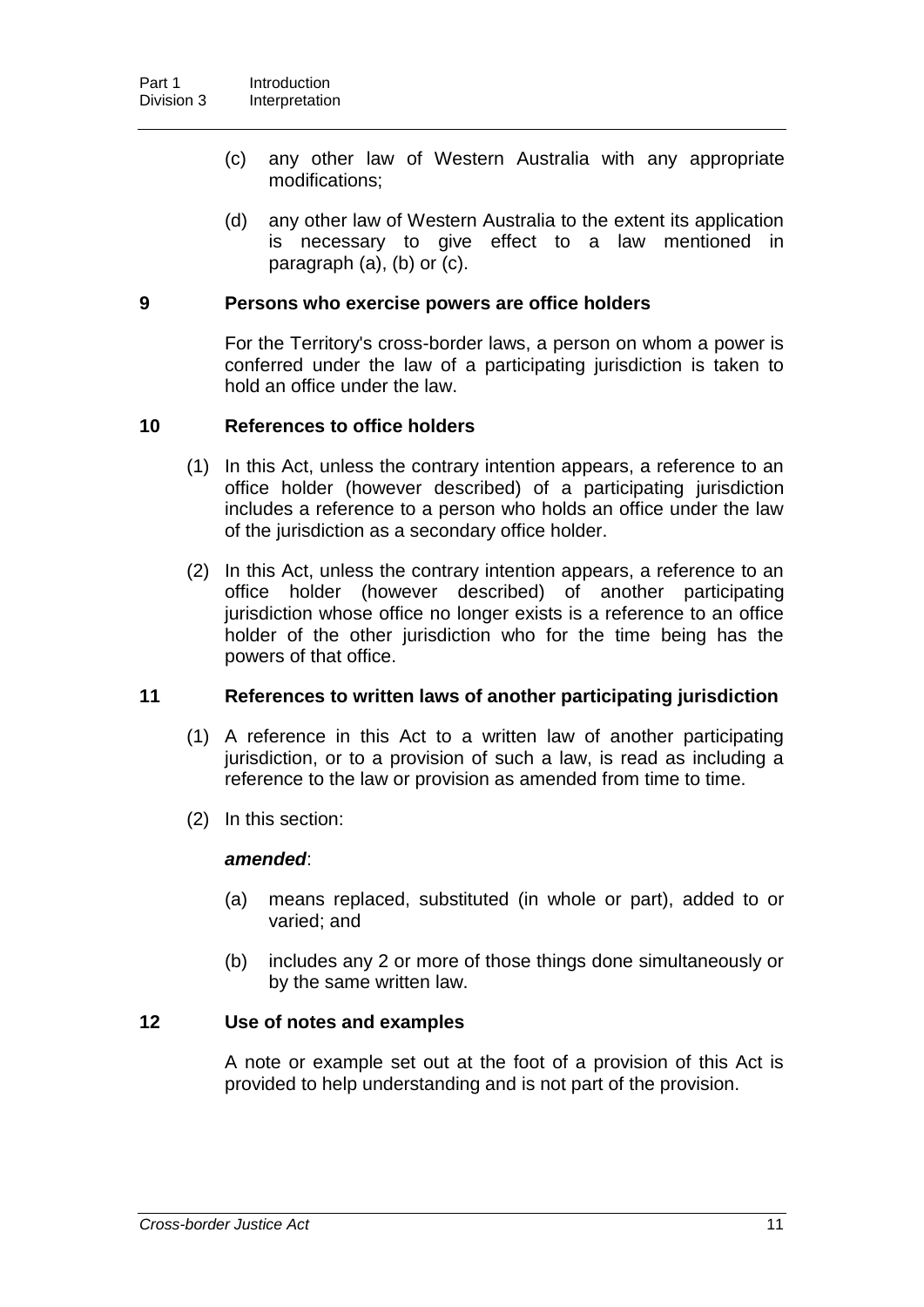## **Division 4 Modifications of other laws of Territory**

### **13 Appropriate modifications**

Appropriate modifications of a law of the Territory are:

- (a) any modifications of the law prescribed by regulation; and
- (b) any other modifications of the law that are necessary or convenient to give effect to this Act.

### **14 Effect of modifications**

In order to give effect to this Act, a law of the Territory must be applied with any appropriate modifications as if the law had been altered in that way.

## **Division 5 Relationship between Territory's cross-border laws and other laws**

### **15 Law of another participating jurisdiction: office holders, prescribed courts, persons serving sentences**

- (1) The Territory's cross-border laws do not authorise an office holder of the Territory to exercise a power in another participating jurisdiction unless the law of the other jurisdiction allows the office holder to exercise the power in the other jurisdiction.
- (2) The Territory's cross-border laws do not allow an office holder of another participating jurisdiction to exercise a power in the Territory unless the law of the other jurisdiction authorises the office holder to exercise the power in the Territory.
- (3) The Territory's cross-border laws do not authorise a prescribed court of the Territory to hear and determine a proceeding, or to otherwise exercise its jurisdiction or a power, in another participating jurisdiction unless the law of the other jurisdiction allows the court to hear and determine the proceeding, or to exercise the jurisdiction or power, in the other jurisdiction.
- (4) The Territory's cross-border laws do not allow a prescribed court of another participating jurisdiction to hear and determine a proceeding, or to otherwise exercise its jurisdiction or a power, in the Territory unless the law of the other jurisdiction authorises the court to hear and determine the proceeding, or to exercise the jurisdiction or power, in the Territory.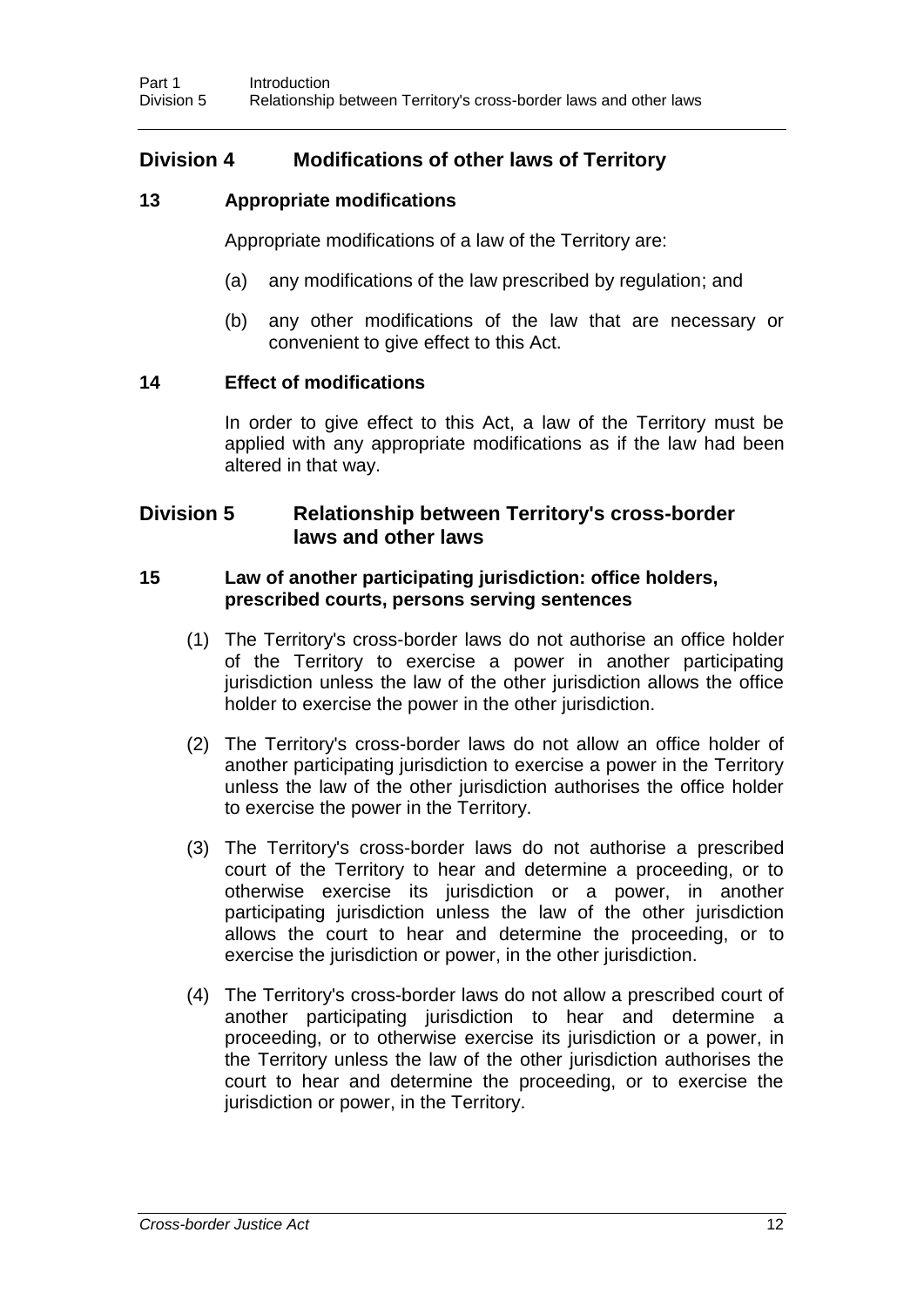- (5) The Territory's cross-border laws do not authorise a sentence imposed on, or an order made or issued against, a person in relation to an offence or alleged offence under the law of the Territory to be served or carried out in another participating jurisdiction unless the law of the other jurisdiction allows the sentence or order to be served or carried out in the other jurisdiction.
- (6) The Territory's cross-border laws do not allow a sentence imposed on, or an order made or issued against, a person in relation to an offence or alleged offence under the law of another jurisdiction to be served or carried out in the Territory unless the law of the other jurisdiction authorises the sentence or order to be served or carried out in the Territory.

### **16 Law of another participating jurisdiction: other persons required to do things**

- (1) This section applies in relation to a person other than an office holder, court or other person in relation to whom section 15 applies.
- (2) The Territory's cross-border laws do not authorise a person who is required under the law of the Territory to do something to do that thing in another participating jurisdiction unless the law of the other jurisdiction allows the person to do the thing in the other jurisdiction.
- (3) The Territory's cross-border laws do not allow a person who is required under the law of another participating jurisdiction to do something to do that thing in the Territory unless the law of the other jurisdiction authorises the person to do the thing in the Territory.

### **17** *Service and Execution of Process Act 1992* **(Cth)**

The Territory's cross-border laws are intended to provide alternative procedures to those under the *Service and Execution of Process Act 1992* (Cth) and do not purport to exclude or limit the operation of that Act.

*Note*

*If the Service and Execution of Process Act 1992 (Cth) provides that it does not apply to a matter covered by the Territory's cross-border laws, an office holder or prescribed court of the Territory will proceed under the laws instead of that Act.*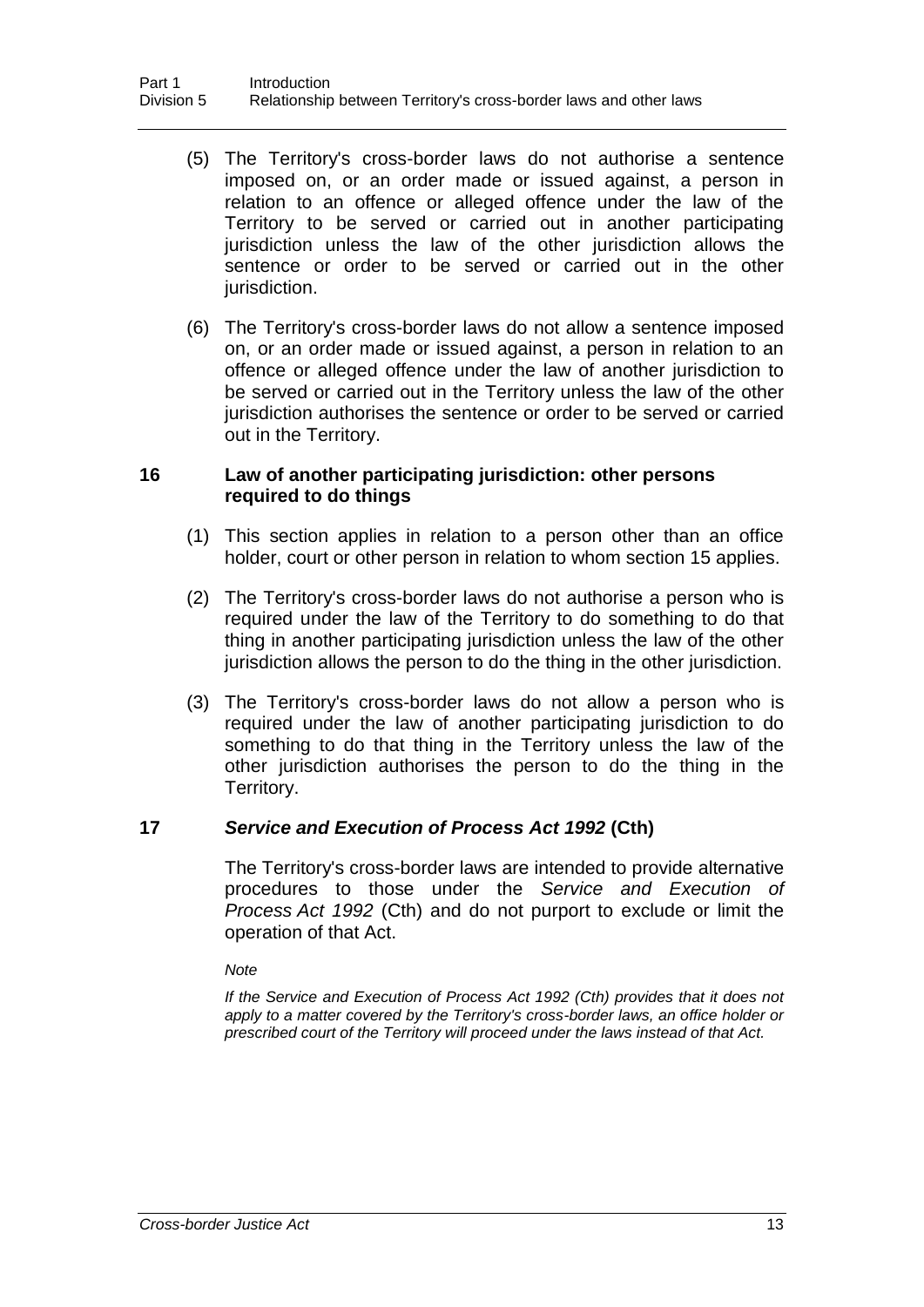## **Division 6 Application**

### **18 Offences, orders and requirements for which Territory's cross-border laws apply**

- (1) The Territory's cross-border laws apply in relation to an offence under the law of a participating jurisdiction whether the offence is suspected of having been committed, or is alleged or found to have been committed, before or after the commencement of this Act.
- (2) The Territory's cross-border laws apply in relation to an order made under the law of a participating jurisdiction whether the order was made before or after the commencement of this Act.
- (3) The Territory's cross-border laws apply in relation to a requirement to do something under the law of a participating jurisdiction whether the requirement arose before or after the commencement of this Act.

## **Part 2 Cross-border regions**

### **Division 1 Prescribing cross-border regions**

### **19 Cross-border regions to be prescribed**

A cross-border region is a region that:

- (a) straddles the border between the Territory and 1 or both of the other participating jurisdictions; and
- (b) is prescribed by regulation to be a cross-border region.

### **Division 2 Connection with cross-border region**

### **20 Persons suspected of, alleged to have committed or found guilty of offences**

- (1) This section applies to a person who:
	- (a) is suspected of having committed an offence under the law of a participating jurisdiction; or
	- (b) is alleged to have committed an offence under the law of a participating jurisdiction; or
	- (c) has been found guilty of an offence under the law of a participating jurisdiction.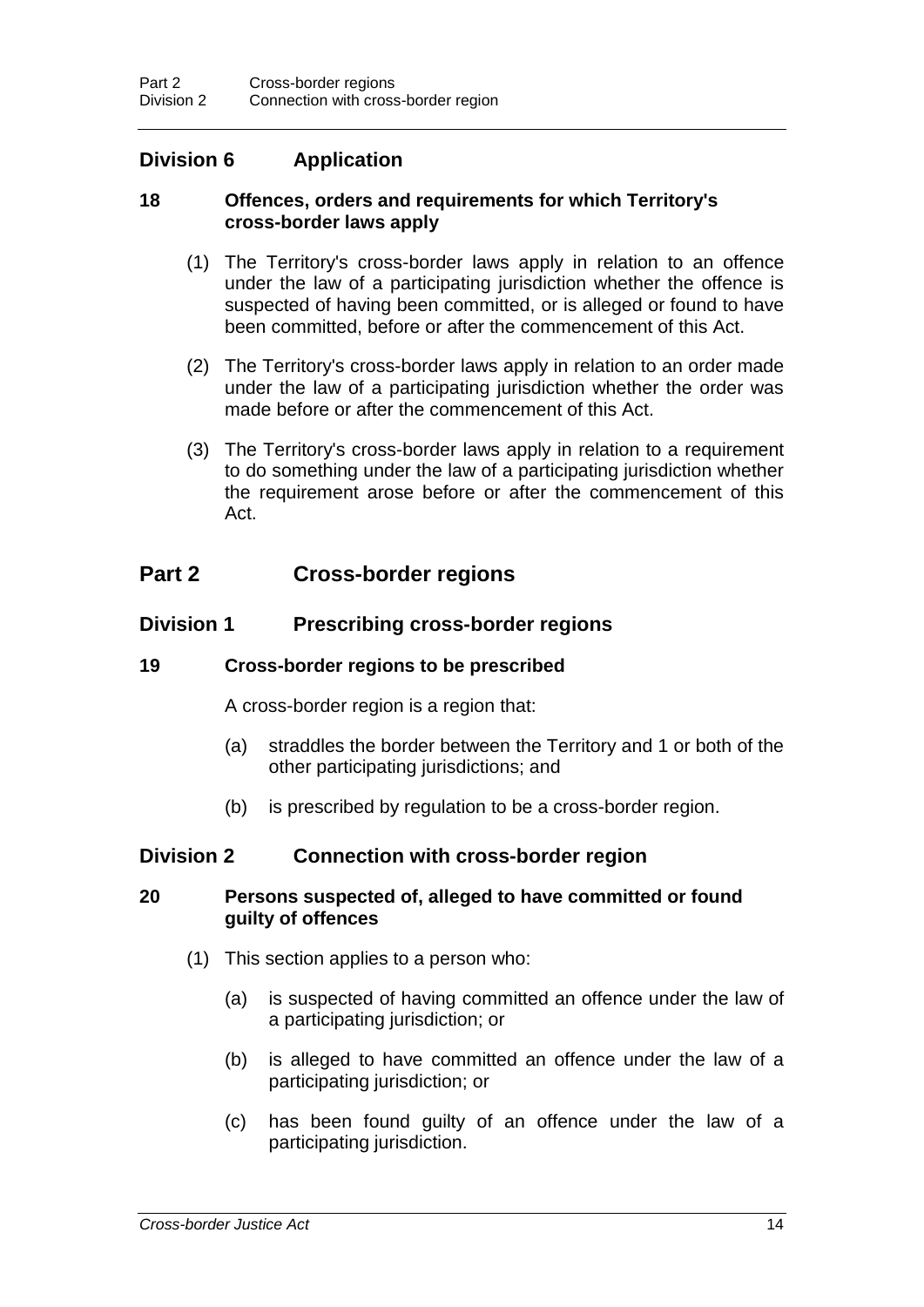- (2) The person has a connection with a cross-border region if:
	- (a) the offence is suspected of having been committed, or is alleged or was found to have been committed, in the region; or
	- (b) at the time of the person's arrest for the offence:
		- (i) the person is or was in the region; or
		- (ii) the person ordinarily resides or resided in the region; or
	- (c) when the offence is suspected of having been committed, or is alleged or was found to have been committed, the person ordinarily resides or resided in the region.
- (3) For a proceeding of a prescribed court of a participating jurisdiction in relation to the offence, the person also has a connection with a cross-border region if:
	- (a) when the proceeding is heard, the person ordinarily resides in the region; or
	- (b) the proceeding is heard with another cross-border proceeding of the court for which the person has a connection with the region.

#### *Note for section 20*

*For deciding whether or not a person has committed an offence under the law of a participating jurisdiction:*

- *(a) for the Territory – section 15 of the Criminal Code applies; or*
- *(b) for South Australia – section 5G of the Criminal Law Consolidation Act 1935 (SA) applies; or*
- *(c) for Western Australia – section 12 of the Criminal Code (WA) applies.*

#### **21 Persons against whom orders of prescribed courts are in force**

- (1) This section applies to a person against whom an order made by a prescribed court of a participating jurisdiction is in force.
- (2) Subsections (3) and (4) apply if the person:
	- (a) is suspected of having breached the order; or
	- (b) is alleged to have breached the order; or
	- (c) has been found to have breached the order.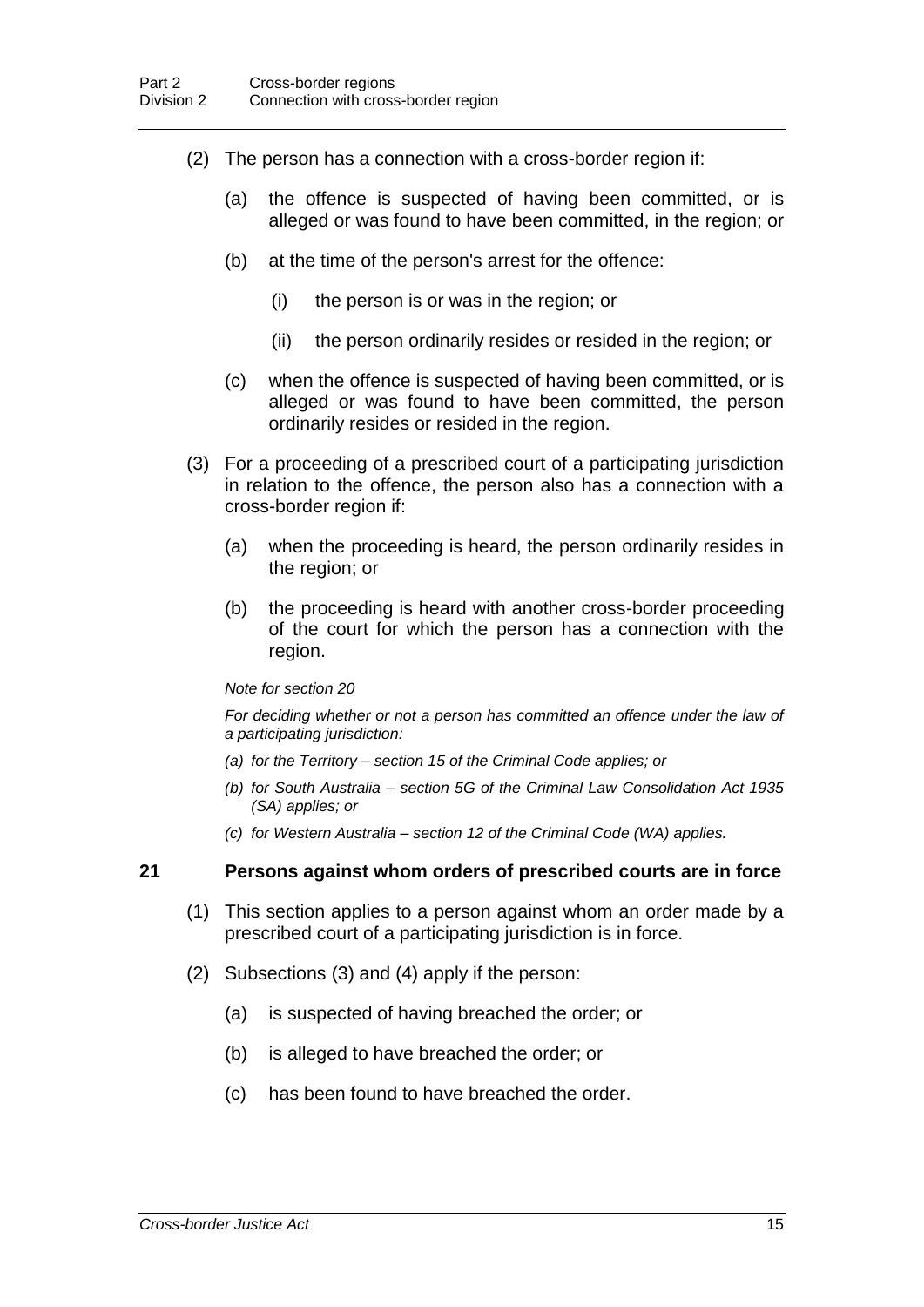- (3) The person has a connection with a cross-border region if:
	- (a) the breach is suspected of having occurred, or is alleged or was found to have occurred, in the region; or
	- (b) at the time of the person's arrest for the breach:
		- (i) the person is or was in the region; or
		- (ii) the person ordinarily resides or resided in the region; or
	- (c) when the breach is suspected of having occurred, or is alleged or was found to have occurred, the person ordinarily resides or resided in the region; or
	- (d) when the order or a previous amendment or variation of the order was made, the person ordinarily resided in the region; or
	- (e) the order or a previous amendment or variation of the order was made in, or another breach of the order has been the subject of, another cross-border proceeding of the court for which the person had a connection with the region.
- (4) For a proceeding of the court in relation to the breach, the person also has a connection with a cross-border region if:
	- (a) when the proceeding is heard, the person ordinarily resides in the region; or
	- (b) the proceeding is heard with another cross-border proceeding of the court for which the person has a connection with the region.
- (5) The person has a connection with a cross-border region for a proceeding of the court for the amendment, variation or revocation of the order if:
	- (a) when the order or a previous amendment or variation of the order was made, the person ordinarily resided in the region; or
	- (b) the order or a previous amendment or variation of the order was made in, or any breach of the order has been the subject of, another cross-border proceeding of the court for which the person had a connection with the region; or
	- (c) when the proceeding is heard, the person ordinarily resides in the region; or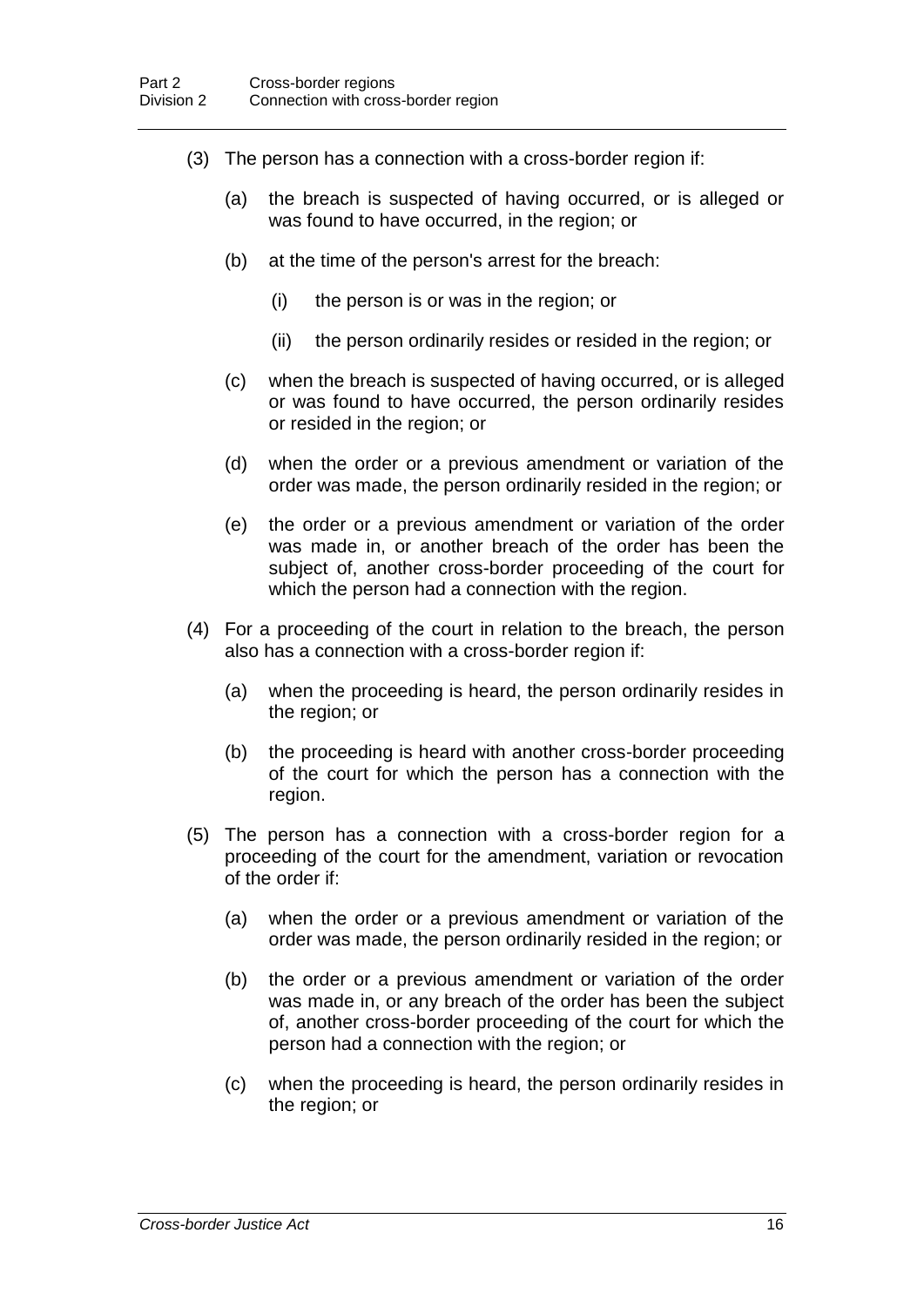(d) the proceeding is heard with another cross-border proceeding of the court for which the person has a connection with the region.

### **22 Connection for purposes of making restraining orders**

- (1) This section applies to a person against whom a restraining order is sought or proposed to be made under a participating jurisdiction's restraining orders laws.
- (2) The person has a connection with a cross-border region, including for a proceeding in a prescribed court of the jurisdiction for the making of the order, if:
	- (a) the person ordinarily resides in the region; or
	- (b) the person for whose benefit the order is sought or is proposed to be made ordinarily resides in the region.

### **23 Persons serving sentences or carrying out orders for offences or alleged offences**

- (1) This section applies to a person on whom a sentence is imposed, or against whom an order is made or issued, for an offence or alleged offence under the law of a participating jurisdiction.
- (2) The person has a connection with a cross-border region if:
	- (a) the sentence was imposed, or the order was made or issued, in:
		- (i) a cross-border proceeding of a prescribed court of the participating jurisdiction for which the person had a connection with the region; or
		- (ii) an appeal from such a proceeding; or
	- (b) if the order was made or issued for enforcing a fine the fine was imposed in a proceeding or appeal mentioned in paragraph (a); or
	- (c) the person ordinarily resides in the region.

### **24 Other persons required to do things**

(1) This section applies to a person if sections 20 to 23 do not apply to the person.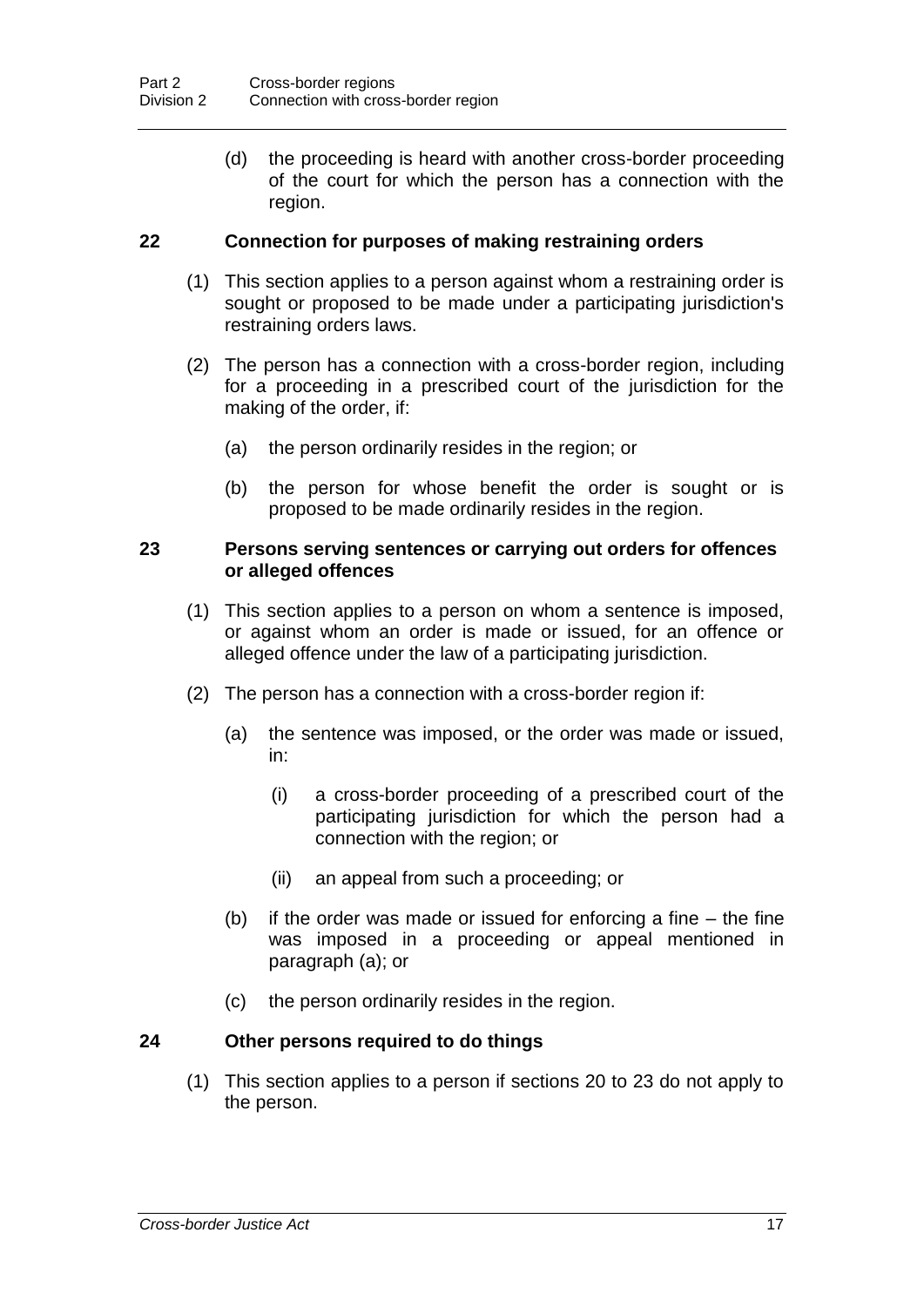- (2) A person who is required to do something under the law of a participating jurisdiction has a connection with a cross-border region if:
	- (a) the requirement is made of the person in the region; or
	- (b) the requirement relates to an event, matter or thing in the region; or
	- (c) the person ordinarily resides in the region.

### **25 Connections are not mutually exclusive**

A connection with a cross-border region that a person has because of a provision of this Division does not exclude or limit a connection with a cross-border region that the person has because of another provision of this Division.

## **Division 3 Proving connection with cross-border region**

### **26 Definition**

In this Division:

### *proceeding* means:

- (a) a cross-border proceeding of a prescribed court of the Territory; or
- (b) a proceeding before a court of the Territory relating to an action taken or purportedly taken under this Act by an office holder of a participating jurisdiction.

## **27 Onus of proving person's whereabouts at time of arrest**

- (1) If whether a person was in a cross-border region at the time of the person's arrest is in issue in a proceeding, the person has the onus of proving on the balance of probabilities the person was not in the region at the time.
- (2) If whether a person ordinarily resided in a cross-border region at the time of the person's arrest is in issue in a proceeding, the person has the onus of proving on the balance of probabilities the person did not ordinarily reside in the region at the time.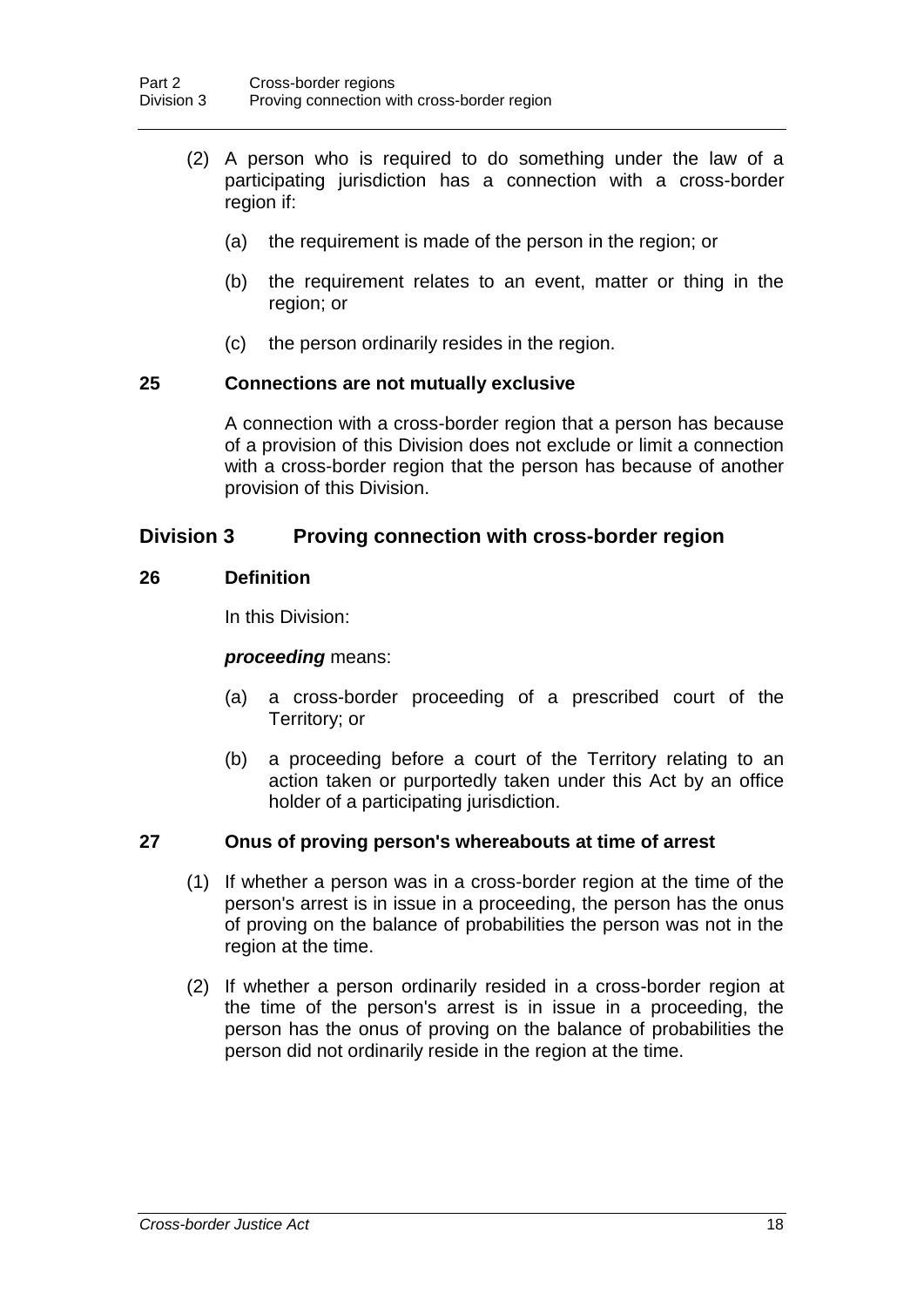### **28 Onus of proving person's residency during cross-border proceeding**

- (1) Subsection (2) applies if either of the following are in issue in a proceeding:
	- (a) for a cross-border proceeding whether the person who is the subject of the proceeding ordinarily resides or resided in a cross-border region at a particular time during the proceeding;
	- (b) for another proceeding whether the person who is the subject of the proceeding ordinarily resides or resided in a cross-border region at a particular time during a cross-border proceeding.
- (2) The person has the onus of proving on the balance of probabilities the person does not or did not ordinarily reside in the region at the time.

## **Division 4 Multiple cross-border regions**

### **29 Application of Division**

This Division applies if there are 2 or more cross-border regions of which:

- (a) 1 is partly in all 3 participating jurisdictions; and
- (b) the other or others are partly in only 2 of the 3 participating jurisdictions.

### **30 Office holders, prescribed courts, persons serving sentences**

- (1) The Territory's cross-border laws do not authorise an office holder of the Territory to exercise a power under the law of the Territory in another participating jurisdiction unless the power is to be exercised in relation to a person who has a connection with a cross-border region that is partly in the other jurisdiction.
- (2) The Territory's cross-border laws do not allow an office holder of another participating jurisdiction to exercise a power under the law of the other jurisdiction in the Territory unless the power is to be exercised in relation to a person who has a connection with a cross-border region that is partly in the other jurisdiction.
- (3) The Territory's cross-border laws do not authorise a prescribed court of the Territory to hear and determine a proceeding, or to otherwise exercise its jurisdiction or a power, in another participating jurisdiction unless the person who is the subject of the proceeding to which the exercise of that jurisdiction or power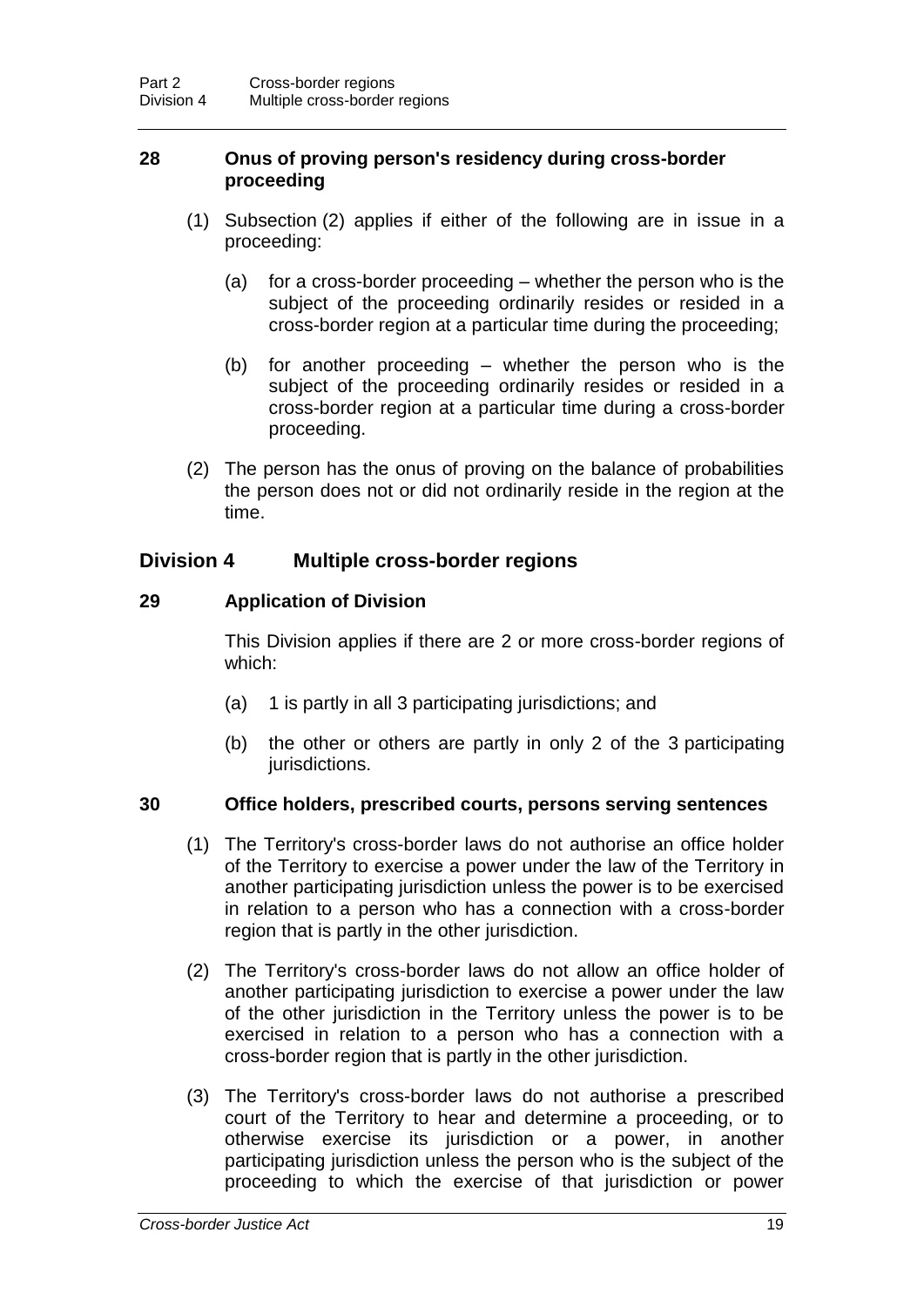relates has a connection with a cross-border region that is partly in the other jurisdiction for that proceeding.

- (4) The Territory's cross-border laws do not allow a prescribed court of another participating jurisdiction to hear and determine a proceeding, or to otherwise exercise its jurisdiction or a power, in the Territory unless the person who is the subject of the proceeding to which the exercise of that jurisdiction or power relates has a connection with a cross-border region that is partly in the other jurisdiction for that proceeding.
- (5) The Territory's cross-border laws do not authorise a sentence imposed on, or an order made or issued against, a person in relation to an offence or alleged offence under the law of the Territory to be served or carried out in another participating jurisdiction unless the person has a connection with a cross-border region that is partly in the other jurisdiction.
- (6) The Territory's cross-border laws do not allow a sentence imposed on, or an order made or issued against, a person in relation to an offence or alleged offence under the law of another participating jurisdiction to be served or carried out in the Territory unless the person has a connection with a cross-border region that is partly in the other jurisdiction.

### **31 Other persons required to do things**

- (1) This section applies in relation to a person other than an office holder, court or other person in relation to whom section 30 applies.
- (2) The Territory's cross-border laws do not authorise a person who is required under the law of the Territory to do something to do that thing in another participating jurisdiction unless the person has a connection with a cross-border region that is partly in the other jurisdiction.
- (3) The Territory's cross-border laws do not allow a person who is required under the law of another participating jurisdiction to do something to do that thing in the Territory unless the person has a connection with a cross-border region that is partly in the other jurisdiction.

#### *Note for Division 4*

*A person may have a connection with more than 1 cross-border region. An office holder or prescribed court of the Territory may deal with the person under the Territory's cross-border laws on the basis of the person's connection with 1 or another of the regions, having regard to what best facilitates the administration of justice in the regions.*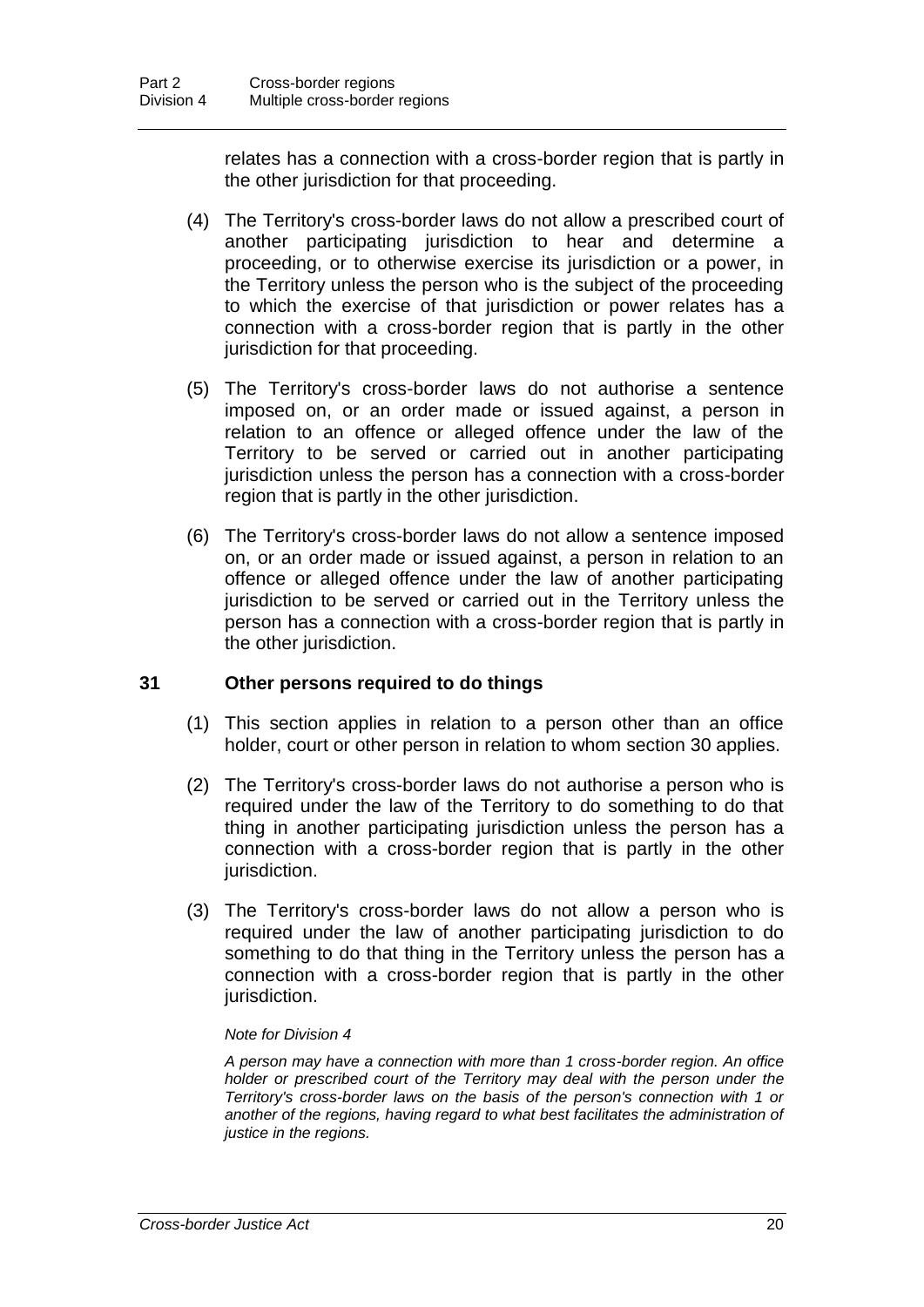| Part 3     |              |                  |  |  |  |  |  |  | Police officers of Territory exercising powers in another participating |  |
|------------|--------------|------------------|--|--|--|--|--|--|-------------------------------------------------------------------------|--|
|            | iurisdiction |                  |  |  |  |  |  |  |                                                                         |  |
| Division 1 |              | Powers generally |  |  |  |  |  |  |                                                                         |  |

## **Part 3 Police officers of Territory exercising powers in another participating jurisdiction**

### **Division 1 Powers generally**

### **32 Arrest without warrant**

- (1) A police officer of the Territory may arrest a person in another participating jurisdiction without a warrant if:
	- (a) under the law of the Territory, the police officer would have been able to arrest the person in the Territory without a warrant; and
	- (b) the person has a connection with a cross-border region.
- (2) The law of the Territory applies (with any appropriate modifications) in relation to the arrest.

### **33 Arrest under warrant**

- (1) A police officer of the Territory may arrest a person in another participating jurisdiction under a warrant if:
	- (a) under the law of the Territory, the police officer would have been able to arrest the person in the Territory under a warrant; and
	- (b) the person has a connection with a cross-border region.
- (2) A magistrate of the Territory:
	- (a) may issue in another participating jurisdiction a warrant for the arrest of a person under the law of the Territory if the person has a connection with a cross-border region; and
	- (b) for that purpose, may exercise in the other jurisdiction any of the powers the magistrate has under the law of the Territory for issuing warrants for the arrest of persons.
- (3) The law of the Territory applies (with any appropriate modifications) in relation to the arrest and the warrant.

#### *Examples for section 33*

*1 A person is suspected of committing an offence under NT law in the NT portion of the NT/SA/WA region. An NT magistrate anywhere in the NT, SA or WA may issue a warrant for the person's arrest. An NT police officer may arrest the person under the warrant anywhere in the NT, SA or WA.*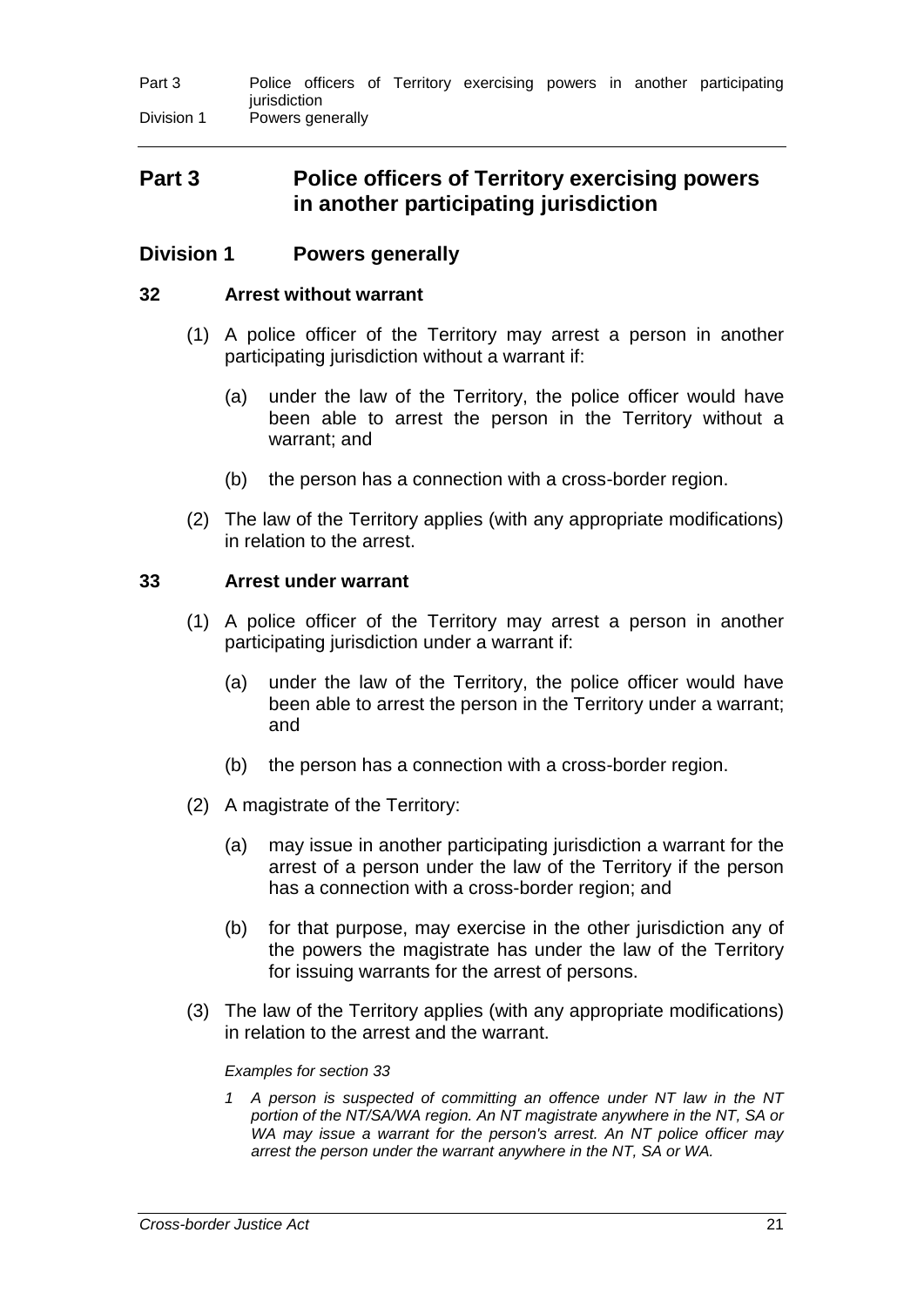| Part 3     |              |                  |  |  |  |  |  |  | Police officers of Territory exercising powers in another participating |  |
|------------|--------------|------------------|--|--|--|--|--|--|-------------------------------------------------------------------------|--|
|            | iurisdiction |                  |  |  |  |  |  |  |                                                                         |  |
| Division 1 |              | Powers generally |  |  |  |  |  |  |                                                                         |  |

- *2 A person who ordinarily resides in the NT/SA region is suspected of committing an offence under NT law at a place in the NT outside the cross-border region. An NT magistrate anywhere in the NT or SA may issue a warrant for the person's arrest. An NT magistrate in WA cannot issue a warrant. An NT police officer may arrest the person under the warrant anywhere in the NT or SA but not in WA.*
- *3 A person who ordinarily resides in the NT/WA region is suspected of committing an offence under NT law in the NT portion of the NT/SA region. An NT magistrate anywhere in the NT, SA or WA may issue a warrant for the person's arrest. An NT police officer may arrest the person under the warrant anywhere in the NT, SA or WA.*

### **34 Person taken into custody**

- (1) Subsection (2) applies if:
	- (a) a police officer of the Territory arrests a person under the law of the Territory:
		- (i) whether with or without a warrant; and
		- (ii) whether in the Territory or another participating jurisdiction; and
	- (b) the person has a connection with a cross-border region.
- (2) A police officer of the Territory may:
	- (a) keep the person in custody in another participating jurisdiction; and
	- (b) while the person is in custody, take the person to a police station, court or other place in another participating jurisdiction for any purpose authorised under the law of the Territory as applied by subsection (3).
- (3) The law of the Territory applies (with any appropriate modifications) in relation to the custody.

### **35 Investigation of suspected or alleged offence or breach of order**

- (1) This section applies if:
	- (a) a police officer of the Territory:
		- (i) suspects a person of having committed, or has alleged that a person has committed, an offence under the law of the Territory; or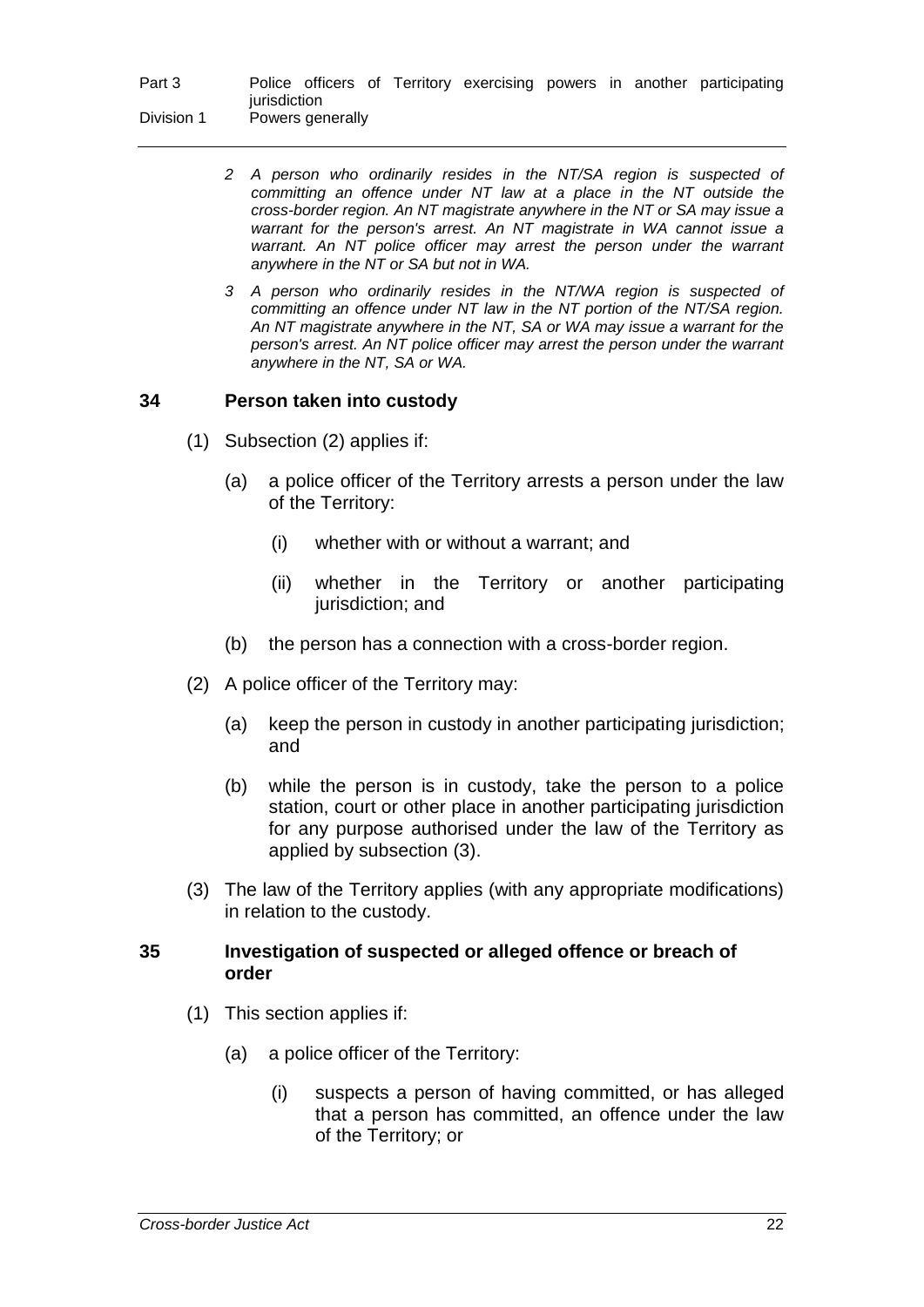- (ii) suspects a person of having breached, or has alleged that a person has breached, an order made under the law of the Territory; and
- (b) the person has a connection with a cross-border region.
- (2) A police officer of the Territory may:
	- (a) investigate the offence or breach in another participating jurisdiction; and
	- (b) for that purpose, may exercise in the other jurisdiction any of the powers the police officer has under the law of the Territory for investigating the offence or breach.
- (3) Without affecting subsection (2), those powers may include powers in relation to any of the following:
	- (a) interviewing people;
	- (b) searching people;
	- (c) taking photographs of people or parts of people's bodies;
	- (d) taking prints of parts of people's bodies (for example, fingerprints, handprints and footprints);
	- (e) taking samples of things, and removing things, from the external and internal parts of people's bodies;
	- (f) entering and searching places and vehicles;
	- (g) taking photographs of places and vehicles;
	- (h) inspecting, and taking extracts from or copies of, documents found at places or in vehicles;
	- (i) taking samples of things, and seizing things, from places and vehicles;
	- (j) carrying out warrants or orders authorising the police officer to do any of the things mentioned in paragraphs (a) to (i);
	- (k) requiring people to assist the police officer to do any of the things mentioned in paragraphs (a) to (j).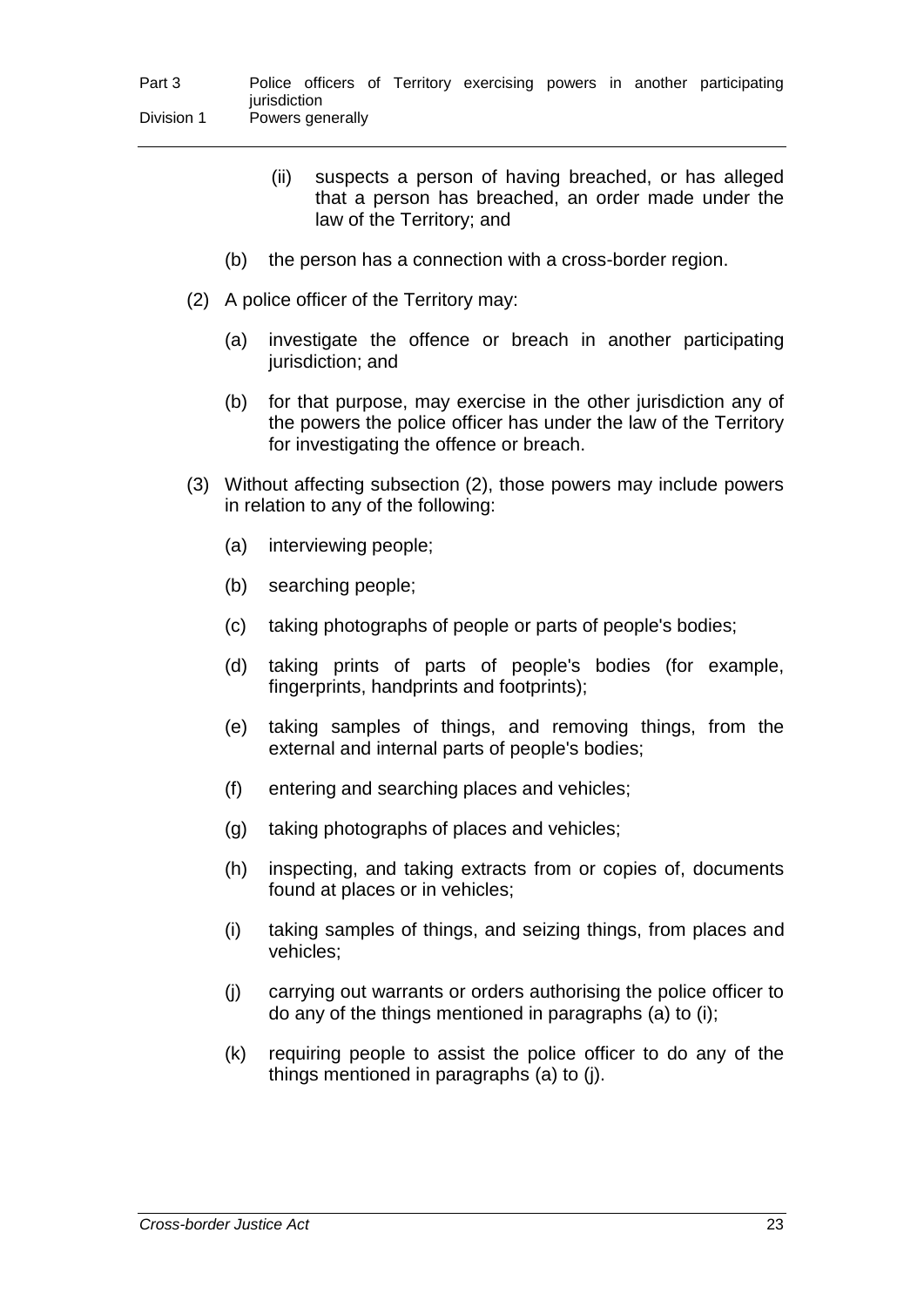| Part 3     |              |                  |  |  |  | Police officers of Territory exercising powers in another participating |
|------------|--------------|------------------|--|--|--|-------------------------------------------------------------------------|
|            | jurisdiction |                  |  |  |  |                                                                         |
| Division 1 |              | Powers generally |  |  |  |                                                                         |

- (4) For the investigation of the offence or breach by a police officer of the Territory in the Territory or another participating jurisdiction, a magistrate of the Territory:
	- (a) may issue in another participating jurisdiction a warrant or order under the law of the Territory to be carried out in the Territory or another participating jurisdiction; and
	- (b) for that purpose, may exercise in the other participating jurisdiction any of the powers the magistrate has under the law of the Territory for issuing warrants or orders for the investigation by police officers of the Territory of offences or breaches of orders.
- (5) The law of the Territory applies (with any appropriate modifications) in relation to the investigation and the warrant or order.

#### *Examples for section 35*

- *1 A person is suspected of committing an offence under NT law in the NT portion of the NT/SA/WA region. An NT police officer may investigate the alleged offence anywhere in the NT, SA or WA. For the investigation of the alleged offence, an NT magistrate anywhere in the NT, SA or WA may issue a warrant to search premises anywhere in the NT, SA or WA.*
- *2 A person is arrested in the NT/SA region for an offence under NT law alleged to have been committed in a place in the NT outside the cross-border region. An NT police officer may investigate the alleged offence anywhere in the NT or SA but not in WA. For the investigation of the alleged offence, an NT magistrate anywhere in the NT or SA may issue a warrant to search premises anywhere in the NT or SA but not in WA. An NT magistrate in WA cannot issue a warrant.*
- *3 A person is suspected of committing an offence under NT law in the NT portion of the NT/WA region and is subsequently arrested for the alleged offence in the NT/SA region. An NT police officer may investigate the alleged offence anywhere in the NT, SA or WA. For the investigation of the alleged offence, an NT magistrate anywhere in the NT, SA or WA may issue a warrant to search premises anywhere in the NT, SA or WA.*

#### **36 Return of person not charged to place of arrest or other place**

- (1) Subsection (2) applies if a person being kept in custody by a police officer of the Territory in another jurisdiction under section 34(2)(a) is released without charge.
- (2) A police officer of the Territory must take reasonable steps to ensure the person is taken, at the person's election:
	- (a) back to the place where the person was arrested; or
	- (b) to a place reasonably nominated by the person.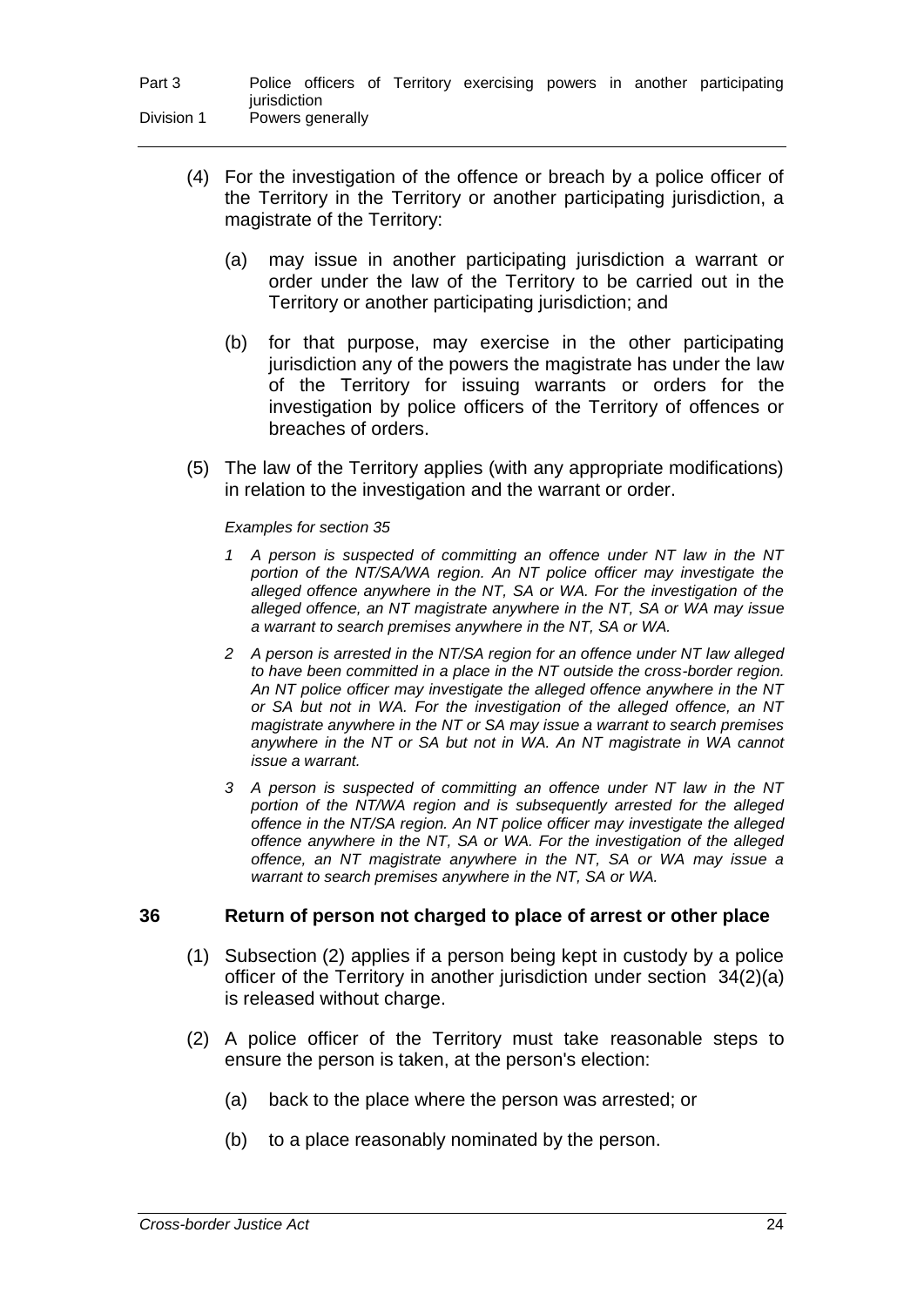| Part 3                      | jurisdiction |                     |                                  |  |  | Police officers of Territory exercising powers in another participating |
|-----------------------------|--------------|---------------------|----------------------------------|--|--|-------------------------------------------------------------------------|
| Division 2<br>Subdivision 1 |              | Road traffic powers | Vehicle or driver licensing laws |  |  |                                                                         |

(3) Subsection (2) does not require the person to be taken to a place if to do so is likely to endanger the person's or another person's safety.

### **37 Relationship of Part with** *Criminal Investigation (Extra-territorial Offences) Act*

This Part does not affect the operation of the *Criminal Investigation (Extra-territorial Offences) Act*.

## **Division 2 Road traffic powers**

### **Subdivision 1 Vehicle or driver licensing laws**

### **38 Powers in relation to offences**

- (1) Subsection (2) applies if:
	- (a) a police officer of the Territory suspects a person of having committed, or has alleged that a person has committed, an offence under the Territory's vehicle or driver licensing laws; and
	- (b) the person has a connection with a cross-border region.
- (2) A police officer of the Territory may exercise in another participating jurisdiction any of the powers the police officer has under the law of the Territory in relation to the offence.

### **39 Other powers**

- (1) A police officer of the Territory may exercise in another participating jurisdiction any of the police officer's licensing powers in relation to a person who ordinarily resides in a part of the Territory that is in a cross-border region.
- (2) In this section:

*licensing powers*, of a police officer of the Territory, means any of the powers the police officer has under the Territory's vehicle or driver licensing laws other than a power to which section 38(2) applies.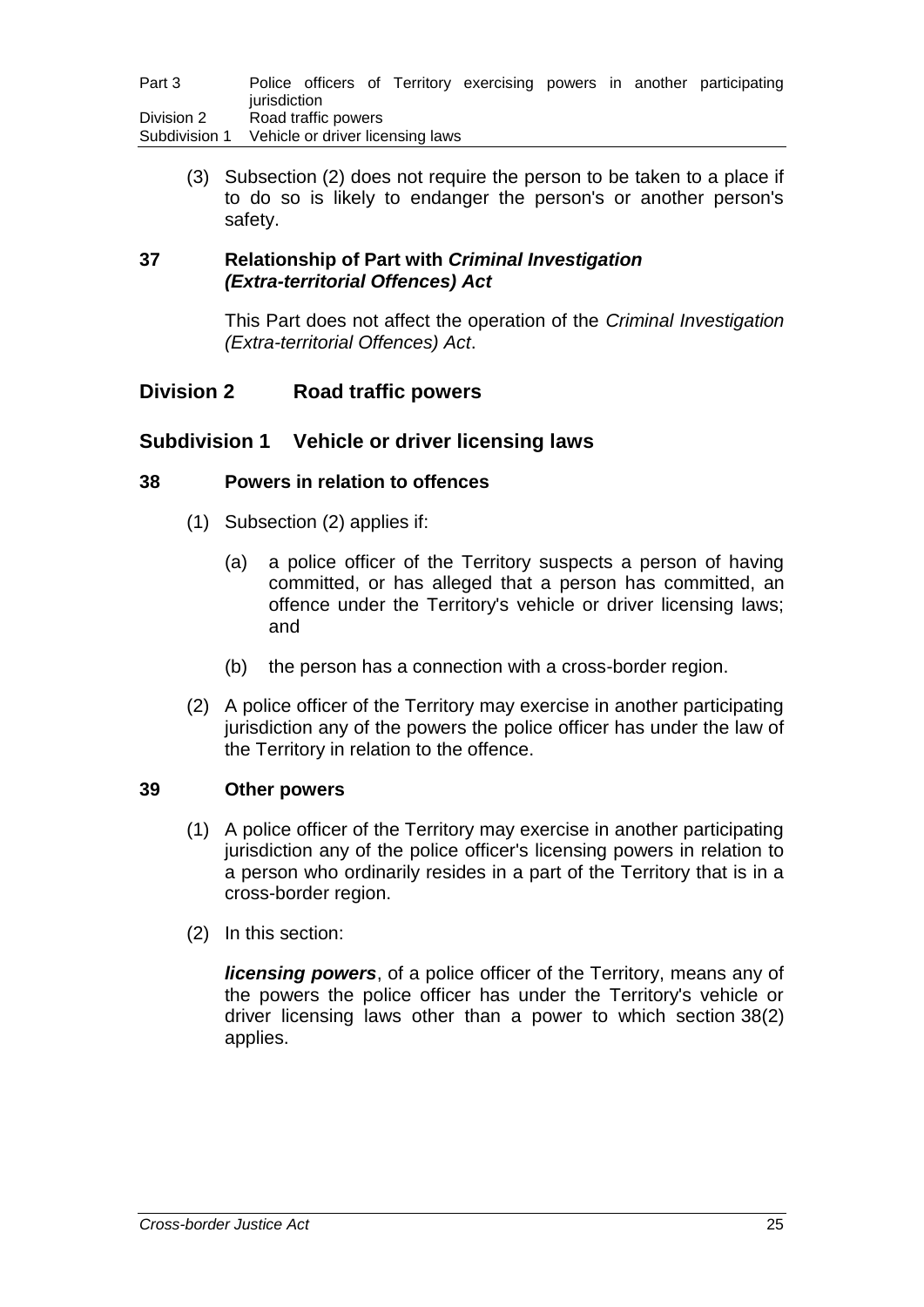## **Subdivision 2 Drink or drug-driving laws**

### **40 Definitions**

In this Subdivision:

*sample* means a sample of a person's breath, oral fluid, blood or urine.

*test* means to provide or take, and test or analyse, a sample.

*testing procedures*, under a participating jurisdiction's drink or drug-driving laws, means the requirements for providing or taking, and testing or analysing, a sample under the jurisdiction's drink or drug-driving laws.

### **41 Conduct of preliminary alcohol or drug test in cross-border region**

- (1) This section applies if a police officer of the Territory requires a person in a part of the Territory that is in a cross-border region to provide a sample of breath or oral fluid for a preliminary alcohol or drug test under the Territory's drink or drug-driving laws.
- (2) If:
	- (a) the person is required to provide the sample in accordance with the testing procedures under another participating jurisdiction's drink or drug-driving laws; and
	- (b) the region is partly in the other jurisdiction;

the person is taken to be required to provide the sample in accordance with the testing procedures under the Territory's drink or drug-driving laws.

- (3) If:
	- (a) the sample is tested in accordance with the testing procedures for a preliminary alcohol or drug test under another participating jurisdiction's drink or drug-driving laws; and
	- (b) the region is partly in the other jurisdiction;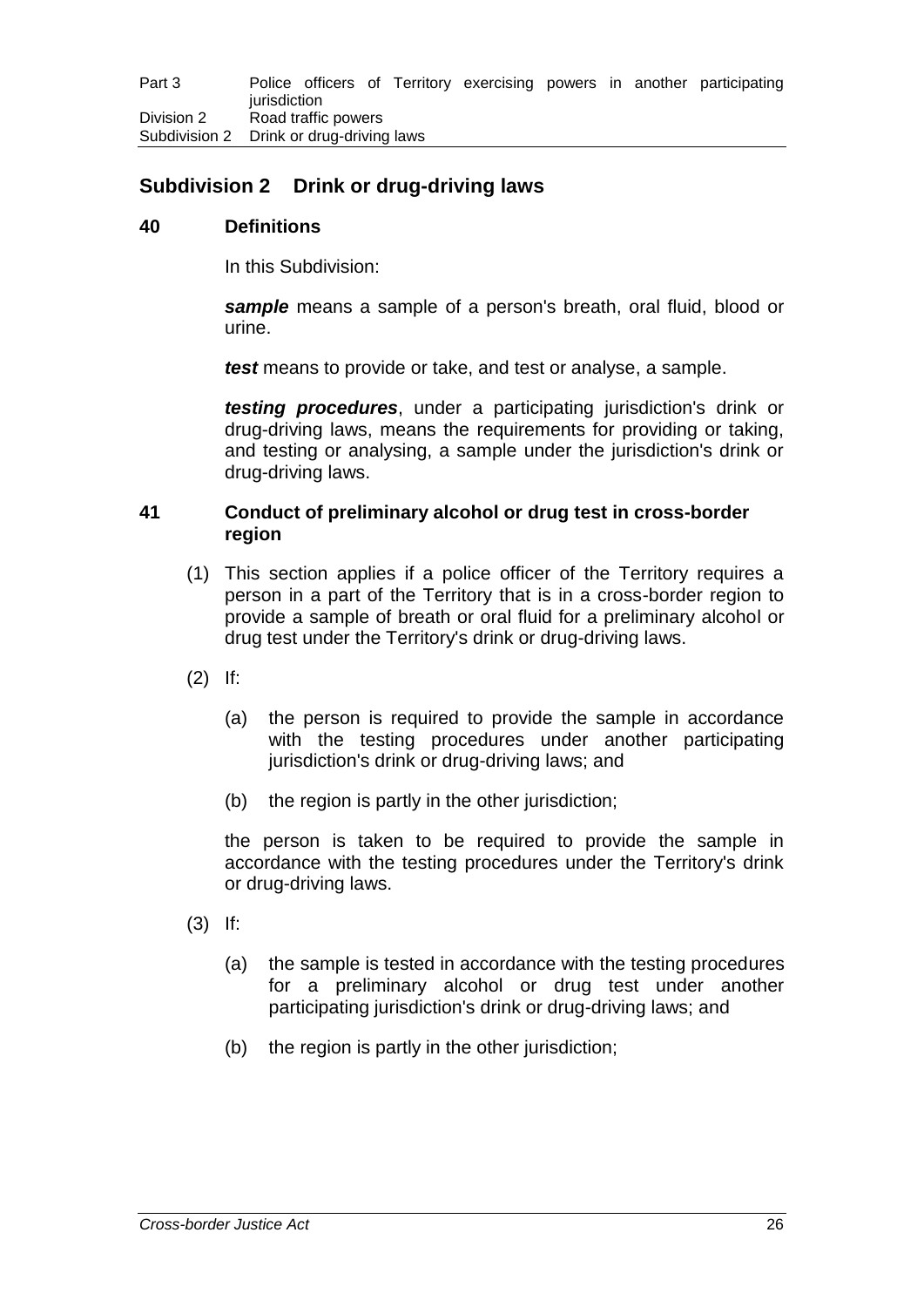the sample is taken to have been tested in accordance with the testing procedures for a preliminary alcohol or drug test under the Territory's drink or drug-driving laws.

#### *Examples for section 41*

- *1 An NT police officer requires a person in the NT portion of the NT/SA region to provide a sample of breath for a preliminary alcohol test under the NT's drink-driving laws. The police officer may require the person to provide the sample in accordance with the testing procedures under SA's drink-driving laws.*
- *2 An NT police officer requires a person in the NT portion of the NT/SA region to provide a sample of breath for a preliminary alcohol test under the NT's drink-driving laws. The sample may be tested in accordance with the testing procedures under SA's drink-driving laws.*

### **42 Powers that may be exercised in another participating jurisdiction**

- (1) Subsection (3) applies if a police officer of the Territory has required a person in a part of the Territory that is in a cross-border region to provide a sample of breath or oral fluid for a preliminary alcohol or drug test under the Territory's drink or drug-driving laws.
- (2) Subsection (3) applies if:
	- (a) a police officer of the Territory suspects a person of having committed, or has alleged that a person has committed, a drink or drug-driving offence under the law of the Territory; and
	- (b) the person has a connection with a cross-border region.
- (3) Subject to section 44, a police officer of the Territory may exercise in another participating jurisdiction any of the powers the police officer has under the Territory's drink or drug-driving laws in relation to the person.

#### *Example for section 42*

*An NT police officer has required a person in the NT portion of the NT/WA region to provide a sample of oral fluid for a preliminary drug test under the NT's drugdriving laws. The police officer suspects the person has committed a drug-driving offence in the NT portion of the NT/WA region under the law of the NT. The police officer may require the person to provide a blood sample under the NT's drug-driving laws in WA.*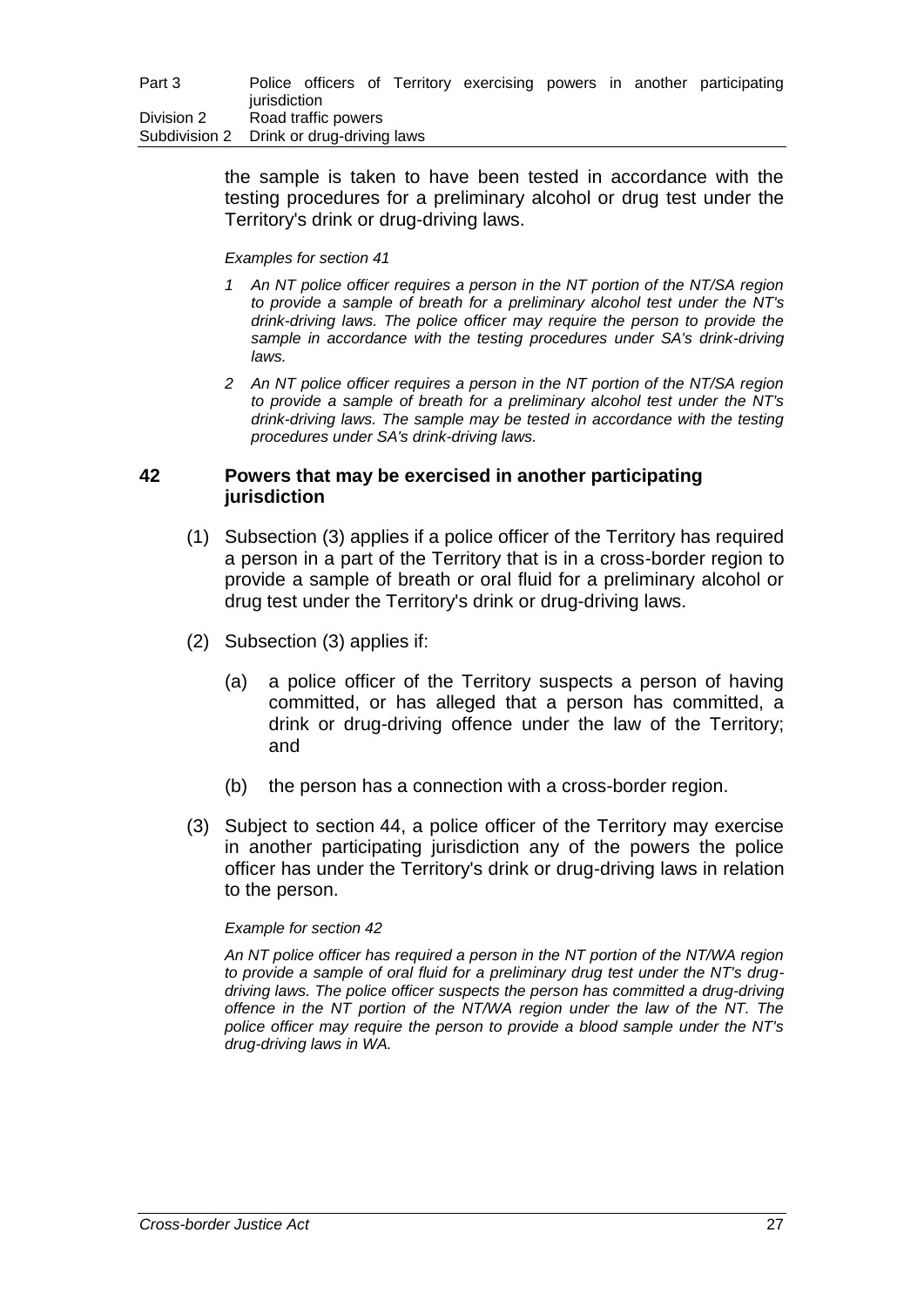| Part 3                                   | jurisdiction |                     |  |  |  | Police officers of Territory exercising powers in another participating |
|------------------------------------------|--------------|---------------------|--|--|--|-------------------------------------------------------------------------|
| Division 2                               |              | Road traffic powers |  |  |  |                                                                         |
| Subdivision 2 Drink or drug-driving laws |              |                     |  |  |  |                                                                         |

### **43 Providing or taking sample in another participating jurisdiction**

- (1) This section applies if a police officer of the Territory acting under section 42(3) requires a person to provide or allow to be taken a sample under the Territory's drink or drug-driving laws in another participating jurisdiction.
- (2) If the person is required to provide the sample or allow the sample to be taken in accordance with the testing procedures under the other jurisdiction's drink or drug-driving laws, the person is taken to be required to provide the sample or allow the sample to be taken in accordance with the testing procedures under the Territory's drink or drug-driving laws.
- (3) If the sample is tested in accordance with the testing procedures under the other jurisdiction's drink or drug-driving laws, the following provisions apply:
	- (a) the sample is taken to have been tested in accordance with the testing procedures under the Territory's drink or drugdriving laws;
	- (b) a certificate relating to the testing procedures under the other jurisdiction's drink or drug-driving laws that would be prima facie evidence of a matter stated in the certificate in a proceeding for an offence under the law of the other jurisdiction is prima facie evidence of the matter in a proceeding for an offence under the law of the Territory;
	- (c) if a sample of breath or blood is tested, the analysis result is taken to be the analysis result for the law of the Territory.
- (4) This section does not prevent the sample from being required to be provided or allowed to be taken, or from being tested, in accordance with the testing procedures under the Territory's drink or drug-driving laws.

#### *Examples for section 43*

- *1 An NT police officer requires a person in WA to provide a blood sample under the NT's drug-driving laws. The police officer may require the person to provide the sample in accordance with the testing procedures under WA's drug-driving laws.*
- *2 An NT police officer requires a person in WA to provide a blood sample under the NT's drug-driving laws. The sample may be tested in accordance with the testing procedures under WA's drug-driving laws.*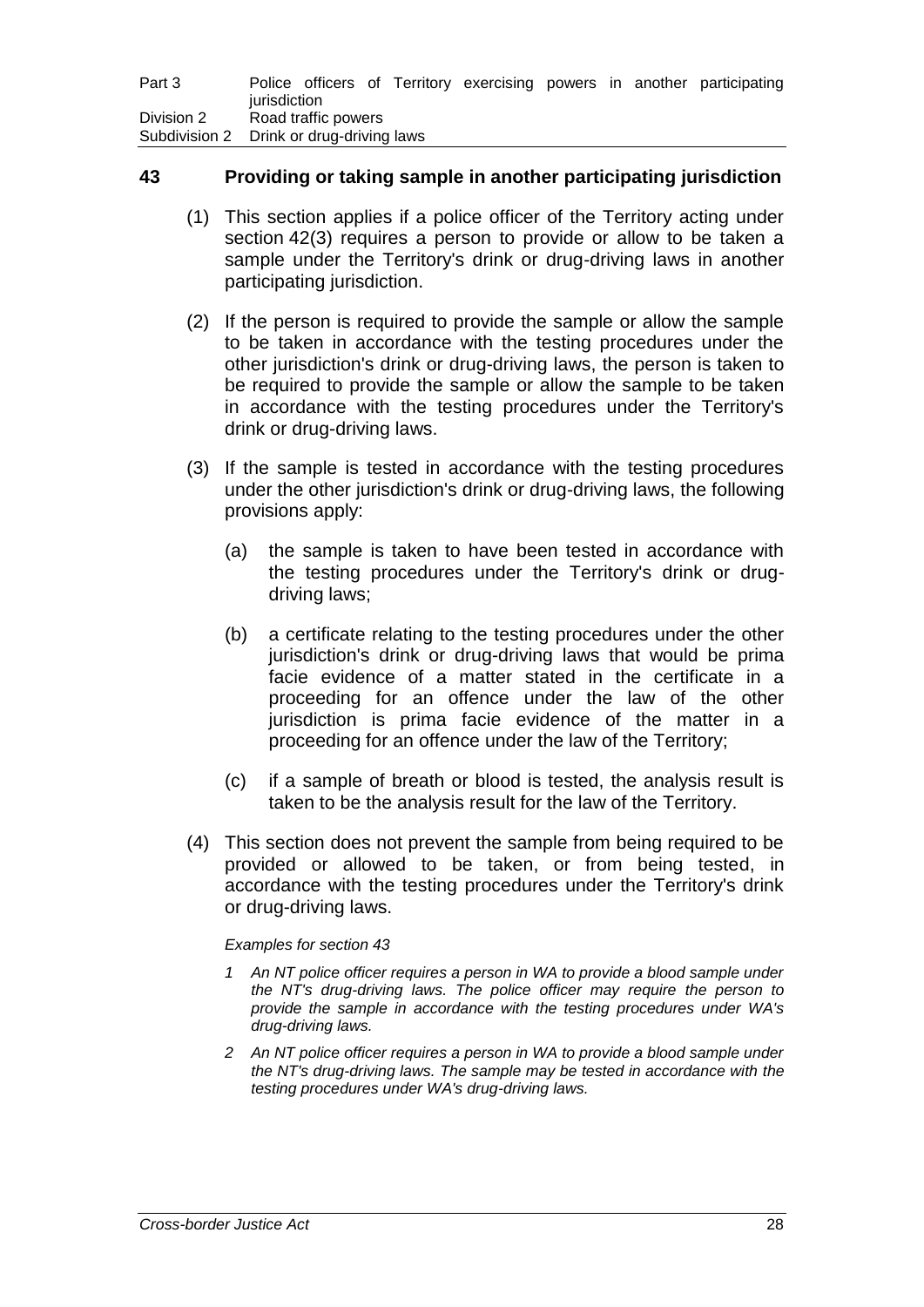| Part 3                              |                     |  |  |  |  |  |  | Police officers of Territory exercising powers in another participating |
|-------------------------------------|---------------------|--|--|--|--|--|--|-------------------------------------------------------------------------|
|                                     | iurisdiction        |  |  |  |  |  |  |                                                                         |
| Division 2                          | Road traffic powers |  |  |  |  |  |  |                                                                         |
| Subdivision 4 Miscellaneous matters |                     |  |  |  |  |  |  |                                                                         |

### **44 Preliminary alcohol or drug test cannot be conducted in another participating jurisdiction**

This Subdivision does not authorise a police officer of the Territory to require a person in another participating jurisdiction to provide a sample of breath or oral fluid for a preliminary alcohol or drug test under the Territory's drink or drug-driving laws.

## **Subdivision 3 Vehicle impounding laws**

### **45 Powers**

- (1) A police officer of the Territory may exercise in relation to a vehicle in another participating jurisdiction any of the powers the police officer has under the Territory's vehicle impounding laws in relation to a vehicle if:
	- (a) the person connected with the vehicle has a connection with a cross-border region; and
	- (b) if the exercise of the power is for giving effect to a court order – the order was made by a prescribed court of the Territory.
- (2) In this section:

*person*, connected with a vehicle, means the person who:

- (a) is suspected of having committed; or
- (b) is alleged to have committed; or
- (c) has been found guilty of;

the offence for which the vehicle may or is required to be impounded or confiscated.

### **Subdivision 4 Miscellaneous matters**

### **46 Law of Territory applies**

The law of the Territory applies (with any appropriate modifications) in relation to the powers in relation to which this Division applies.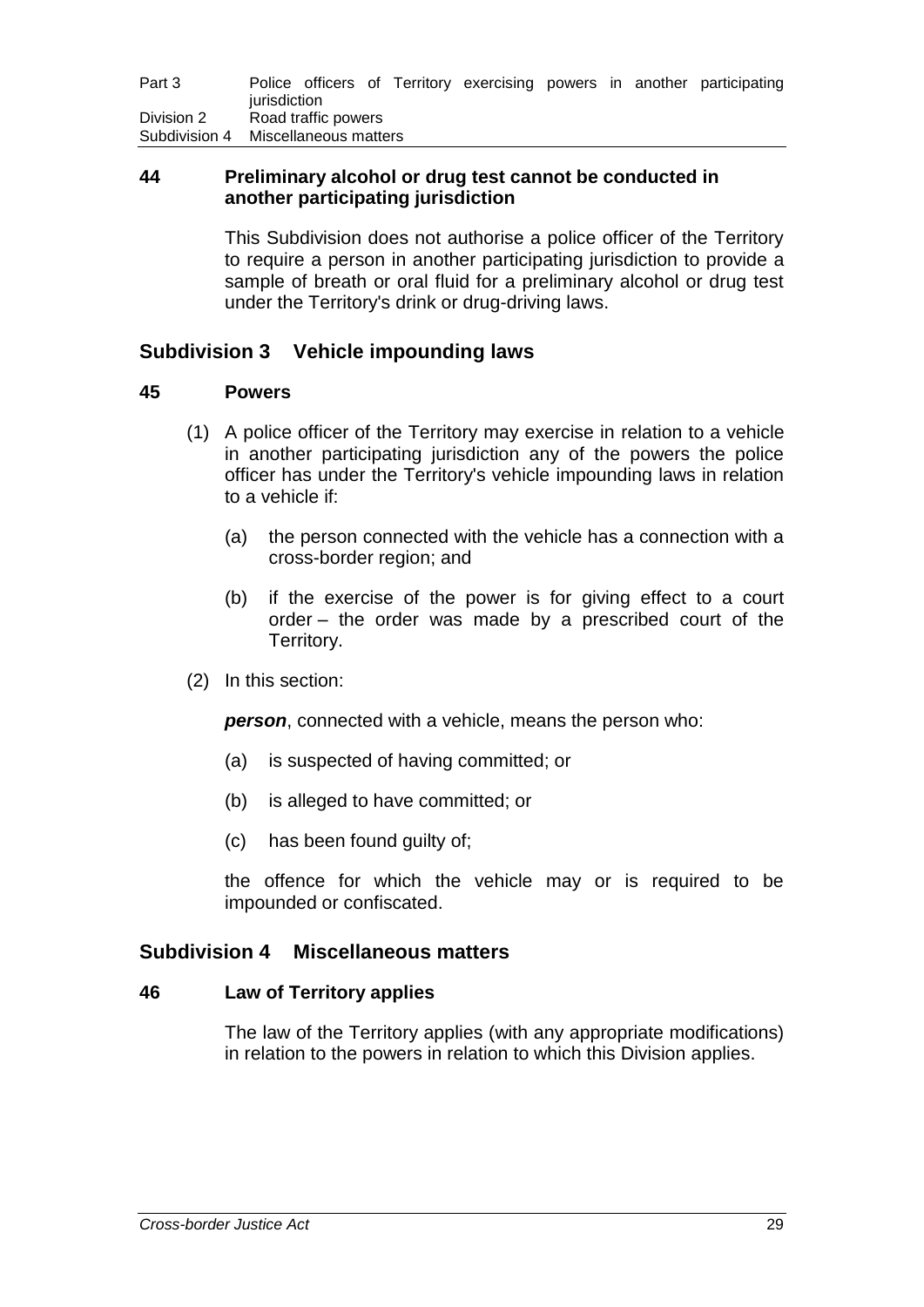## **47 Relationship with Division 1**

The powers that a police officer of the Territory is authorised under this Division to exercise in another participating jurisdiction are in addition to, and do not exclude or limit, any of the powers the police officer is authorised under Division 1 to exercise in the other jurisdiction.

## **Division 3 Restraining orders laws**

## **48 Definition**

In this Division:

*NT police order* means a police DVO made by a police officer of the Territory under the *Domestic and Family Violence Act*.

### **49 Making of NT police orders**

- (1) A police officer of the Territory may make an NT police order in another participating jurisdiction if the person against whom the order is sought or proposed to be made has a connection with a cross-border region.
- (2) The law of the Territory applies (with any appropriate modifications) in relation to the making of the order.

### *Note for section 49*

*For deciding whether or not the person against whom the NT police order is sought or proposed to be made has a connection with a cross-border region, section 22 and Part 2, Division 4, apply.*

### **50 Enforcement of NT police orders**

- (1) This section applies if:
	- (a) a person in another participating jurisdiction is a person against whom an NT police order is in force; and
	- (b) the person against whom, or for whose benefit, the order is made ordinarily resides in a cross-border region.
- (2) A police officer of the Territory may exercise the police officer's powers in relation to the person against whom the order is made.
- (3) In relation to the exercise of the powers, sections 120 to 122 of the *Domestic and Family Violence Act* have effect for all purposes in relation to a contravention of the order in the other jurisdiction.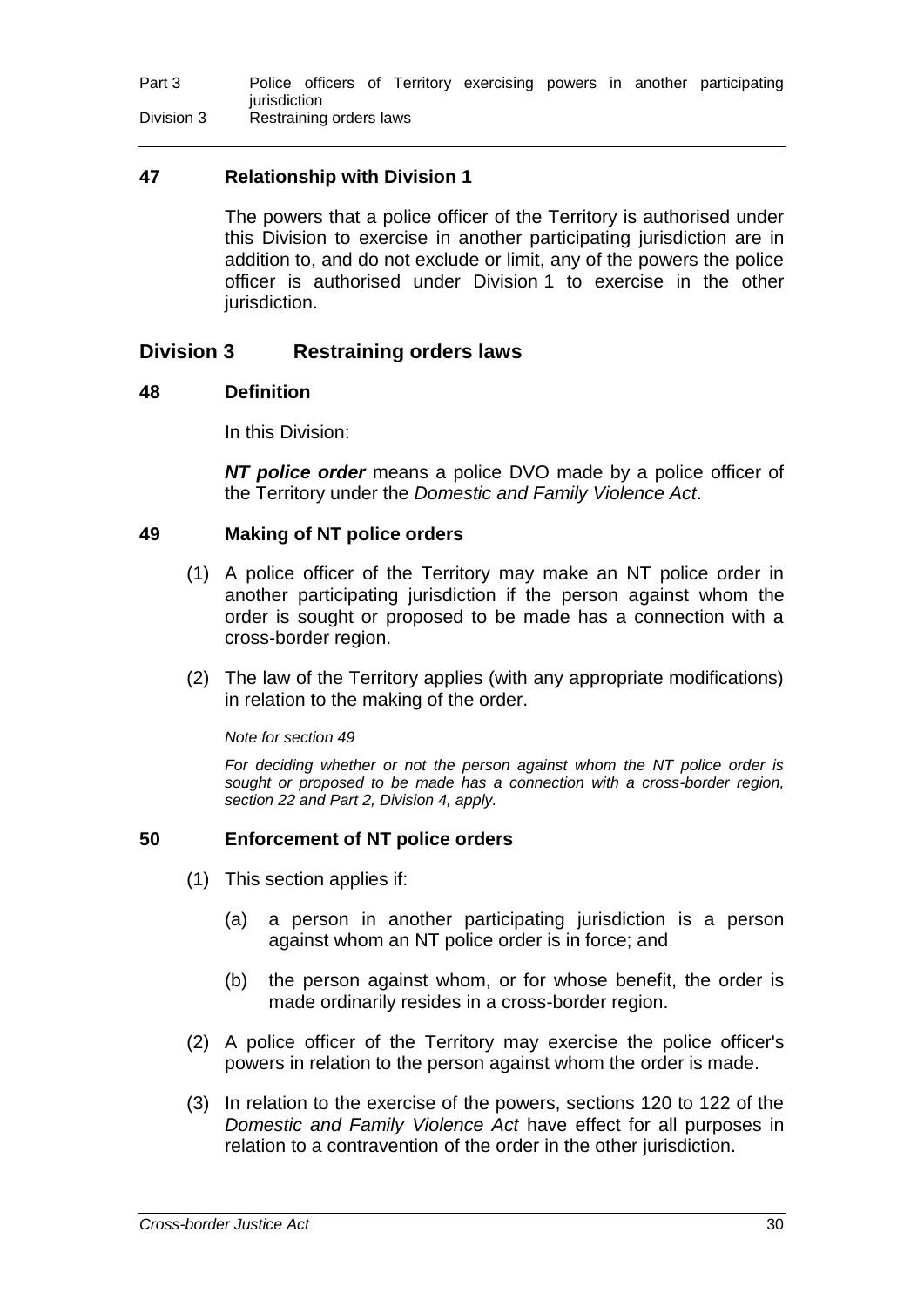#### Part 4 Police officers of another participating jurisdiction exercising powers in **Territory** Division 1 Powers generally

(4) The law of the Territory applies (with any appropriate modifications) in relation to the powers.

## **Division 4 Offence**

### **51 Offence to interfere with exercise of power**

- (1) Subsection (2) applies if a person in another participating jurisdiction takes action in relation to the exercise of a power under this Part that would, if the action were to be taken in relation to the exercise of the power in the Territory, constitute an offence under the law of the Territory (a *Territory offence*).
- (2) The person commits an offence under this Act punishable by the same penalty as is prescribed for the Territory offence.
- (3) If the Territory offence is an indictable offence, the offence under subsection (2) is also an indictable offence.

# **Part 4 Police officers of another participating jurisdiction exercising powers in Territory**

### **Division 1 Powers generally**

### **52 Arrest without warrant**

- (1) A police officer of another participating jurisdiction may arrest a person in the Territory without a warrant if:
	- (a) under the law of the other jurisdiction, the police officer would have been able to arrest the person in the other jurisdiction without a warrant; and
	- (b) the person has a connection with a cross-border region.
- (2) The law of the Territory does not apply in relation to the arrest.

### **53 Arrest under warrant**

- (1) A police officer of another participating jurisdiction may arrest a person in the Territory under a warrant if:
	- (a) under the law of the other jurisdiction, the police officer would have been able to arrest the person in the other jurisdiction under a warrant; and
	- (b) the person has a connection with a cross-border region.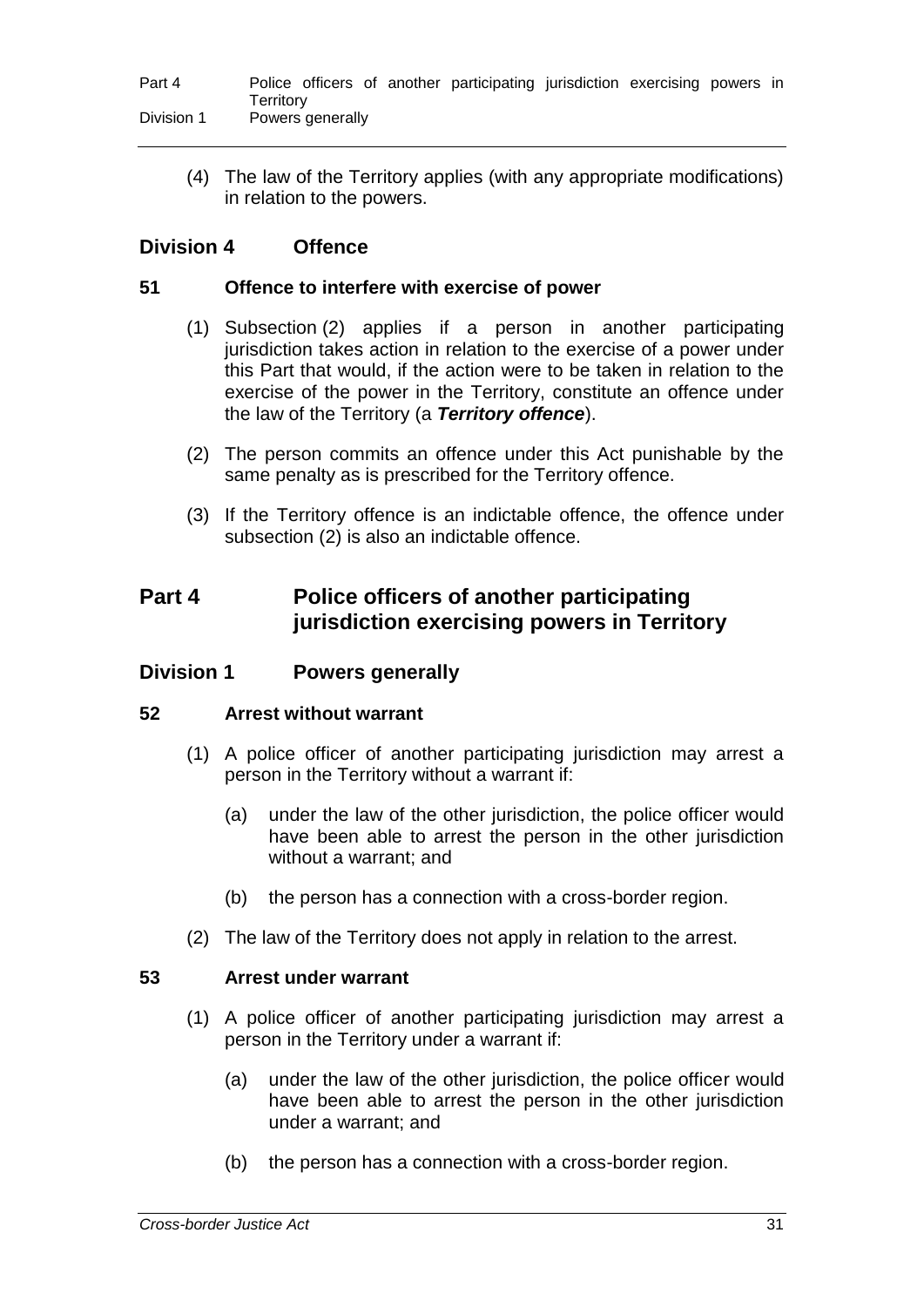- (2) A magistrate of another participating jurisdiction:
	- (a) may issue in the Territory a warrant for the arrest of a person under the law of the other jurisdiction if the person has a connection with a cross-border region; and
	- (b) for that purpose, may exercise in the Territory any of the powers the magistrate has under the law of the other jurisdiction for issuing warrants for the arrest of persons.
- (3) The law of the Territory does not apply in relation to the arrest or the warrant.

#### *Examples for section 53*

- *1 A person is suspected of committing an offence under SA law in the SA portion of the NT/SA/WA region. An SA magistrate anywhere in the NT may issue a warrant for the person's arrest. An SA police officer may arrest the person under the warrant anywhere in the NT.*
- *2 A person who ordinarily resides in the NT/WA region is suspected of committing an offence under WA law in a place in WA outside the cross-border region. A WA magistrate anywhere in the NT may issue a warrant for the person's arrest. A WA police officer may arrest the person under the warrant anywhere in the NT.*
- *3 A person who ordinarily resides in the NT/SA region is suspected of committing an offence under SA law in a place in SA outside the cross-border region. An SA magistrate anywhere in the NT may issue a warrant for the person's arrest. An SA police officer may arrest the person under the warrant anywhere in the NT.*

### **54 Person taken into custody**

- (1) Subsection (2) applies if:
	- (a) a police officer of another participating jurisdiction (the *arresting jurisdiction*) arrests a person under the law of the arresting jurisdiction:
		- (i) whether with or without a warrant; and
		- (ii) whether in the Territory or another participating jurisdiction; and
	- (b) the person has a connection with a cross-border region.
- (2) A police officer of the arresting jurisdiction may:
	- (a) keep the person in custody in the Territory; and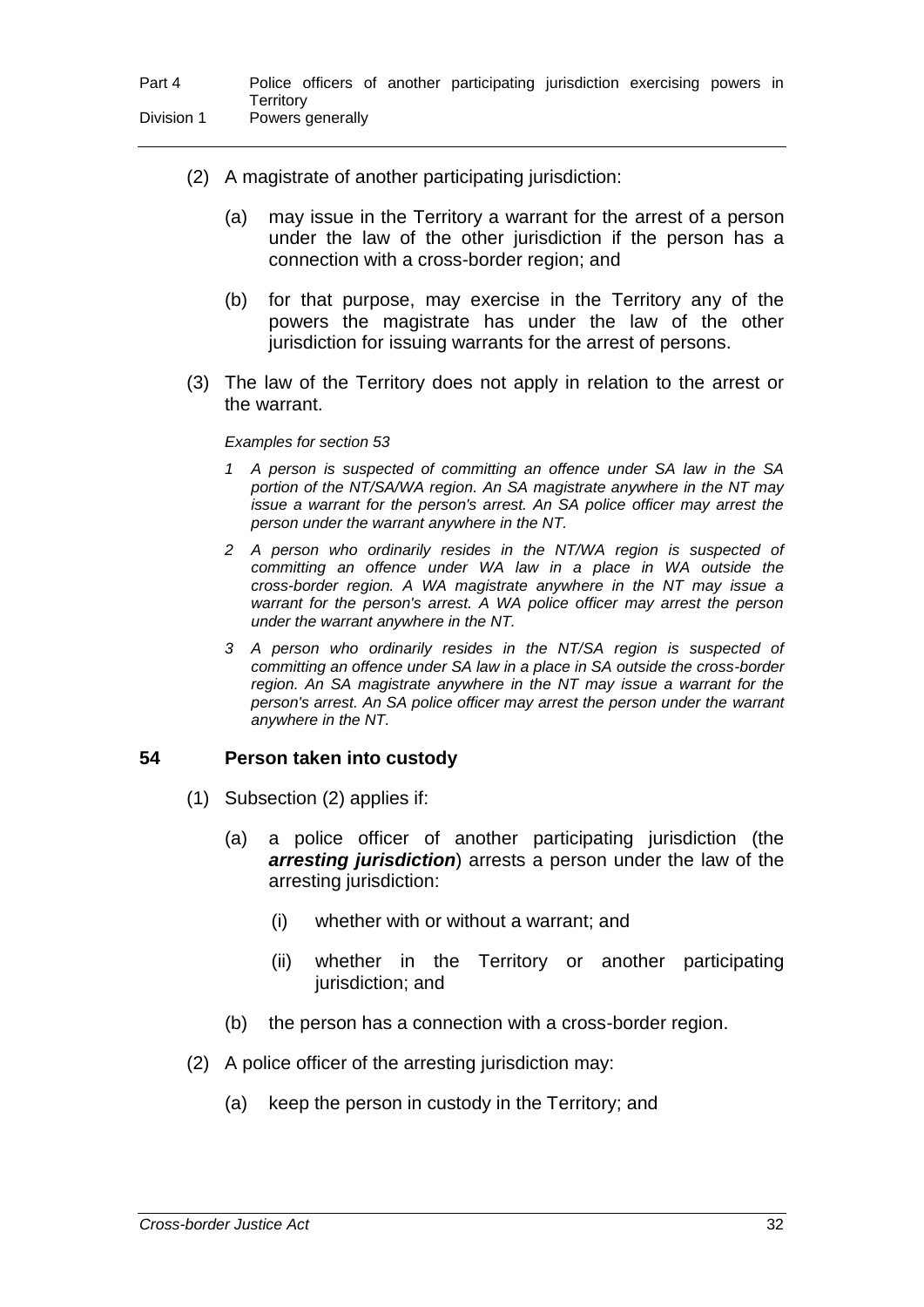- (b) while the person is in custody, take the person to a police station, court or other place in the Territory for any purpose authorised under the law of the arresting jurisdiction as applied by its cross-border laws.
- (3) The law of the Territory does not apply in relation to the custody.

### **55 Investigation of suspected or alleged offence or breach of order**

- (1) This section applies if:
	- (a) a police officer of another participating jurisdiction (the *investigating jurisdiction*):
		- (i) suspects a person of having committed, or has alleged that a person has committed, an offence under the law of the investigating jurisdiction; or
		- (ii) suspects a person of having breached, or has alleged that a person has breached, an order made under the law of the investigating jurisdiction; and
	- (b) the person has a connection with a cross-border region.
- (2) A police officer of the investigating jurisdiction may:
	- (a) investigate the offence or breach in the Territory; and
	- (b) for that purpose, may exercise in the Territory any of the powers the police officer has under the law of the investigating jurisdiction for investigating the offence or breach.
- (3) Without affecting subsection (2), those powers may include powers in relation to any of the following:
	- (a) interviewing people;
	- (b) searching people;
	- (c) taking photographs of people or parts of people's bodies;
	- (d) taking prints of parts of people's bodies (for example, fingerprints, handprints and footprints);
	- (e) taking samples of things, and removing things, from the external and internal parts of people's bodies;
	- (f) entering and searching places and vehicles;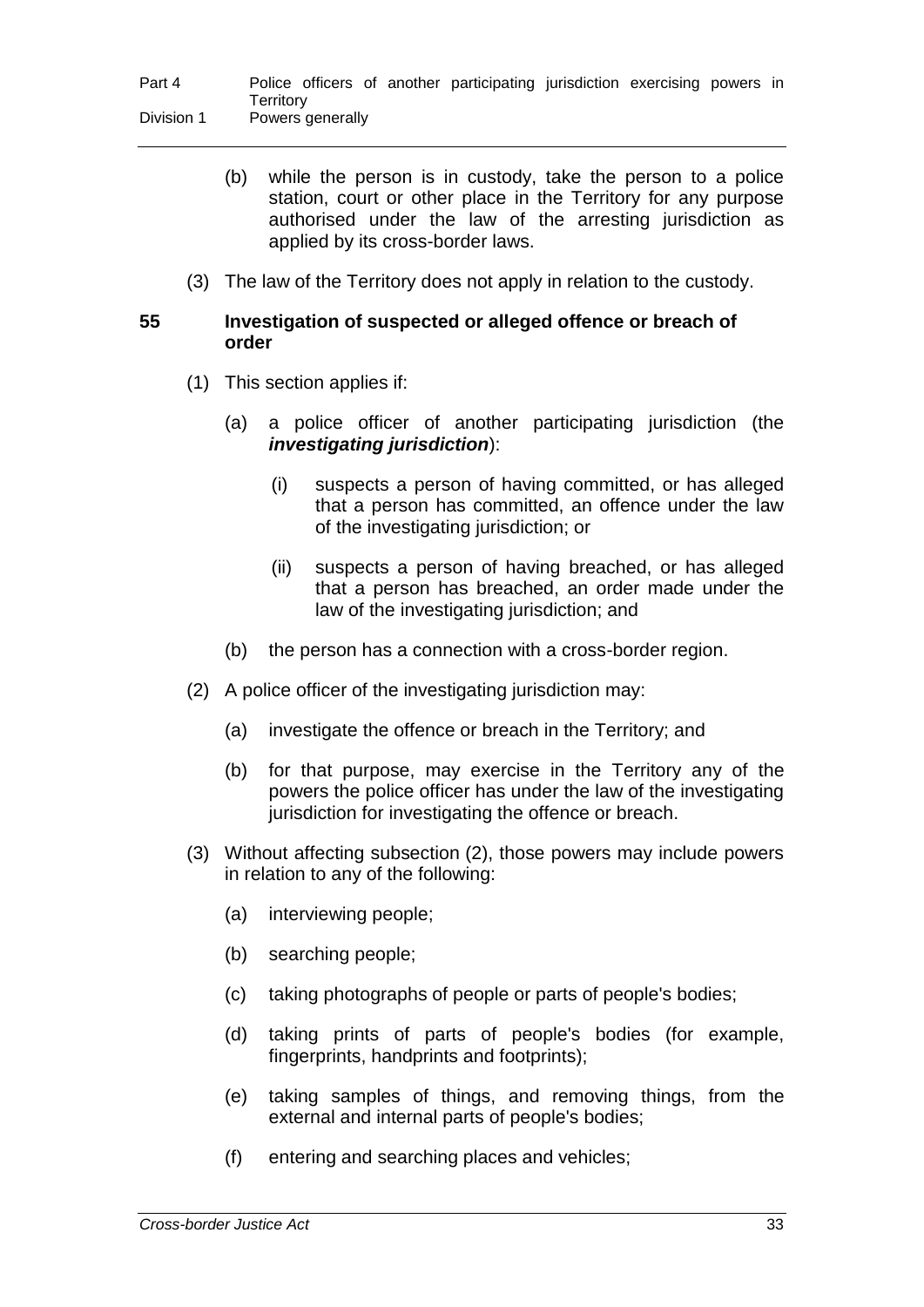|  | (g) taking photographs of places and vehicles; |
|--|------------------------------------------------|
|  |                                                |

- (h) inspecting, and taking extracts from or copies of, documents found at places or in vehicles;
- (i) taking samples of things, and seizing things, from places and vehicles;
- (j) carrying out warrants or orders authorising the police officer to do any of the things mentioned in paragraphs (a) to (i);
- (k) requiring people to assist the police officer to do any of the things mentioned in paragraphs (a) to (j).
- (4) For the investigation of the offence or breach by a police officer of the investigating jurisdiction in the Territory or another participating jurisdiction, a magistrate of the investigating jurisdiction:
	- (a) may issue in the Territory a warrant or order under the law of the investigating jurisdiction to be carried out in the Territory or another participating jurisdiction; and
	- (b) for that purpose, may exercise in the Territory any of the powers the magistrate has under the law of the investigating jurisdiction for issuing warrants or orders for the investigation by police officers of that jurisdiction of offences or breaches of orders.
- (5) The law of the Territory does not apply in relation to the investigation or the warrant or order.

#### *Examples for section 55*

- *1 A person is suspected of committing an offence under SA law in the SA portion of the NT/SA/WA region. An SA police officer may investigate the alleged offence anywhere in the NT. For the investigation of the alleged offence, an SA magistrate anywhere in the NT may issue a warrant to search premises anywhere in the NT, SA or WA.*
- *2 A person is arrested in the NT/WA region for an offence under WA law alleged to have been committed in a place in WA outside the cross-border region. A WA police officer may investigate the alleged offence anywhere in the NT. For the investigation of the alleged offence, a WA magistrate anywhere in the NT may issue a warrant to search premises anywhere in the NT or WA but not in SA.*
- *3 A person who ordinarily resides in the NT/SA region is suspected of committing an offence under SA law in a place in SA outside the cross-border region. An SA police officer may investigate the alleged offence in the NT. For the investigation of the alleged offence, an SA magistrate anywhere in the NT may issue a warrant to search premises anywhere in the NT or SA but not in WA.*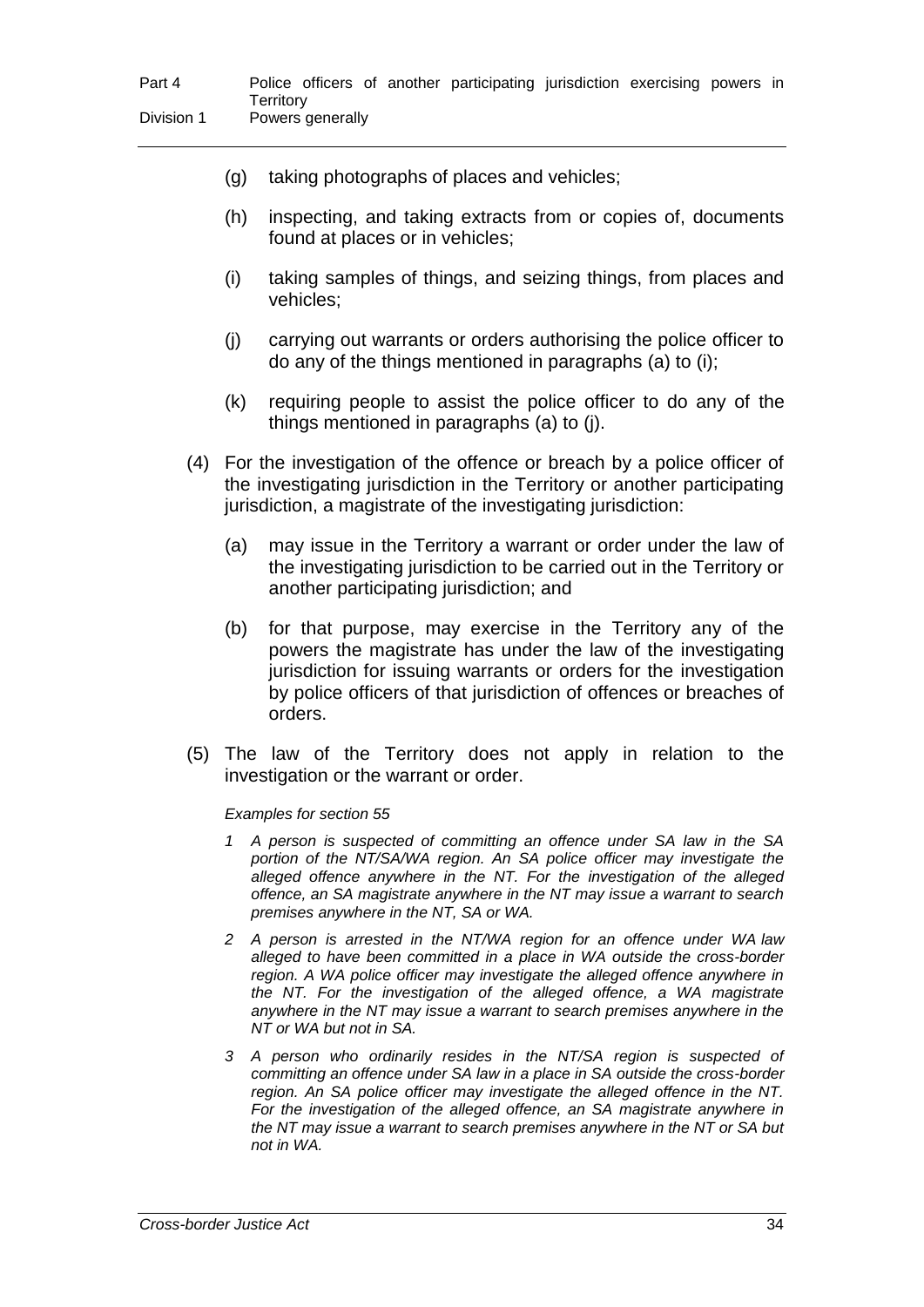| Part 4        | Police officers of another participating jurisdiction exercising powers in<br>Territorv |
|---------------|-----------------------------------------------------------------------------------------|
| Division 2    | Road traffic powers                                                                     |
| Subdivision 1 | Vehicle or driver licensing laws                                                        |

### **56 Relationship of this Division with laws relating to forensic examinations**

This Division does not exclude or limit the operation of the *Police Administration Act*, Part VII, Division 7 or the *Youth Justice Act*, Part 2, Division 3.

*Note for section 56*

*A police officer of another participating jurisdiction who is investigating an offence under the law of the other jurisdiction may, for examining or obtaining material from the body of a person in the Territory, elect to use the powers the police officer has under this Division or to proceed under the Police Administration Act, Part VII, Division 7, or the Youth Justice Act, Part 2, Division 3.*

## **Division 2 Road traffic powers**

## **Subdivision 1 Vehicle or driver licensing laws**

### **57 Powers in relation to offences**

- (1) Subsection (2) applies if:
	- (a) a police officer of another participating jurisdiction suspects a person of having committed, or has alleged that a person has committed, an offence under the other jurisdiction's vehicle or driver licensing laws; and
	- (b) the person has a connection with a cross-border region.
- (2) A police officer of the other jurisdiction may exercise in the Territory any of the powers the police officer has under the law of the other jurisdiction in relation to the offence.

### **58 Other powers**

- (1) A police officer of another participating jurisdiction may exercise in the Territory any of the police officer's licensing powers in relation to a person who ordinarily resides in a part of the other jurisdiction that is in a cross-border region.
- (2) In this section:

*licensing powers*, of a police officer of another participating jurisdiction, means any of the powers the police officer has under the other jurisdiction's vehicle or driver licensing laws other than a power to which section 57(2) applies.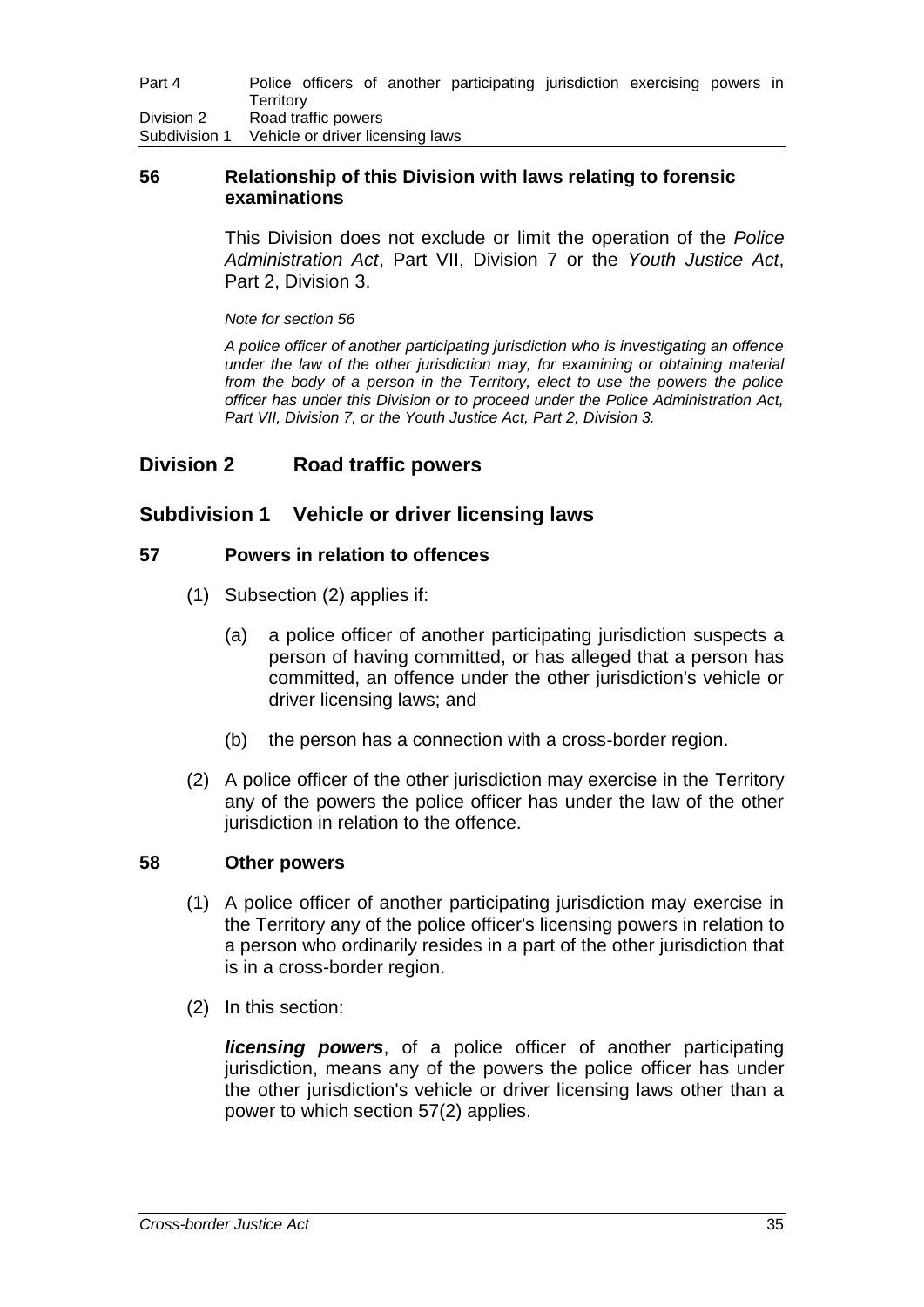# **Subdivision 2 Drink or drug-driving laws**

## **59 Powers that may be exercised in Territory**

- (1) Subsection (3) applies if a police officer of another participating jurisdiction has required a person in a part of the other jurisdiction that is in a cross-border region to provide a sample of the person's breath or oral fluid for a preliminary alcohol or drug test under the other jurisdiction's drink or drug-driving laws.
- (2) Subsection (3) applies if:
	- (a) a police officer of another participating jurisdiction suspects a person of having committed, or has alleged that a person has committed, a drink or drug-driving offence under the law of the other jurisdiction; and
	- (b) the person has a connection with a cross-border region.
- (3) Subject to section 60, a police officer of the other jurisdiction may exercise in the Territory any of the powers the police officer has under the other jurisdiction's drink or drug-driving laws in relation to the person.

## **60 Preliminary alcohol or drug test cannot be conducted in Territory**

Section 59 does not authorise a police officer of another participating jurisdiction to require a person in the Territory to provide a sample of breath or oral fluid for a preliminary alcohol or drug test under the other jurisdiction's drink or drug-driving laws.

## **Subdivision 3 Vehicle impounding laws**

### **61 Powers**

- (1) A police officer or another office holder of another participating jurisdiction may exercise in relation to a vehicle in the Territory any of the powers the police officer or office holder has under the other jurisdiction's vehicle impounding laws in relation to a vehicle if:
	- (a) the person connected with the vehicle has a connection with a cross-border region; and
	- (b) if the exercise of the power is for giving effect to a court order – the order was made by a prescribed court of the other jurisdiction.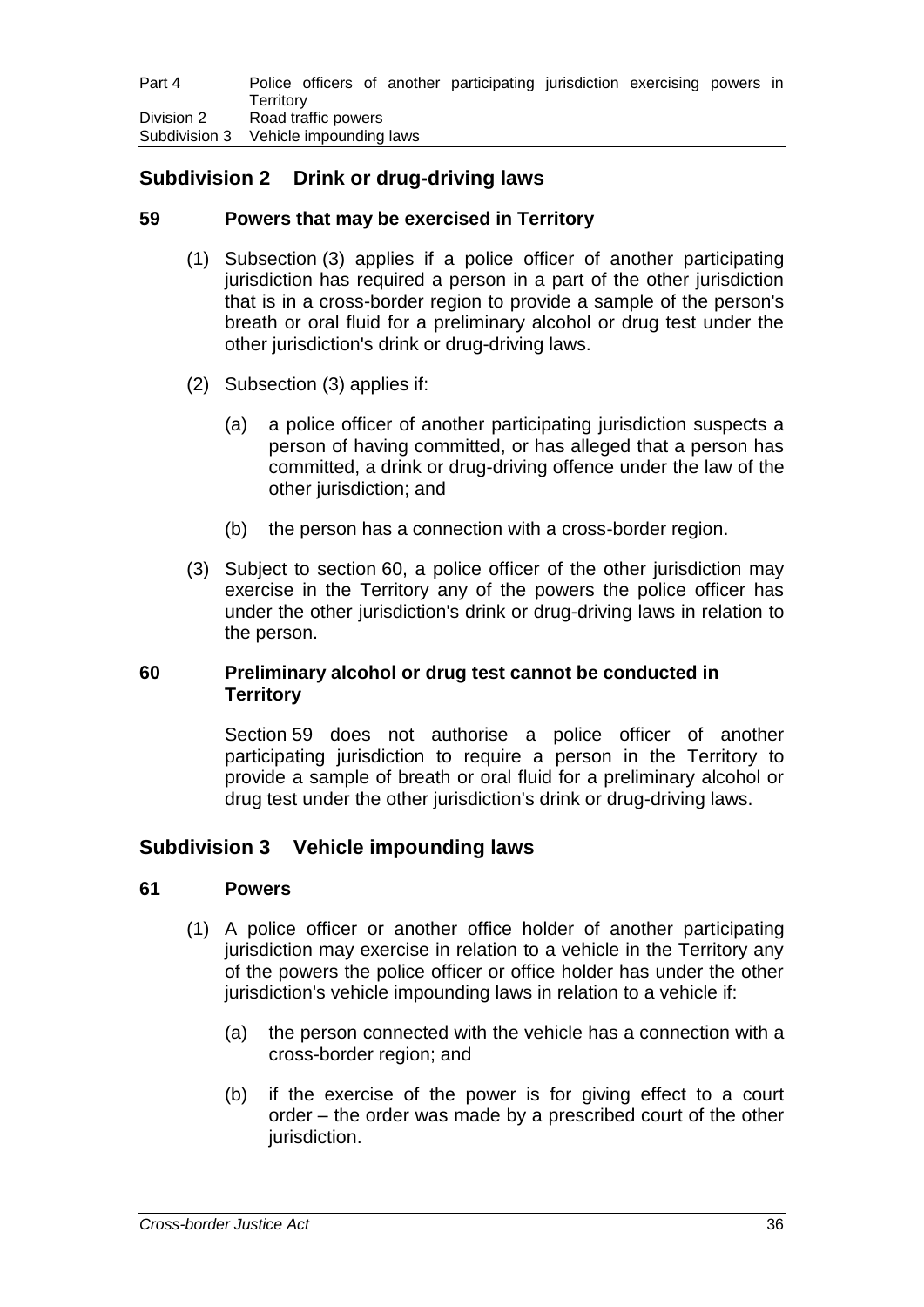(2) In this section:

*person*, connected with a vehicle, means the person who:

- (a) is suspected of having committed; or
- (b) is alleged to have committed; or
- (c) has been found guilty of;

the offence for which the vehicle may or is required to be impounded or confiscated.

### **Subdivision 4 Miscellaneous matters**

### **62 Law of Territory does not apply**

The law of the Territory does not apply in relation to the powers in relation to which this Division applies.

### **63 Relationship with Division 1**

The powers that a police officer of another participating jurisdiction is authorised under this Division to exercise in the Territory are in addition to, and do not exclude or limit, any of the powers the police officer is authorised under Division 1 to exercise in the Territory.

## **Division 3 Restraining orders laws**

### **64 Definition**

In this Division:

*WA police order* means an order made by a police officer of Western Australia under the State's restraining orders laws.

### **65 Making WA police orders**

- (1) A police officer of Western Australia may make a WA police order in the Territory if the person against whom the order is sought or proposed to be made has a connection with a cross-border region.
- (2) The law of the Territory does not apply in relation to the making of the order.

*Note for section 65*

*For deciding whether or not the person against whom the WA police order is sought or proposed to be made has a connection with a cross-border region, section 22 and Part 2, Division 4, apply.*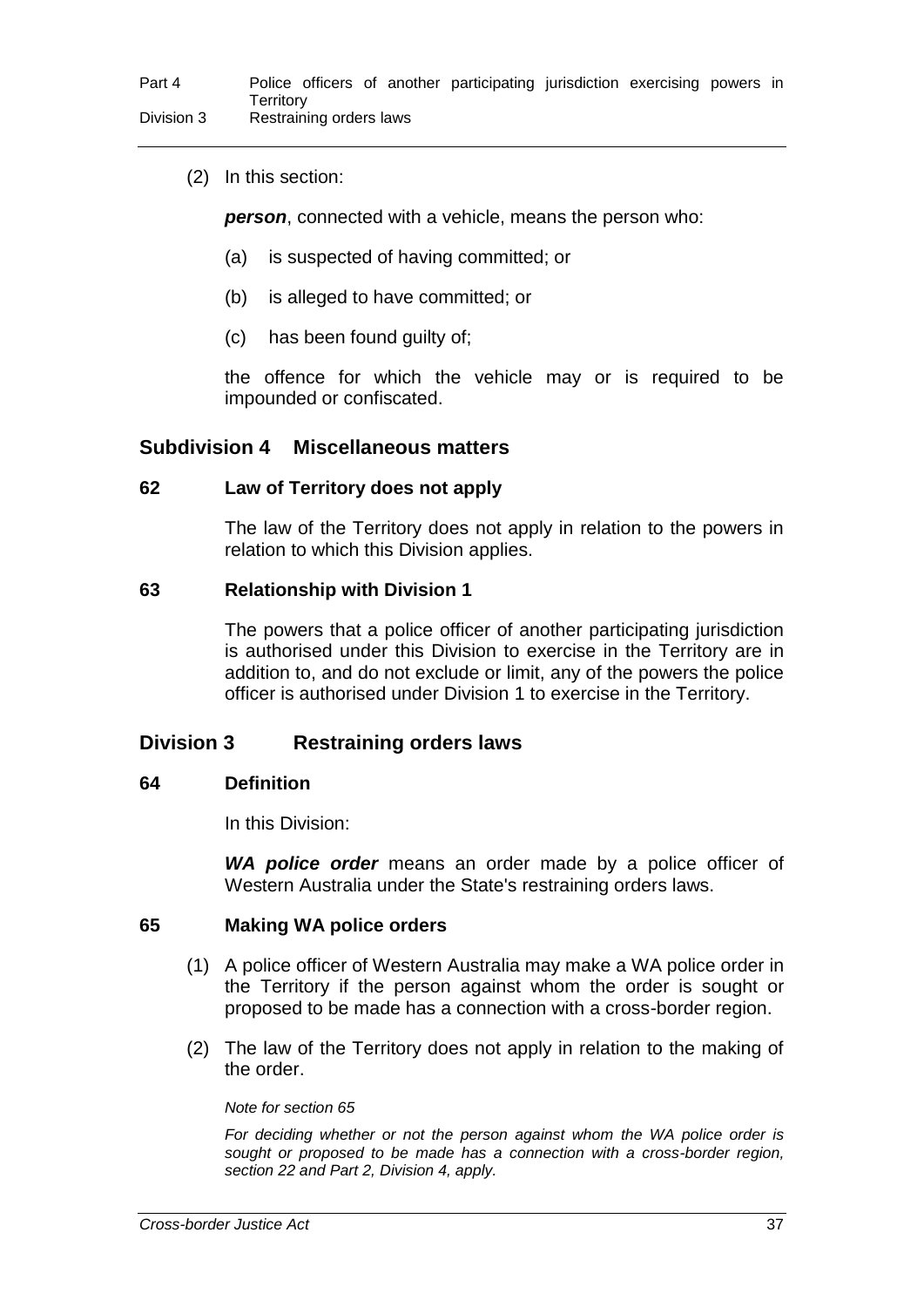## **66 Enforcement of WA police orders**

- (1) This section applies if:
	- (a) a person in the Territory is a person against whom a WA police order is in force; and
	- (b) the person against whom, or for whose benefit, the order is made ordinarily resides in a cross-border region.
- (2) A police officer of Western Australia may exercise the police officer's powers in relation to the person against whom the order is made.
- (3) The law of the Territory does not apply in relation to the powers.

## **Part 5 Prescribed courts of Territory exercising cross-border jurisdiction**

### **Division 1 Preliminary matters**

### **67 Operation of courts outside Territory not limited**

This Part does not limit, and applies subject to, the following:

- (a) section 60A of the *Justices Act*;
- (b) section 48 of the *Youth Justice Act*;
- (c) section 5A of the *Local Court Act*;
- (d) section 9 of the *Alcohol Court Act*.

### **Division 2 Jurisdiction and powers of courts**

### **68 Proceedings that may be heard in another participating jurisdiction**

- (1) A prescribed court of the Territory may hear and determine a proceeding mentioned in subsection (2) in another participating jurisdiction if the person who is the subject of the proceeding has a connection with a cross-border region for the proceeding.
- (2) Any of the following proceedings of a prescribed court of the Territory may be heard and determined in another participating jurisdiction under subsection (1):
	- (a) in the Court of Summary Jurisdiction under the *Justices Act*;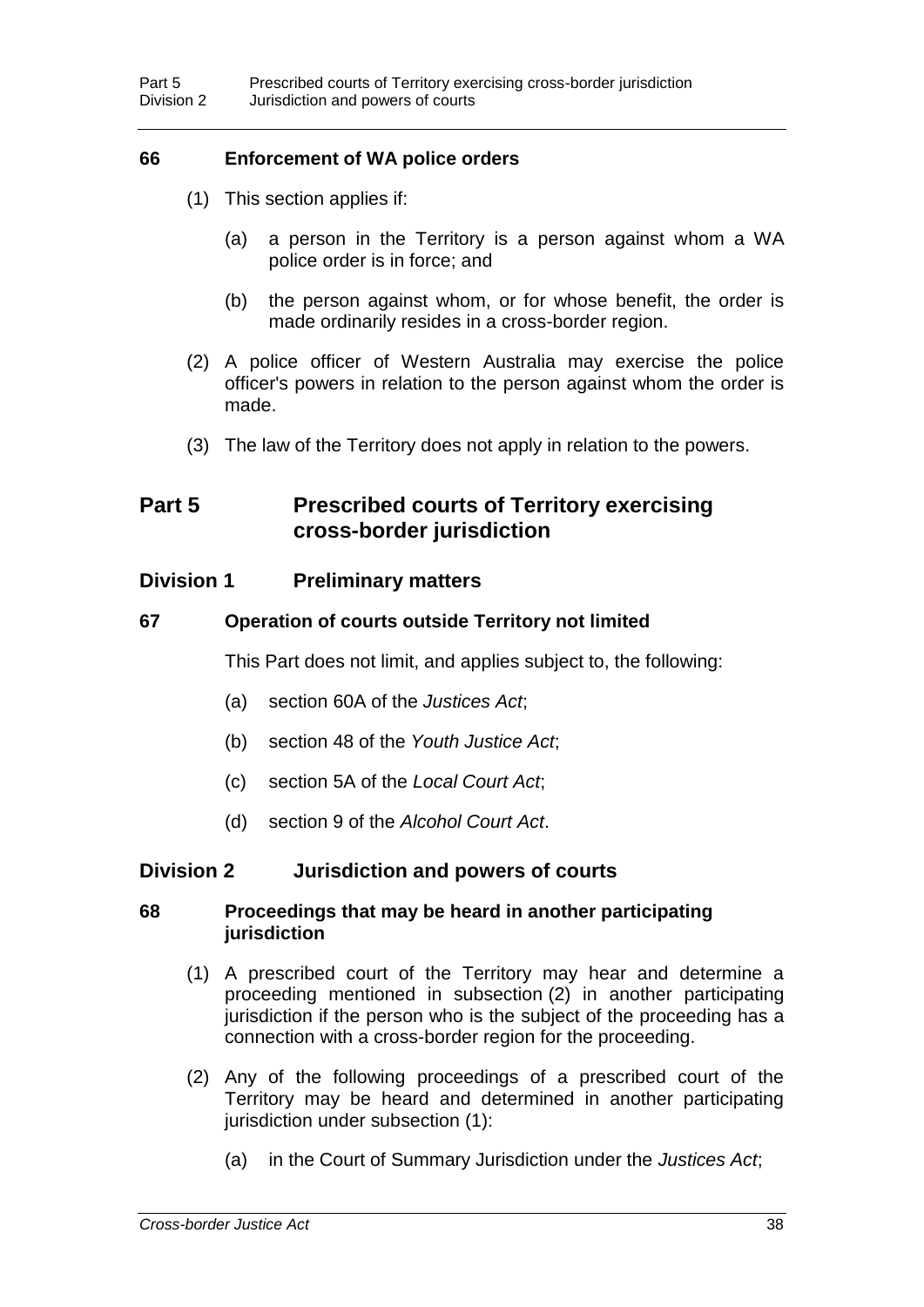- (b) under the *Alcohol Court Act*;
- (c) under the *Bail Act*;
- (d) under the *Sentencing Act*;
- (e) under the *Youth Justice Act*;
- (f) under the *Domestic and Family Violence Act*;
- (g) under the *Traffic Act* in relation to any of the following:
	- (i) the imposition or removal of a disqualification from holding or obtaining a driver's licence;
	- (ii) the impounding or forfeiture of a vehicle;
	- (iii) the sale or disposal of an impounded or forfeited vehicle;
- (h) prescribed by regulation.
- (3) To avoid doubt, a prescribed court of the Territory can only hear and determine in another participating jurisdiction a proceeding that the court can hear and determine in the Territory.

#### *Examples for section 68*

- *1 A person is charged with an offence under NT law alleged to have been committed in the NT portion of the NT/SA/WA region. The charge may be heard by an NT magistrate sitting anywhere in the NT, SA or WA.*
- *2 A person who ordinarily resides in the NT/SA region is charged with an offence under NT law alleged to have been committed in a place in the NT outside the cross-border region. The charge may be heard by an NT magistrate sitting anywhere in the NT or SA but not in WA.*
- *3 A person is arrested in the NT/SA/WA region for an offence under NT law alleged to have been committed in a place in the NT outside the cross-border region (the NT/SA/WA charge). The person also has an outstanding charge for an offence under NT law alleged to have been committed in the NT portion of the NT/WA region (the NT/WA charge). The NT/SA/WA charge may be heard by an NT magistrate sitting anywhere in the NT, SA or WA. The NT/WA charge may be heard by an NT magistrate sitting anywhere in the NT or WA. It may also be heard by an NT magistrate sitting anywhere in SA, but only if it is heard with the NT/SA/WA charge.*

### **69 Exercise of jurisdiction and powers**

- (1) A prescribed court of the Territory may:
	- (a) exercise its cross-border jurisdiction in the Territory or another participating jurisdiction; and
	- (b) for that purpose, have registries in and sit in another participating jurisdiction.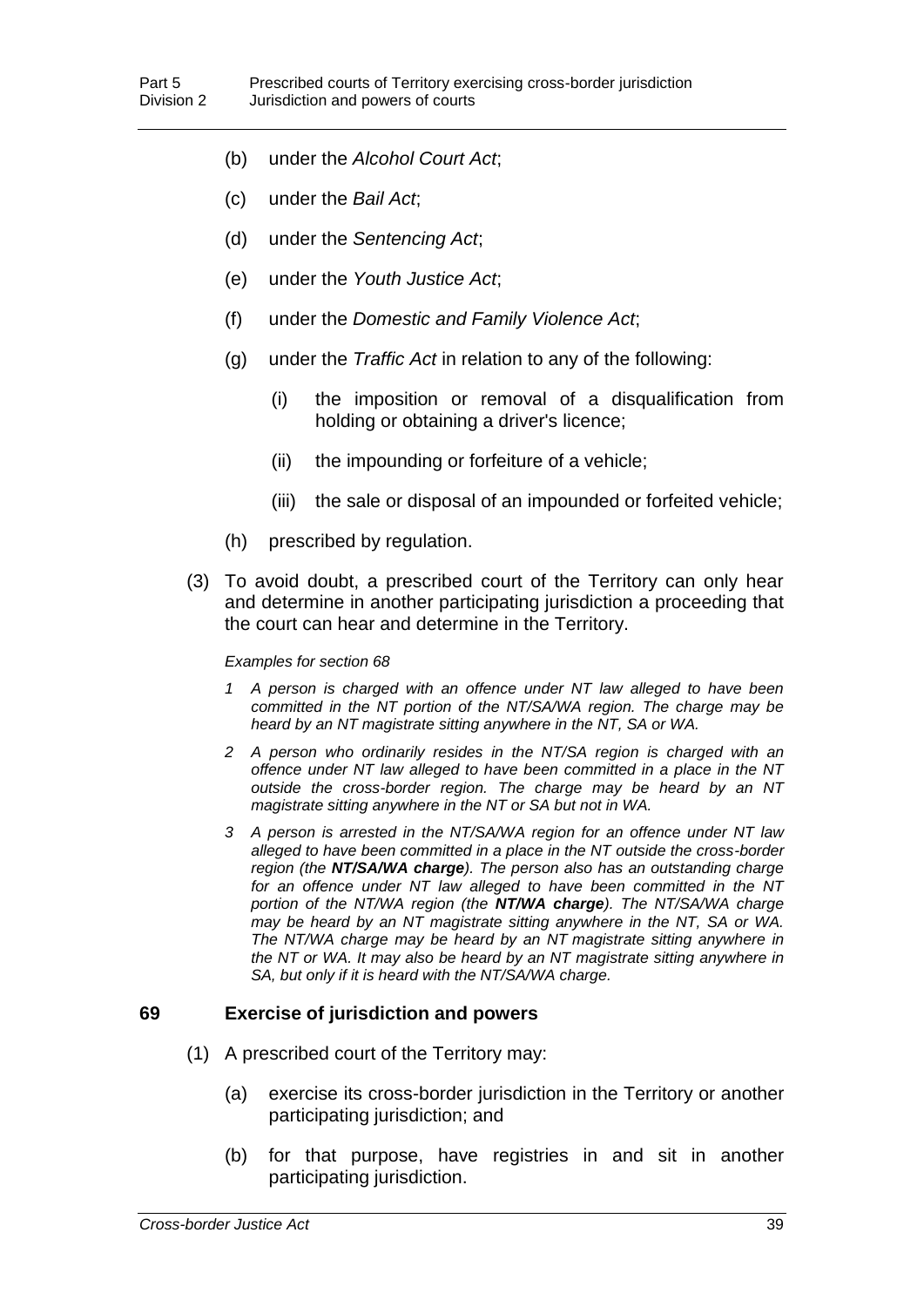- (2) For exercising its cross-border jurisdiction, a prescribed court of the Territory may exercise in another participating jurisdiction any of the powers the court may exercise in the Territory, including powers in relation to the following:
	- (a) compelling witnesses;
	- (b) administering oaths;
	- (c) punishing for contempt;
	- (d) issuing warrants, summonses and other process.
- (3) For subsection (2), the powers of a prescribed court of the Territory include the powers of the court that may be exercised by a magistrate or registrar of the court.
- (4) To avoid doubt, a prescribed court of the Territory may exercise in another participating jurisdiction its cross-border jurisdiction in relation to a cross-border proceeding whether or not the proceeding is heard and determined in the other jurisdiction.

### **70 Practice and procedure**

The practice and procedure of a prescribed court of the Territory apply (with any appropriate modifications) when the court is exercising its cross-border jurisdiction.

### **71 Rules of evidence**

The rules of evidence applied by a prescribed court of the Territory apply (with any appropriate modifications) when the court is exercising its cross-border jurisdiction.

### **72 Offence to fail to comply with order, judgment, warrant or summons**

- (1) Subsection (2) applies if:
	- (a) in the exercise of its cross-border jurisdiction, a prescribed court of the Territory issues an order, judgment, warrant or summons; and
	- (b) a person in another participating jurisdiction fails to comply with the order, judgment, warrant or summons; and
	- (c) the failure would, if it were to occur in the Territory, constitute an offence under the law of the Territory.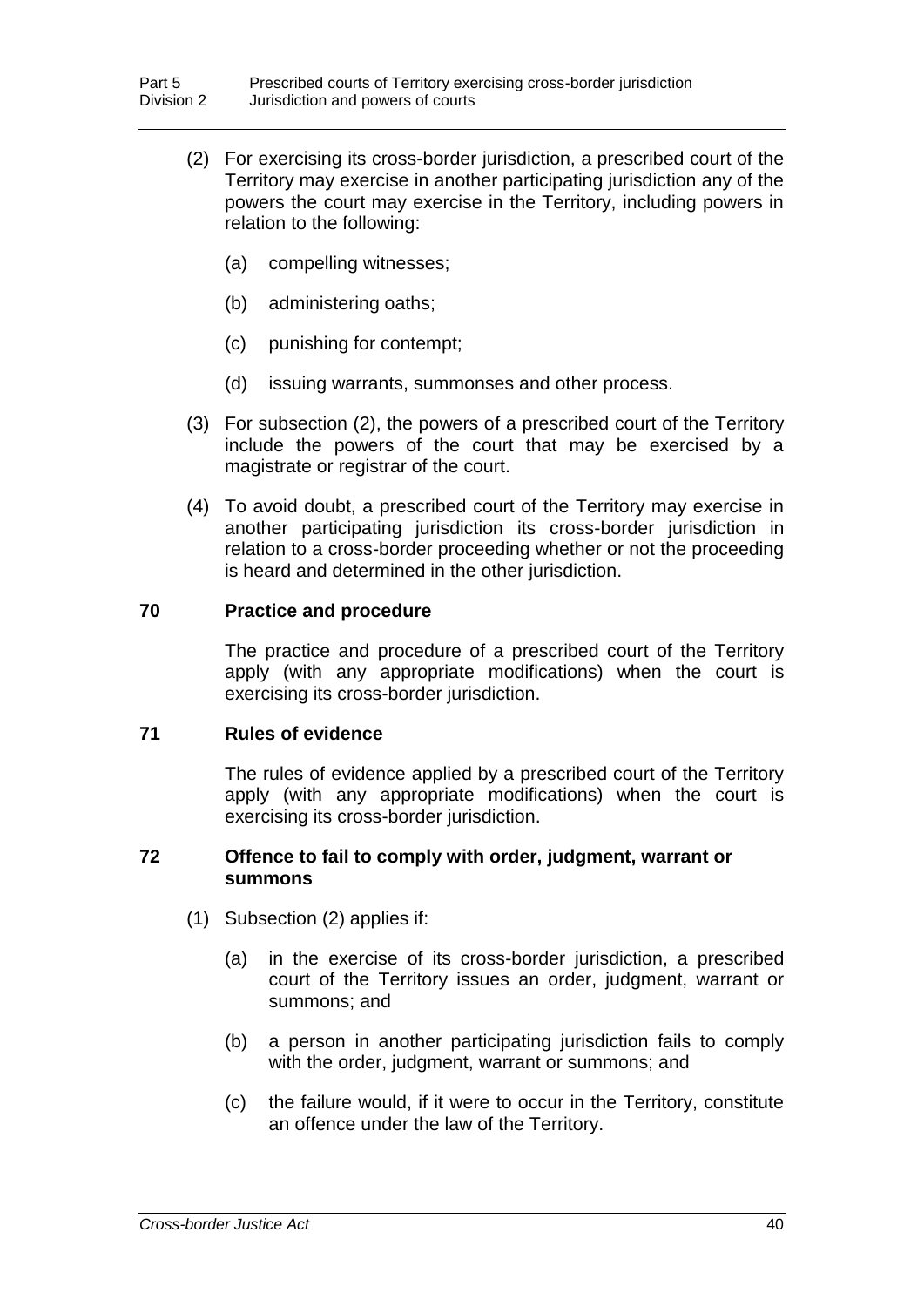- (2) The person commits an offence under this Act punishable by the same penalty as is prescribed for the offence mentioned in subsection (1)(c).
- (3) If the offence mentioned in subsection (1)(c) is an indictable offence, the offence under subsection (2) is also an indictable offence.

### **Division 3 Miscellaneous matters relating to cross-border proceedings**

### **73 Legal practitioners of another participating jurisdiction entitled to appear etc.**

- (1) A person who is entitled to engage in legal practice under the law of another participating jurisdiction is entitled:
	- (a) to appear for a person in a cross-border proceeding of a prescribed court of the Territory; and
	- (b) to provide advice and other services to a person in relation to such a proceeding;

if the person who is the subject of the proceeding has a connection with a cross-border region that is partly in the other jurisdiction for the proceeding.

(2) A person who is authorised under section 48 of the *Aboriginal Affairs Planning Authority Act 1972* (WA) is entitled to appear for a person of Aboriginal descent, as defined in section 4 of that Act, in a cross-border proceeding of a prescribed court of the Territory if the person who is the subject of the proceeding has a connection with a cross-border region that is partly in Western Australia for the proceeding.

## **74 Court documents may be filed, served or issued in another participating jurisdiction**

A court document of a prescribed court of the Territory may be filed, served or issued in another participating jurisdiction.

### **75 Court documents in wrong form do not invalidate proceedings or decisions**

- (1) This section applies if:
	- (a) a document filed, served or issued in a cross-border proceeding of a prescribed court of the Territory (the *Territory court*) is in the form of a court document of a prescribed court of another participating jurisdiction (the *interstate court*); and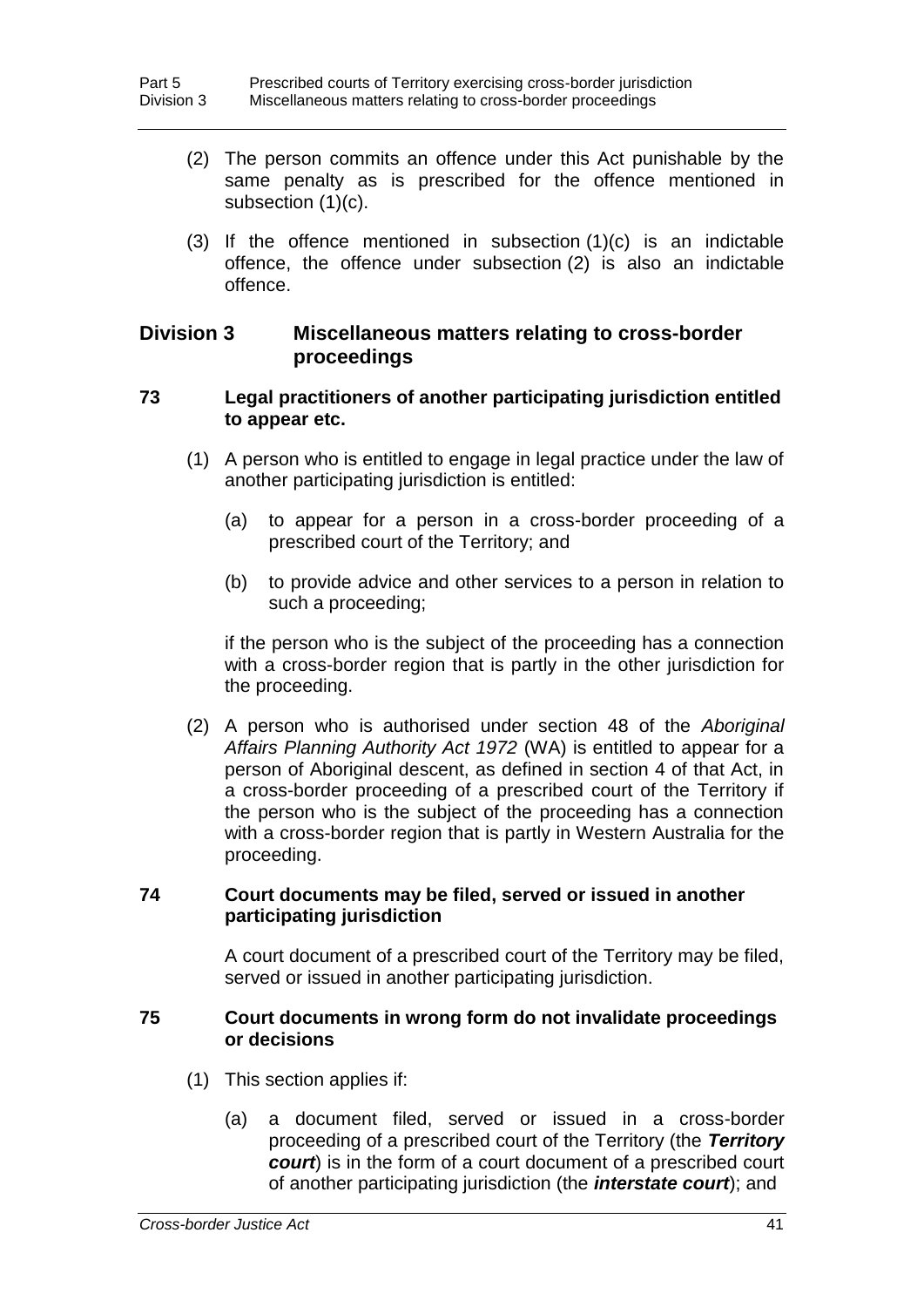- (b) the person who is the subject of the proceeding has a connection with a cross-border region that is partly in the other jurisdiction for the proceeding.
- (2) The proceeding or a decision in the proceeding cannot be challenged, appealed against, quashed or called into question on the ground that the document is in the form of a court document of the interstate court.
- (3) The Territory court may, on an application made by a party to the proceeding or on its own initiative, order that a document in the form of a court document of the Territory court be filed, served or issued (as the case requires) instead of the document mentioned in subsection (1)(a).
- (4) A document filed, served or issued under subsection (3) is taken to have been filed, served or issued on the day, and at the time, the document mentioned in subsection (1)(a) was filed, served or issued.

### **76 Application of** *Court Security Act*

The *Court Security Act* does not apply in relation to any premises or other place in another participating jurisdiction used for a crossborder proceeding of a prescribed court of the Territory.

### **77 Law of Territory applies**

Except to the extent this Act provides differently, the law of the Territory applies (with any appropriate modifications) in relation to the exercise by a prescribed court of the Territory of its cross-border jurisdiction.

### **Division 4 Registration of interstate restraining orders**

### **78 Part 2, Divisions 2 and 4 do not apply**

Part 2, Divisions 2 and 4, do not apply in relation to a power in relation to which this Division applies.

### **79 Definitions**

In this Division:

*register* means to register under Chapter 3 of the *Domestic and Family Violence Act*.

*SA restraining order* means a restraining order of South Australia.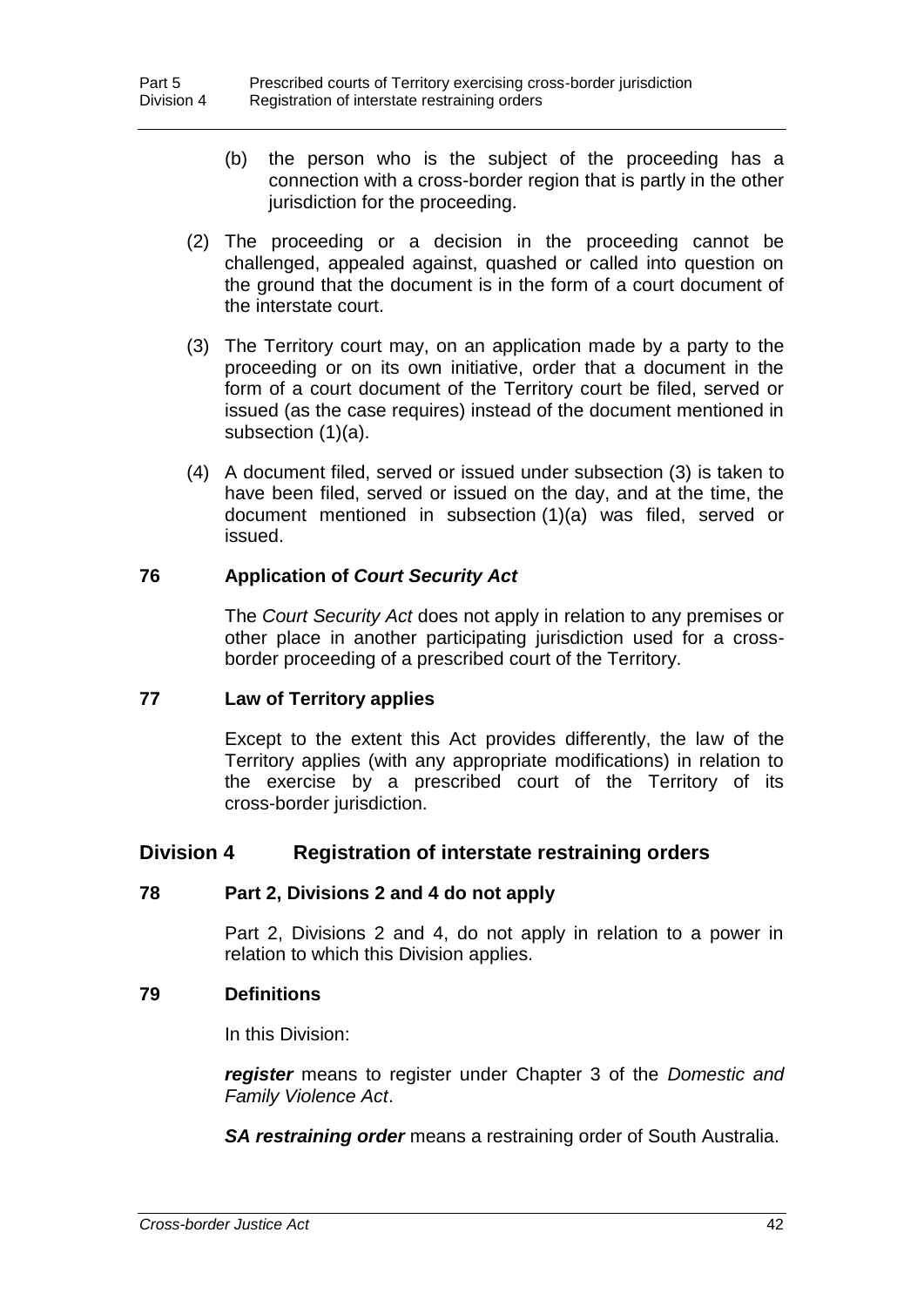*WA restraining order* means a restraining order of Western Australia.

### **80 Registration of SA restraining orders under NT law**

A registrar of the Court of Summary Jurisdiction may register an SA restraining order in another participating jurisdiction if:

- (a) the order was made, amended or varied in a cross-border proceeding of a prescribed court of South Australia for which the person against whom the order was made had a connection with a cross-border region that is partly in the other jurisdiction; or
- (b) the person against whom, or for whose benefit, the order was made ordinarily resides in the other jurisdiction.

#### *Examples for section 80*

- 1 An SA magistrate sitting in a place in WA makes a restraining order under *SA's restraining orders laws. For the proceeding, the person against whom the order is made had a connection with the NT/SA/WA region. The registry at the place is a registry of the NT Court of Summary Jurisdiction. Exercising the powers of a registrar of that Court, a registrar registers the order under the NT's restraining orders laws.*
- 2 An SA magistrate sitting in a place in SA makes a restraining order under *SA's restraining orders laws. The person for whose benefit the order is made ordinarily resides in SA. The registry at the place is a registry of the NT Court of Summary Jurisdiction. Exercising the powers of a registrar of that NT Court, a registry officer registers the order under the NT's restraining orders laws.*

### **81 Registration of WA restraining orders under NT law**

A registrar of the Court of Summary Jurisdiction may register a WA restraining order in another participating jurisdiction if:

- (a) the order was made, amended or varied in a cross-border proceeding of a prescribed court of Western Australia for which the person against whom the order was made had a connection with a cross-border region that is partly in the other jurisdiction; or
- (b) the person against whom, or for whose benefit, the order was made ordinarily resides in the other jurisdiction.

#### *Examples for section 81*

1 A WA magistrate sitting in a place in WA makes a restraining order under *WA's restraining orders laws. For the proceeding, the person against whom the order is made had a connection with the NT/WA region. The registry at the place is a registry of the NT Court of Summary Jurisdiction. Exercising the powers of a registrar of that Court, a registrar registers the order under the NT's restraining orders laws.*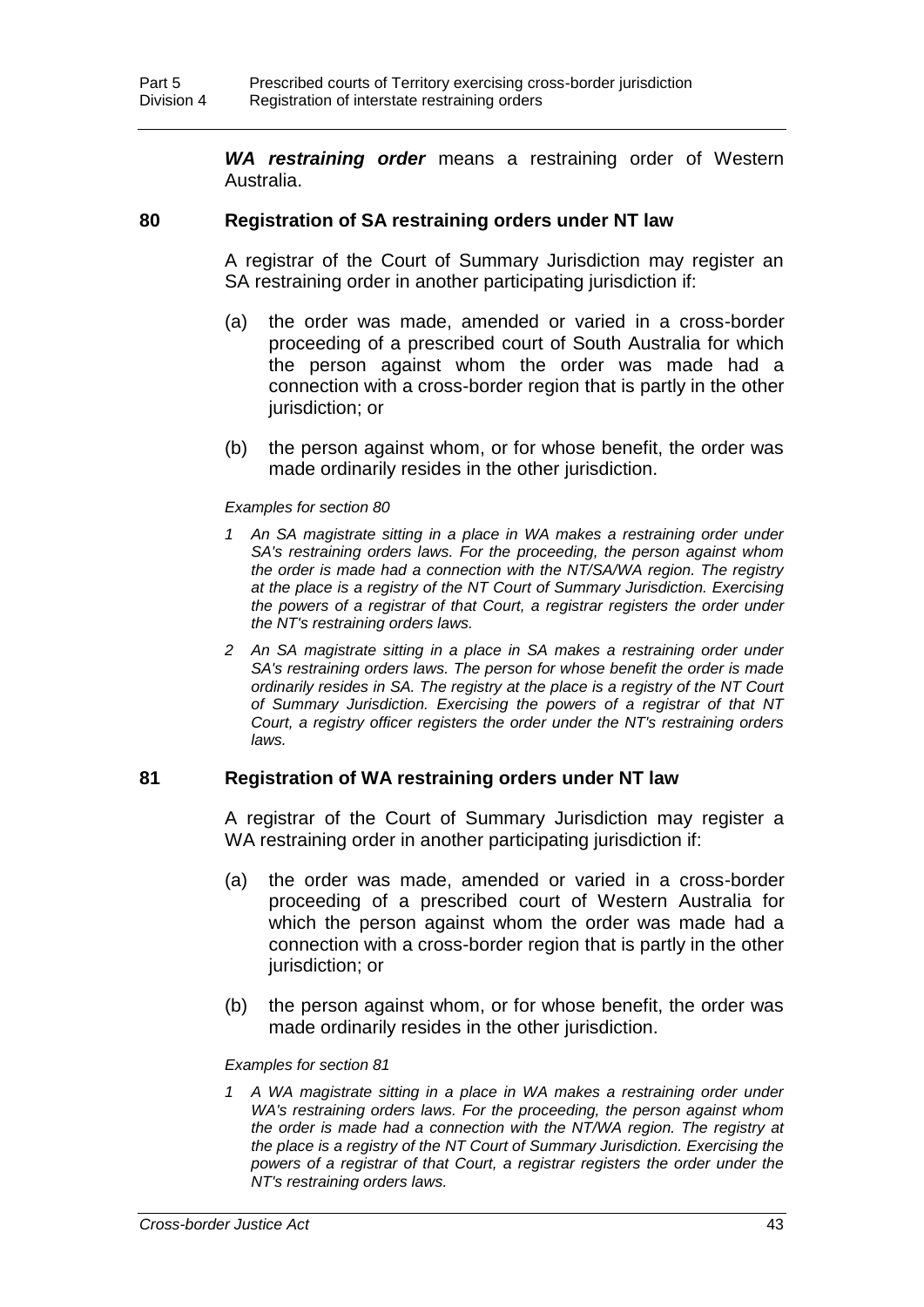*2 A WA magistrate sitting in a place in WA makes a restraining order under WA's restraining orders laws. The person for whose benefit the order is made ordinarily resides in WA. The registry at the place is a registry of the NT Court of Summary Jurisdiction. Exercising the powers of a registrar of that Court, a registrar registers the order under the NT's restraining orders laws.*

# **Part 6 Prescribed courts of another participating jurisdiction exercising cross-border jurisdiction**

## **Division 1 Jurisdiction and powers of courts**

## **82 Proceedings that may be heard in Territory**

A prescribed court of another participating jurisdiction may hear and determine a cross-border proceeding of the court in the Territory if the person who is the subject of the proceeding has a connection with a cross-border region for the proceeding.

*Examples for section 82*

- *1 A person is charged with an offence under WA law alleged to have been committed in the WA portion of the NT/SA/WA region. The charge may be heard by a WA magistrate sitting anywhere in the NT.*
- *2 A person who ordinarily resides in the NT/SA region is charged with an offence under SA law alleged to have been committed in a place in SA outside the cross-border region. The charge may be heard by an SA magistrate sitting anywhere in the NT.*
- *3 A person is arrested in the NT/SA/WA region for an offence alleged to have been committed under WA law in a place in WA outside the cross-border region. The person also has an outstanding charge for an offence under WA*  law alleged to have been committed in the WA portion of the NT/WA region. *Both charges may be heard by a WA magistrate sitting anywhere in the NT.*

## **83 Exercise of jurisdiction and powers**

- (1) A prescribed court of another participating jurisdiction may:
	- (a) exercise its cross-border jurisdiction in the Territory; and
	- (b) for that purpose, have registries in and sit in the Territory.
- (2) For exercising its cross-border jurisdiction, a prescribed court of another participating jurisdiction may exercise in the Territory any of the powers the court may exercise in the other jurisdiction, including powers in relation to the following:
	- (a) compelling witnesses;
	- (b) administering oaths;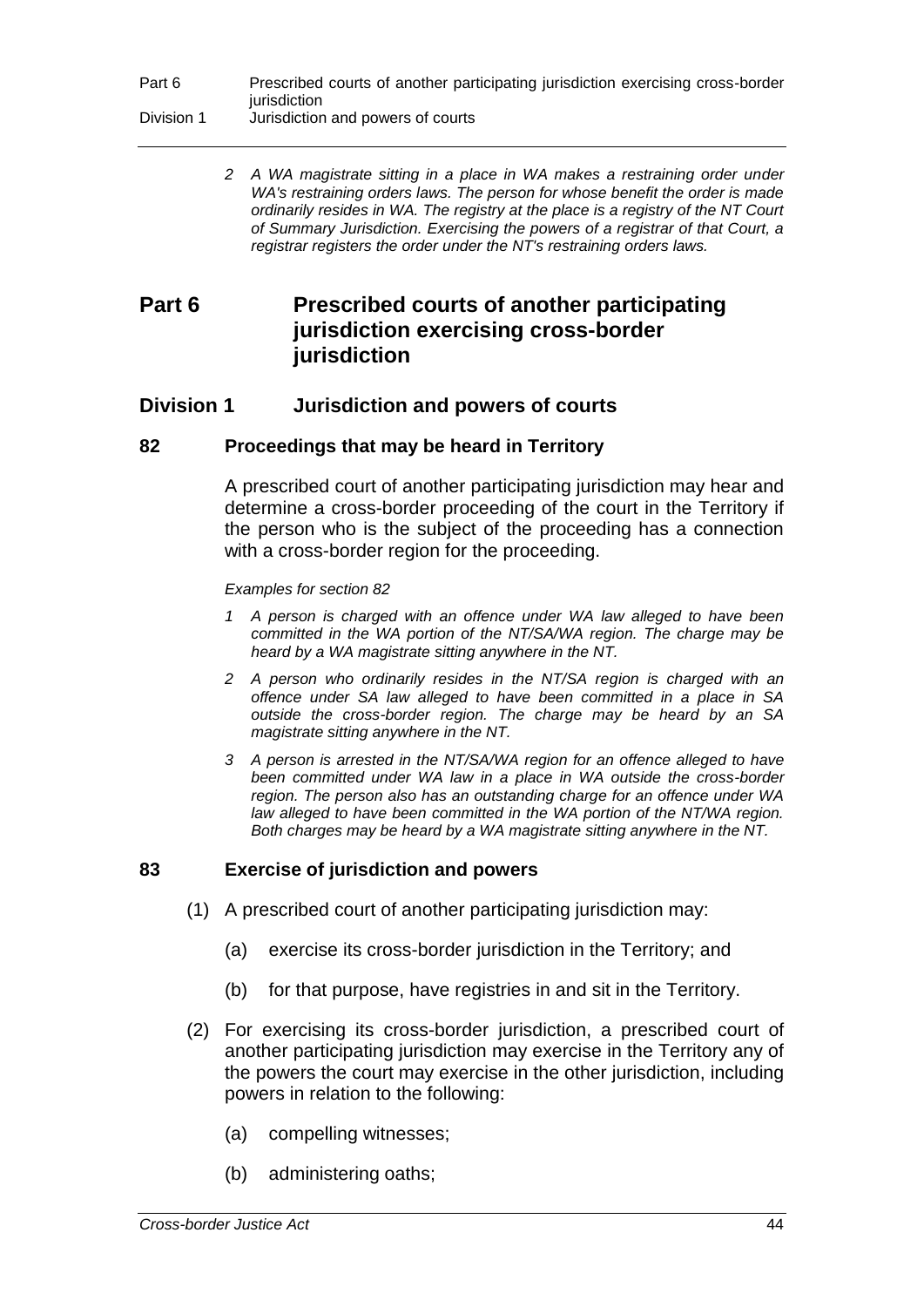- (c) punishing for contempt;
- (d) issuing warrants, summonses and other process.
- (3) For subsection (2), the powers of a prescribed court of another participating jurisdiction include the powers of the court that may be exercised by a magistrate or registrar of the court.
- (4) To avoid doubt, a prescribed court of another participating jurisdiction may exercise in the Territory its cross-border jurisdiction in relation to a cross-border proceeding whether or not the proceeding is heard and determined in the Territory.

## **Division 2 Miscellaneous matters relating to cross-border proceedings**

### **84 Trial of person in Territory by prescribed court of participating jurisdiction**

Despite another law of the Territory, a person may be tried and punished in the Territory for an offence under the law of another participating jurisdiction by a prescribed court of the other jurisdiction in a cross-border proceeding of that court.

### **85 Privileges, protection and immunity of participants in proceedings**

- (1) A magistrate of a prescribed court of another participating jurisdiction:
	- (a) hearing or determining in the Territory a cross-border proceeding of the other jurisdiction; or
	- (b) exercising in the Territory the cross-border jurisdiction of the court or a power of the court for that jurisdiction;

has the same privileges, protection and immunity as a Judge of the Supreme Court has in the performance of duties as a Judge.

- (2) A person appearing in the Territory as a legal practitioner in a cross-border proceeding of a prescribed court of another participating jurisdiction has the same protection and immunity as a legal practitioner appearing in a proceeding in the Supreme Court.
- (3) A person appearing in the Territory as a witness in a cross-border proceeding of a prescribed court of another participating jurisdiction has the same protection as a witness appearing in a proceeding in the Supreme Court.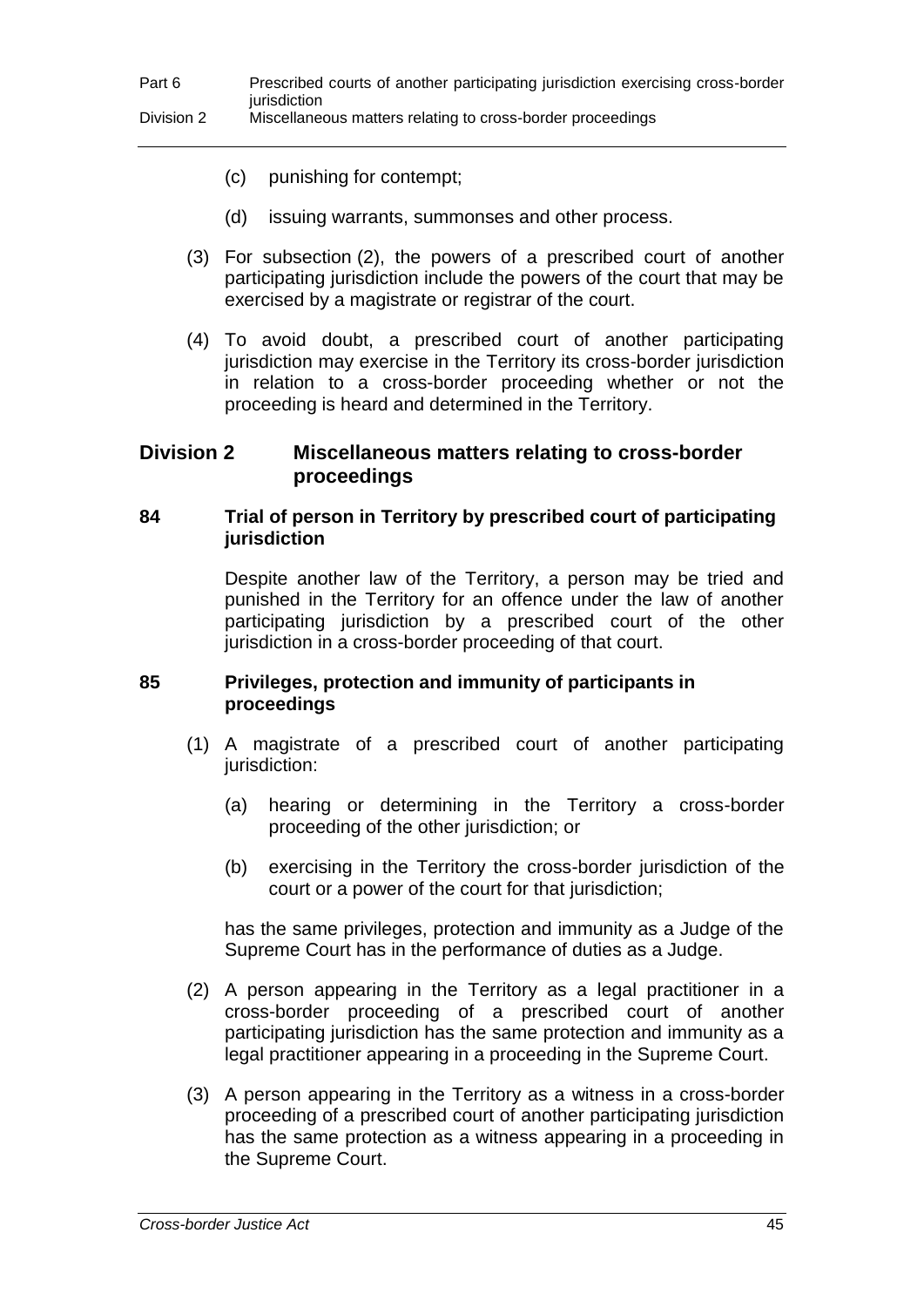### **86 Court documents may be filed, served or issued in Territory**

A court document of a prescribed court of another participating jurisdiction may be filed, served or issued in the Territory.

### **87 Application of** *Court Security Act*

The *Court Security Act* applies in relation to any premises or other place in the Territory used for a cross-border proceeding of a prescribed court of another participating jurisdiction as if the premises or place were used for a proceeding of a court of the Territory.

### **88 Law of Territory does not apply**

Except to the extent this Act provides differently, the law of the Territory does not apply in relation to the exercise by a prescribed court of another participating jurisdiction of its cross-border jurisdiction in the Territory.

## **Division 3 Registration of interstate restraining orders**

### **89 Part 2, Divisions 2 and 4, do not apply**

Part 2, Divisions 2 and 4, do not apply in relation to a power in relation to which this Division applies.

### **90 Registration of NT or WA restraining orders under SA law**

- (1) The Principal Registrar of the Magistrates Court of South Australia may register an interstate restraining order in the Territory if:
	- (a) the order was made, amended or varied in a cross-border proceeding of a prescribed court of the Territory or Western Australia for which the person against whom the order was made had a connection with a cross-border region that is partly in South Australia; or
	- (b) the person against whom, or for whose benefit, the order was made ordinarily resides in South Australia.
- (2) In this section:

### *interstate restraining order* means:

- (a) a restraining order of the Territory; or
- (b) a restraining order of Western Australia.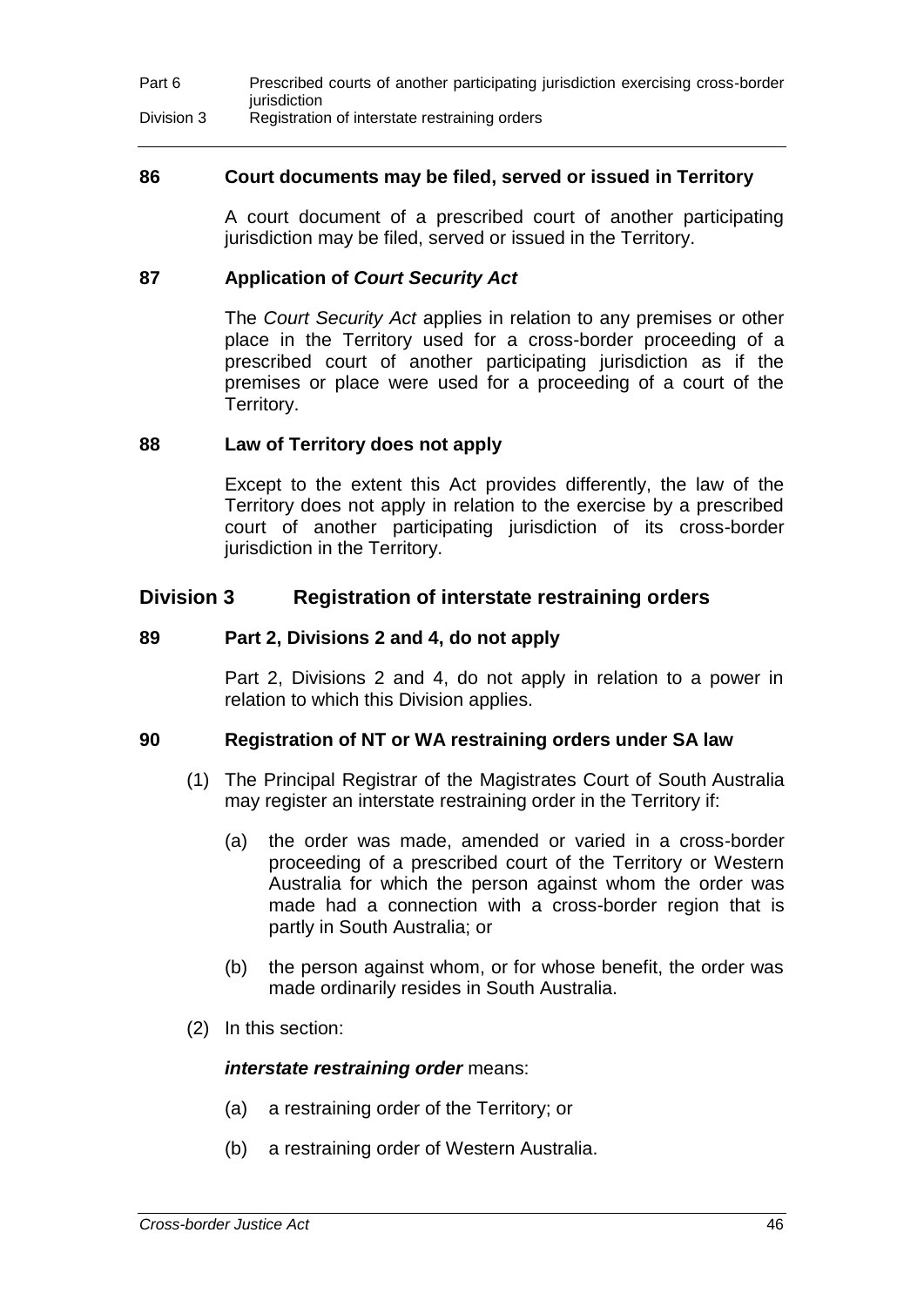### *register* means to register under the restraining orders laws of South Australia.

#### *Examples for section 90*

- *1 An NT magistrate sitting in a place in the NT makes a restraining order under the NT's restraining orders laws. For the proceeding, the person against whom the order is made had a connection with the NT/SA region. The registry at the place is a registry of the SA Magistrates Court. Exercising the powers of the Principal Registrar of the SA Magistrates Court, a registry officer registers the order under SA's restraining orders laws.*
- *2 A WA magistrate sitting in a place in the NT makes a restraining order under WA's restraining orders laws. The person for whose benefit the order is made ordinarily resides in SA. The registry at the place is a registry of the SA Magistrates Court. Exercising the powers of the Principal Registrar of the SA Magistrates Court, a registry officer registers the order under SA's restraining orders laws.*

### **91 Registration of NT or SA restraining orders under WA law**

- (1) A registrar of the Magistrates Court of Western Australia may register an interstate restraining order in the Territory if:
	- (a) the order was made, amended or varied in a cross-border proceeding of a prescribed court of the Territory or South Australia for which the person against whom the order was made had a connection with a cross-border region that is partly in Western Australia; or
	- (b) the person against whom, or for whose benefit, the order was made ordinarily resides in Western Australia.
- (2) In this section:

### *interstate restraining order* means:

- (a) a restraining order of the Territory; or
- (b) a restraining order of South Australia.

*register* means to register under the restraining orders laws of Western Australia.

### *Examples for section 91*

*1 An NT magistrate sitting in a place in the NT makes a restraining order under the NT's restraining orders laws. The person for whose benefit the order is made ordinarily resides in WA. The registry at the place is a registry of the WA Magistrates Court. Exercising the powers of the registrar of that Court, a registry officer registers the order under WA's restraining orders laws.*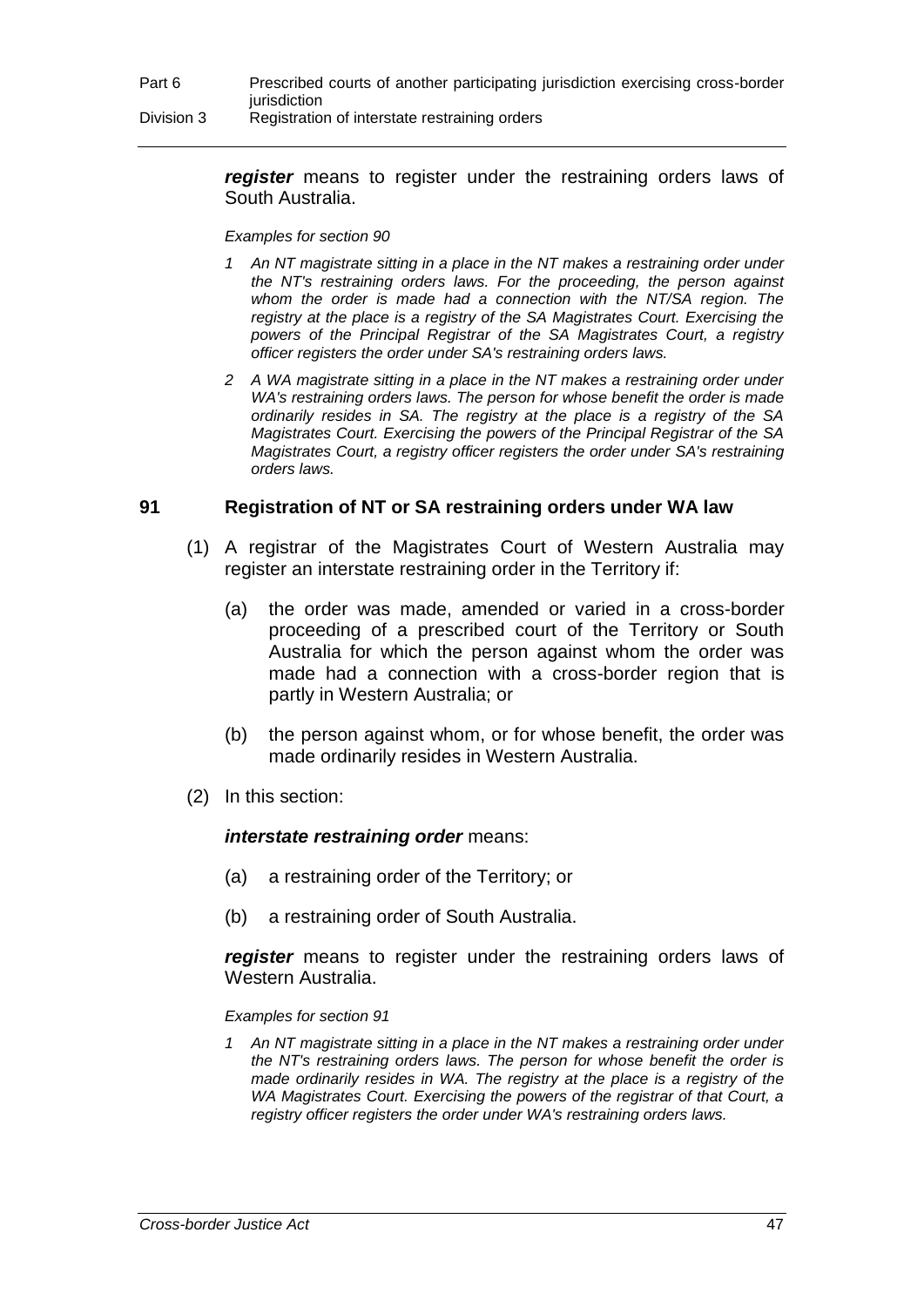*2 An SA magistrate sitting in a place in the NT makes a restraining order under SA's restraining orders laws. For the proceeding, the person against whom the order is made had a connection with the NT/SA/WA region. The registry at the place is a registry of the WA Magistrates Court. Exercising the powers of the registrar of that Court, a registry officer registers the order under WA's restraining orders laws.*

## **Part 7 Bail of persons in custody under law of Territory**

### **92 Police officer of Territory may exercise powers in another participating jurisdiction**

The *Bail Act* applies (with any appropriate modifications) in relation to a person in the custody of a police officer of the Territory in another participating jurisdiction under section 34(2)(a).

# **Part 8 Bail of persons in custody under law of another participating jurisdiction**

### **93 Police officer of another participating jurisdiction may exercise powers in Territory**

- (1) Subsection (2) applies if a person is in the custody of a police officer of another participating jurisdiction in the Territory under section  $54(2)(a)$ .
- (2) A police officer of the other jurisdiction may exercise in relation to the person any of the powers the police officer has under the law of the other jurisdiction in relation to the bail of a person in custody in the other jurisdiction.
- (3) The *Bail Act* does not apply in relation to the person.

# **Part 9 Mentally impaired accused**

### **94 Definitions**

In this Part:

### *SA proceeding* means:

- (a) a cross-border proceeding of a prescribed court of South Australia for which the person who is the subject of the proceeding has a connection with a cross-border region; or
- (b) an appeal from such a proceeding.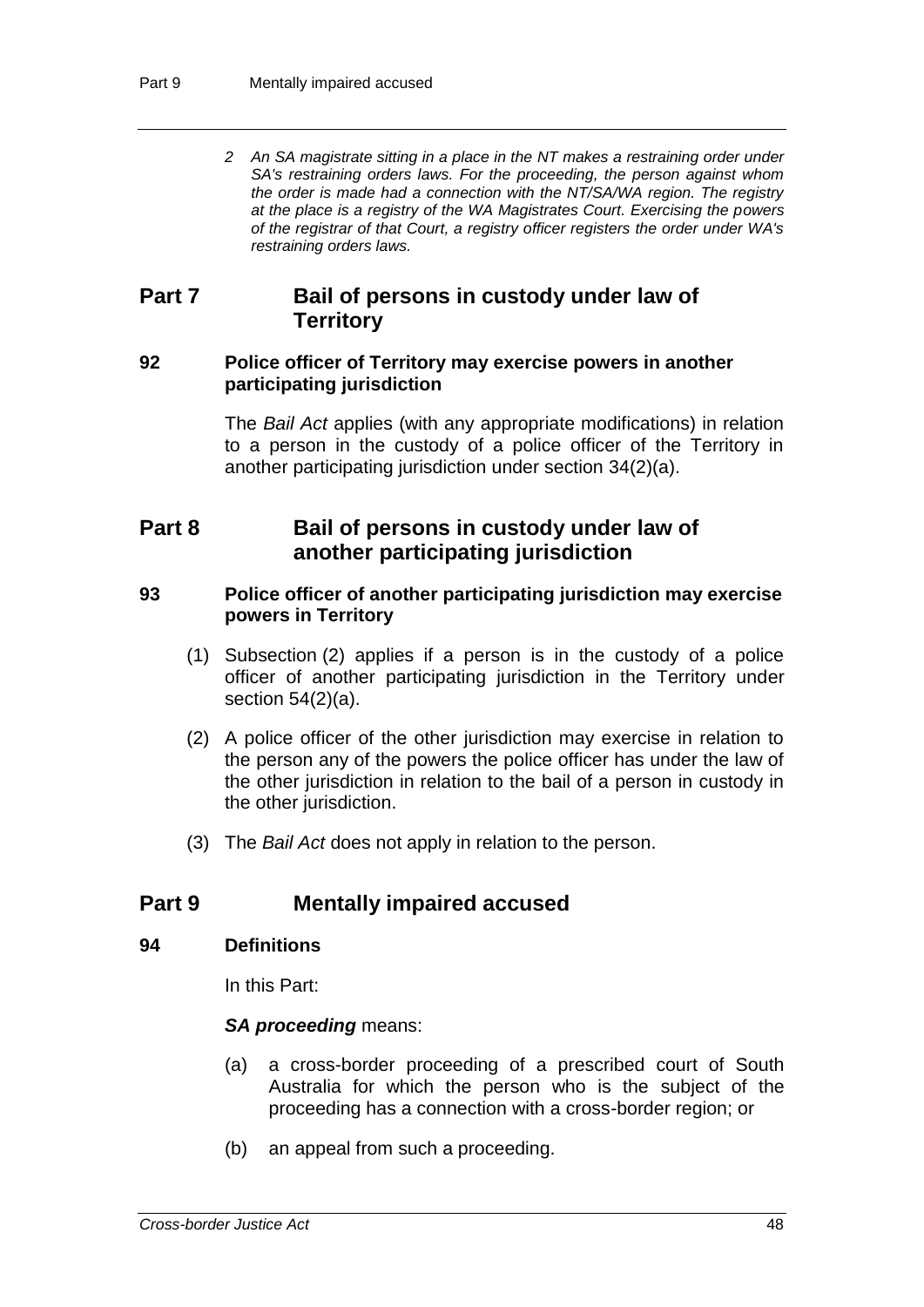**Territory approved facility** means an approved treatment facility as defined in section 4 of the *Mental Health and Related Services Act*.

*Territory prison* means a prison in the Territory.

### *WA proceeding* means:

- (a) a cross-border proceeding of a prescribed court of Western Australia for which the person who is the subject of the proceeding has a connection with a cross-border region; or
- (b) an appeal from such a proceeding.

### **95 Persons detained or kept in custody under SA law**

- (1) If:
	- (a) in an SA proceeding, the person who is the subject of the proceeding is committed to detention under Part 8A of the *Criminal Law Consolidation Act 1935* (SA); and
	- (b) the person is required by a direction made under section 269V of that Act to be kept in custody in a Territory approved facility or Territory prison;

the person may be kept in custody in the facility or prison in accordance with the direction.

(2) If, in an SA proceeding, the person who is the subject of the proceeding is committed under section 269X of the *Criminal Law Consolidation Act 1935* (SA) to custody in a Territory approved facility or Territory prison, the person may be kept in custody in the facility or prison in accordance with the committal.

### **96 Persons detained or kept in custody under WA law**

- (1) If, in a WA proceeding, the person who is the subject of the proceeding is required by a hospital order made under section 5(2) of the *Criminal Law (Mentally Impaired Accused) Act 1996* (WA) to be:
	- (a) detained in a Territory approved facility; or
	- (b) kept in custody in another place in the Territory;

the person may be detained in the facility, or kept in custody in the place, in accordance with the order.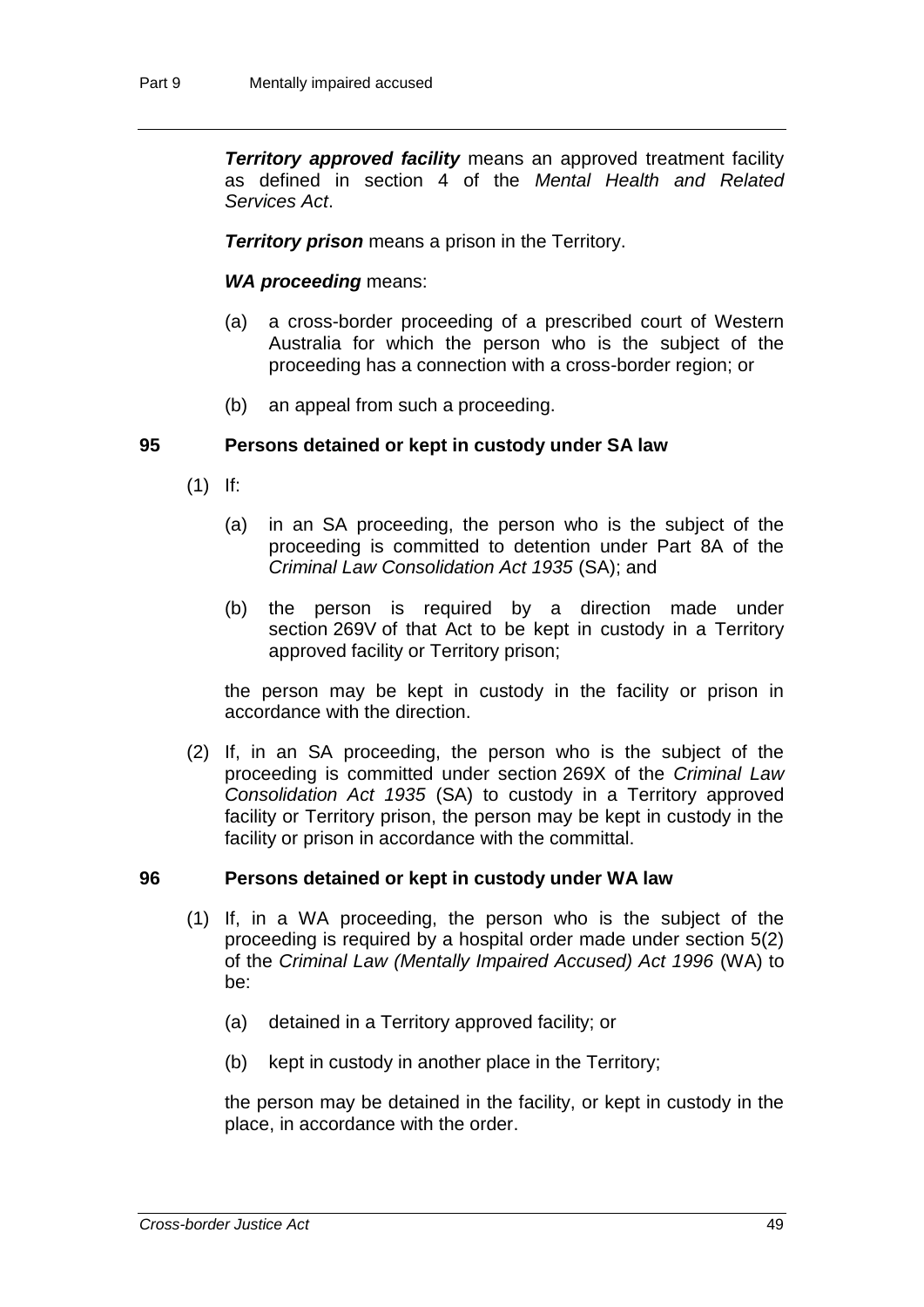- (2) If:
	- (a) in a WA proceeding, a custody order as defined section 3 of the *Criminal Law (Mentally Impaired Accused) Act 1996* (WA) is made for the person who is the subject of the proceeding; and
	- (b) the person is required under section 24(1) or 25(2) of that Act to be detained in a Territory approved facility or another place in the Territory;

the person may be detained in the facility or other place in accordance with the order.

# **Part 10 Sentences and orders under law of Territory**

## **Division 1 Custodial sentences and orders**

## **Subdivision 1 Sentences of imprisonment or detention**

### **97 Serving sentence in Territory or another participating jurisdiction**

- (1) A person who is sentenced to a term of imprisonment or period of detention for an offence under the law of the Territory is liable to serve the sentence in a prison or detention centre in the Territory or another participating jurisdiction if the person has a connection with a cross-border region.
- (2) A person may be kept in custody in a prison or detention centre of another participating jurisdiction under subsection (1) for the period necessary to serve the sentence.
- (3) While a person is kept in custody in a prison or detention centre of another participating jurisdiction under subsection (1), the person is taken to be serving the sentence.

### **98 Warrant of commitment**

A judicial officer or registrar of the court sentencing a person to whom section 97 applies may issue a warrant (a *warrant of commitment*) directed to all authorised officers and ordering them to take the person to a prison or detention centre in the Territory or another participating jurisdiction.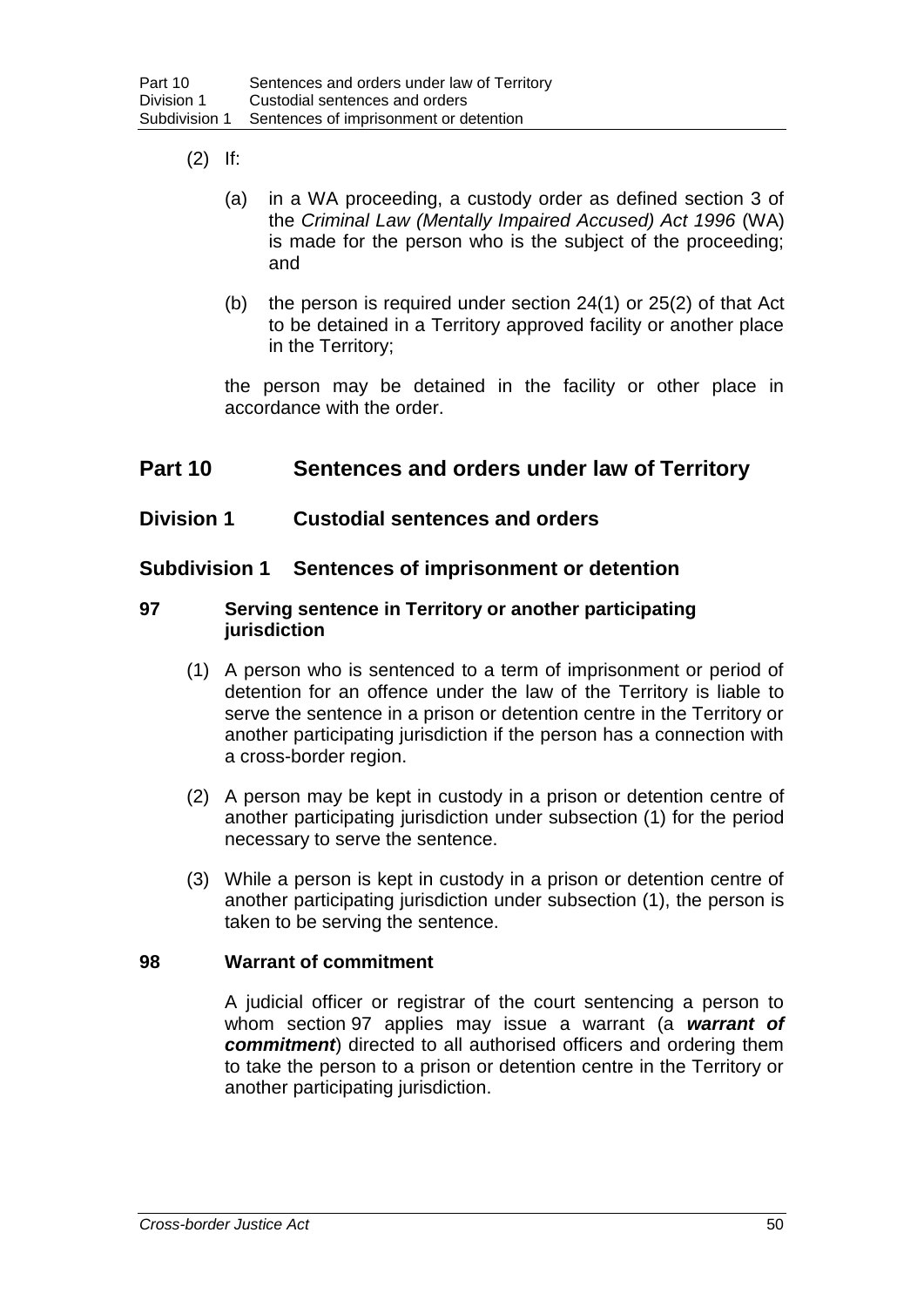## **Subdivision 2 Remand**

### **99 Remanded in custody in Territory or another participating jurisdiction**

A person who is remanded in custody for an alleged offence under the law of the Territory may be kept in custody in a remand facility in the Territory or another participating jurisdiction in accordance with the order if the person has a connection with a cross-border region.

### **100 Remand warrant**

A judicial officer or registrar of the court remanding a person to whom section 99 applies may issue a warrant (a *remand warrant*) directed to all authorised officers and ordering them to take the person to a remand facility in the Territory or another participating jurisdiction.

### **101 Law of Territory applies**

Except to the extent this Act provides differently, the law of the Territory applies (with any appropriate modifications) in relation to the remand of a person in another participating jurisdiction under a remand warrant issued under section 100.

### **Subdivision 3 Bring up orders**

### **102 Bringing up prisoner or detainee in another participating jurisdiction before judicial body of Territory**

- (1) This section applies in relation to a person in custody in a prison or detention centre in another participating jurisdiction under the law of a participating jurisdiction.
- (2) If the person is required or entitled to be present at proceedings of a judicial body of the Territory:
	- (a) the judicial body or person constituting it for the proceedings; or
	- (b) an officer of the judicial body authorised in accordance with its procedures; or
	- (c) the person in charge of the prison or detention centre;

may, by written order, direct the person be brought up to the place named in the order.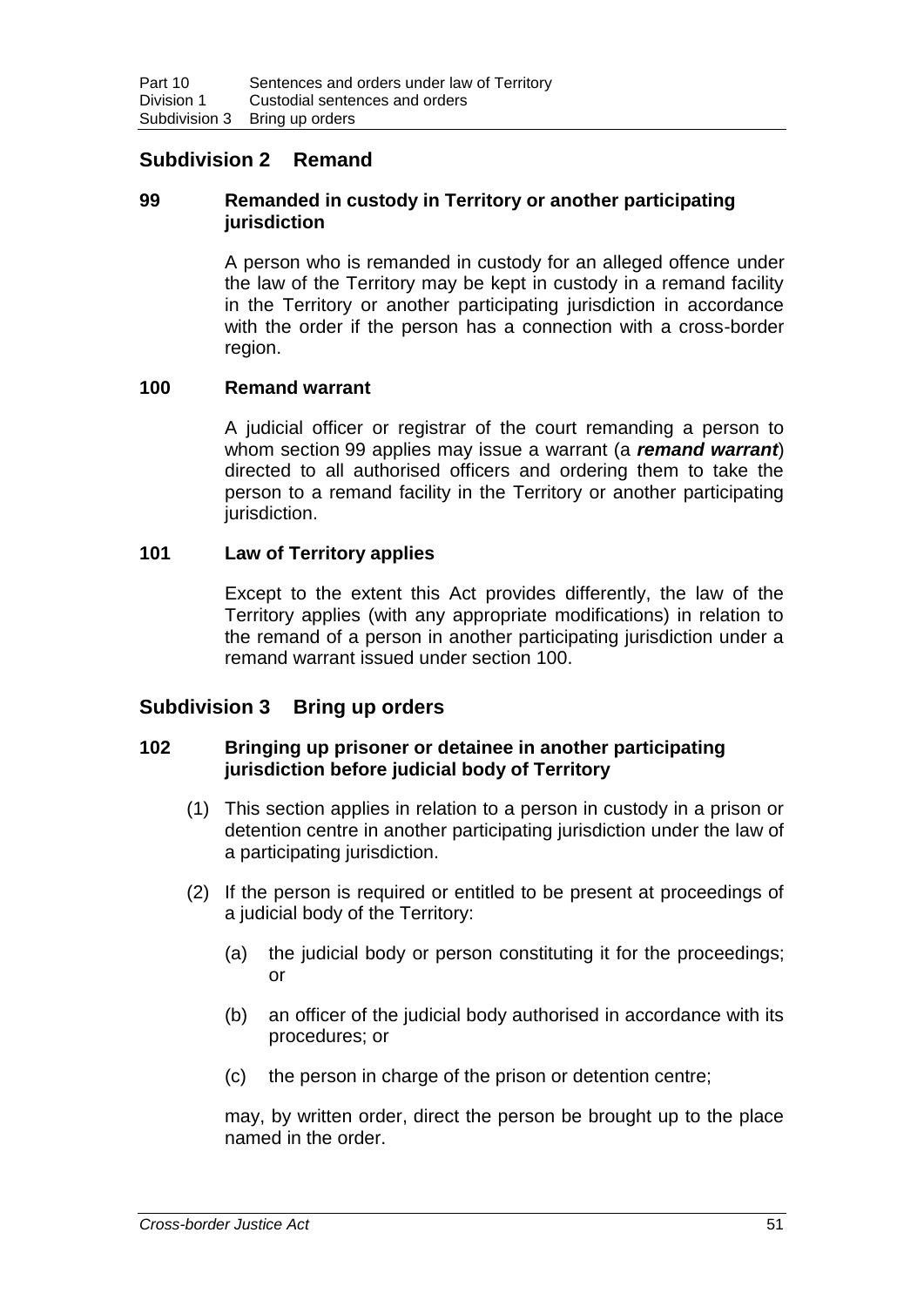- (3) The order can only be made if the person has a connection with a cross-border region that is partly in the participating jurisdiction in which the person is in custody.
- (4) If 2 or more people constitute the judicial body for the proceedings, subsection (2)(a) applies to each of them.
- (5) In this section:

*judicial body*, of the Territory, means a court, tribunal or other body or person that under the law of the Territory has judicial or quasi judicial functions or otherwise acts judicially, and includes a Board of Inquiry under the *Inquiries Act*.

*proceedings*, of a judicial body of the Territory, includes anything done in the performance of the functions of the judicial body.

### **103 Custody of person brought up from prison or detention centre in another participating jurisdiction**

If an order is made under section 102 in relation to a person:

- (a) the person in charge of the prison or detention centre in which the person is in custody may charge an authorised officer with carrying out the order; and
- (b) the person must:
	- (i) while absent from the prison or detention centre for the purpose specified in the order, be kept in the charge of an authorised officer; and
	- (ii) in due course and subject to any lawful order to the contrary, be returned to the custody from which the person was brought up without any prejudice to any cause or matter under the law of the Territory for which the person was in that custody; and
- (c) if the proceeding the person is required to attend is adjourned, the person may during the adjournment:
	- (i) be taken to and confined in a prison or detention centre in a participating jurisdiction or be kept at a place in a participating jurisdiction in the charge of an authorised officer; or
	- (ii) be brought up from time to time and day-to-day to the place where the person's attendance is required.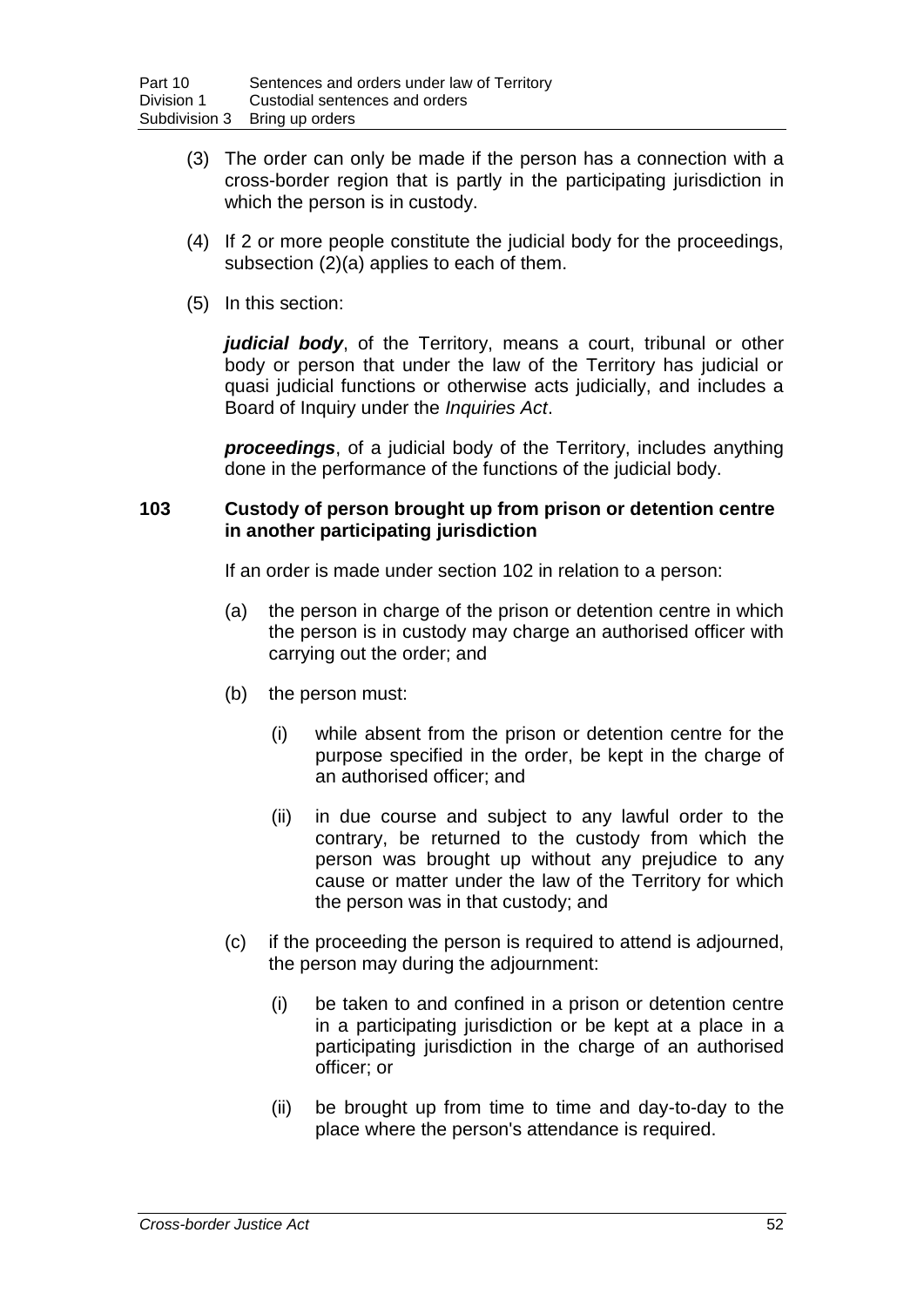## **Subdivision 4 Miscellaneous matters**

### **104 Carrying out custodial orders**

An authorised officer of a participating jurisdiction may carry out a custodial order of the Territory in the Territory or another participating jurisdiction.

### **105 Application of** *Correctional Services Act*

The *Correctional Services Act* does not apply in relation to a person in custody in a prison in another participating jurisdiction under this Part.

### **106 Application of** *Youth Justice Act*

The provisions of the *Youth Justice Act* prescribed by regulation do not apply in relation to a person in custody in a detention centre in another participating jurisdiction under this Part.

## **Division 2 Non-custodial sentences and orders**

### **107 Carrying out non-custodial orders in another participating jurisdiction**

- (1) A non-custodial order of the Territory may be carried out (wholly or partly) in another participating jurisdiction if the person against whom the order is made or issued has a connection with a crossborder region.
- (2) A community corrections officer or juvenile justice officer of the Territory may exercise in another participating jurisdiction any of the powers the officer has under the law of the Territory in relation to a non-custodial order of the Territory if the person against whom the order was made or issued has a connection with a cross-border region.
- (3) The law of the Territory applies (with any appropriate modifications) in relation to the order and those powers.

## **108 Conducting diversionary programs for young offenders in another participating jurisdiction**

(1) A police officer, juvenile justice officer or other office holder of the Territory may exercise in another participating jurisdiction any of the powers the office holder has under Part 3 of the *Youth Justice Act* in relation to an alleged offender who has a connection with a cross-border region.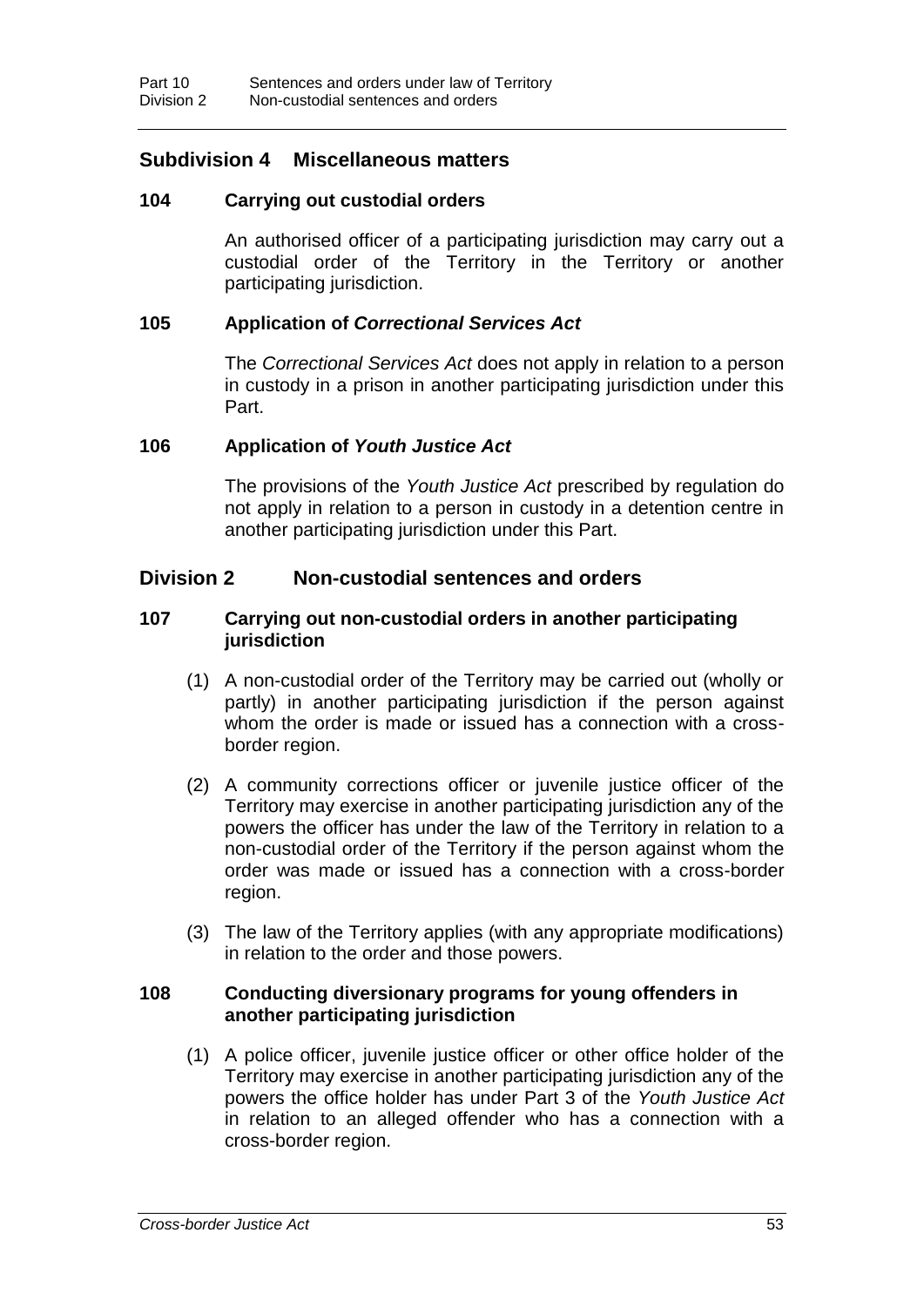(2) The law of the Territory applies (with any appropriate modifications) in relation to those powers.

# **Part 11 Sentences and orders under law of another participating jurisdiction**

## **Division 1 Custodial sentences and orders**

### **109 Serving sentence of imprisonment or detention in Territory**

- (1) A person who is sentenced to a term of imprisonment or period of detention in relation to an offence under the law of another participating jurisdiction may serve the sentence in a prison or detention centre in the Territory if the person has a connection with a cross-border region.
- (2) A person may be kept in custody in a prison or detention centre of the Territory under subsection (1) for the period necessary to serve the sentence.
- (3) A person being kept in custody in a prison or detention centre under subsection (1) may be released from custody in accordance with the law of the other jurisdiction.

### **110 Remanded in custody in Territory**

- (1) A person who is remanded in custody in relation to an alleged offence under the law of another participating jurisdiction may be kept in custody in a remand facility in the Territory in accordance with the order if the person has a connection with a cross-border region.
- (2) Except to the extent this Act provides differently, the law of the Territory does not apply in relation to the remand of a person in a remand facility of the Territory under subsection (1).

### **111 Carrying out custodial orders**

- (1) An authorised officer of a participating jurisdiction may carry out a custodial order of another participating jurisdiction in the Territory.
- (2) An authorised officer of the Territory may carry out a custodial order of another participating jurisdiction in another participating jurisdiction.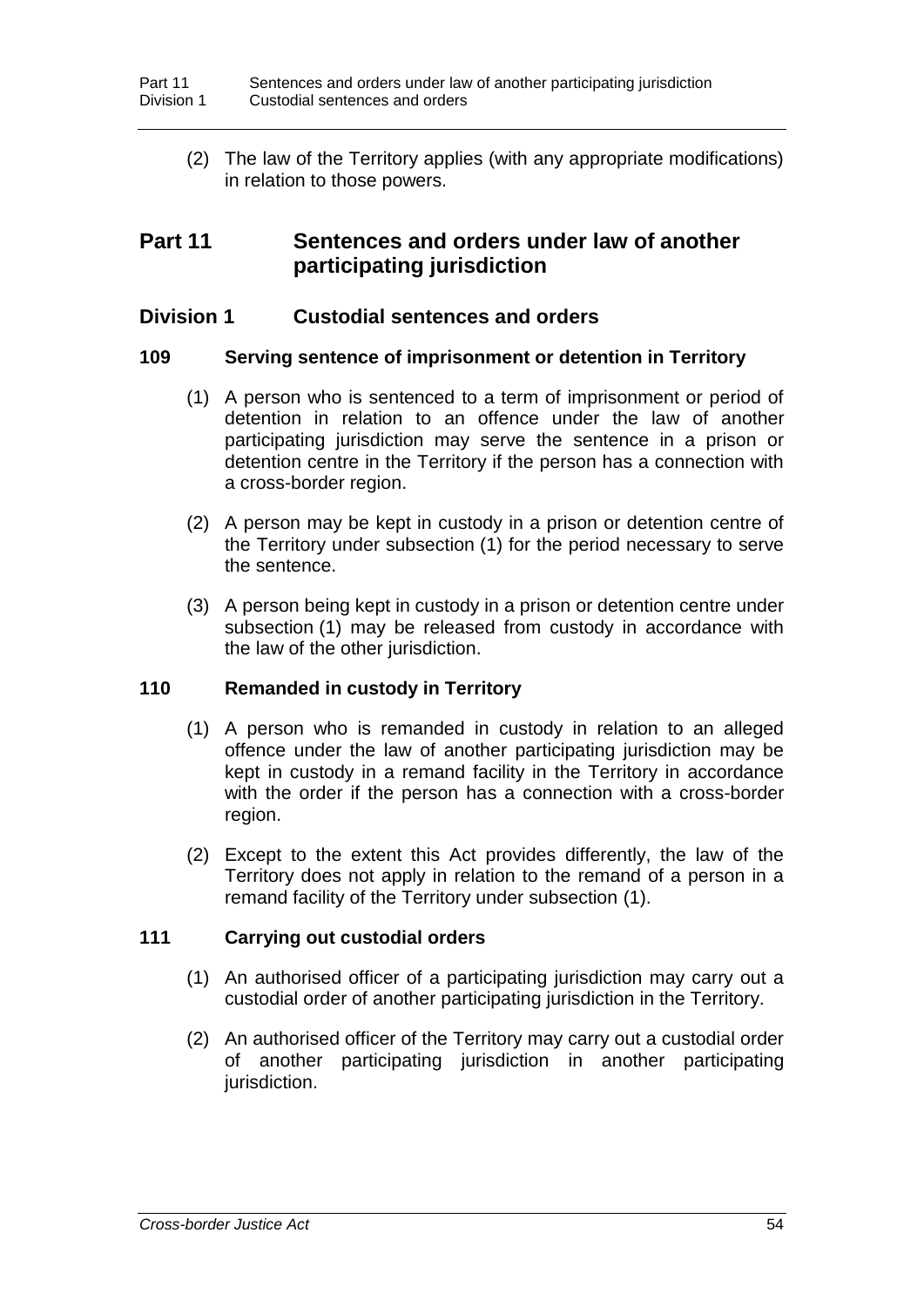## **112 Effect of bring up order if person in custody under law of Territory**

- (1) This section applies in relation to a person in custody in a prison or detention centre in a participating jurisdiction under the law of the Territory.
- (2) If the person is taken from and returned to the prison or detention centre under a bring up order of another participating jurisdiction, subject to any lawful order to the contrary, the person's absence from the prison or detention centre for the purpose specified in the order does not prejudice any cause or matter under the law of the Territory for which the person was in that custody.

### **113 Application of** *Correctional Services Act*

The *Correctional Services Act* applies in relation to a person in custody in a prison in the Territory under this Division.

### **114 Application of** *Youth Justice Act*

The provisions of the *Youth Justice Act* prescribed by regulation apply in relation to a person in custody in a detention centre in the Territory under this Division.

## **Division 2 Non-custodial sentences and orders**

### **115 Carrying out non-custodial orders in Territory**

- (1) A non-custodial order of another participating jurisdiction may be carried out (wholly or partly) in the Territory if the person against whom the order is made or issued has a connection with a crossborder region.
- (2) A community corrections officer or juvenile justice officer of another participating jurisdiction may exercise in the Territory any of the powers the officer has under the law of the other jurisdiction in relation to a non-custodial order of the other jurisdiction if the person against whom the order is made or issued has a connection with a cross-border region.
- (3) The law of the Territory does not apply in relation to the order or those powers.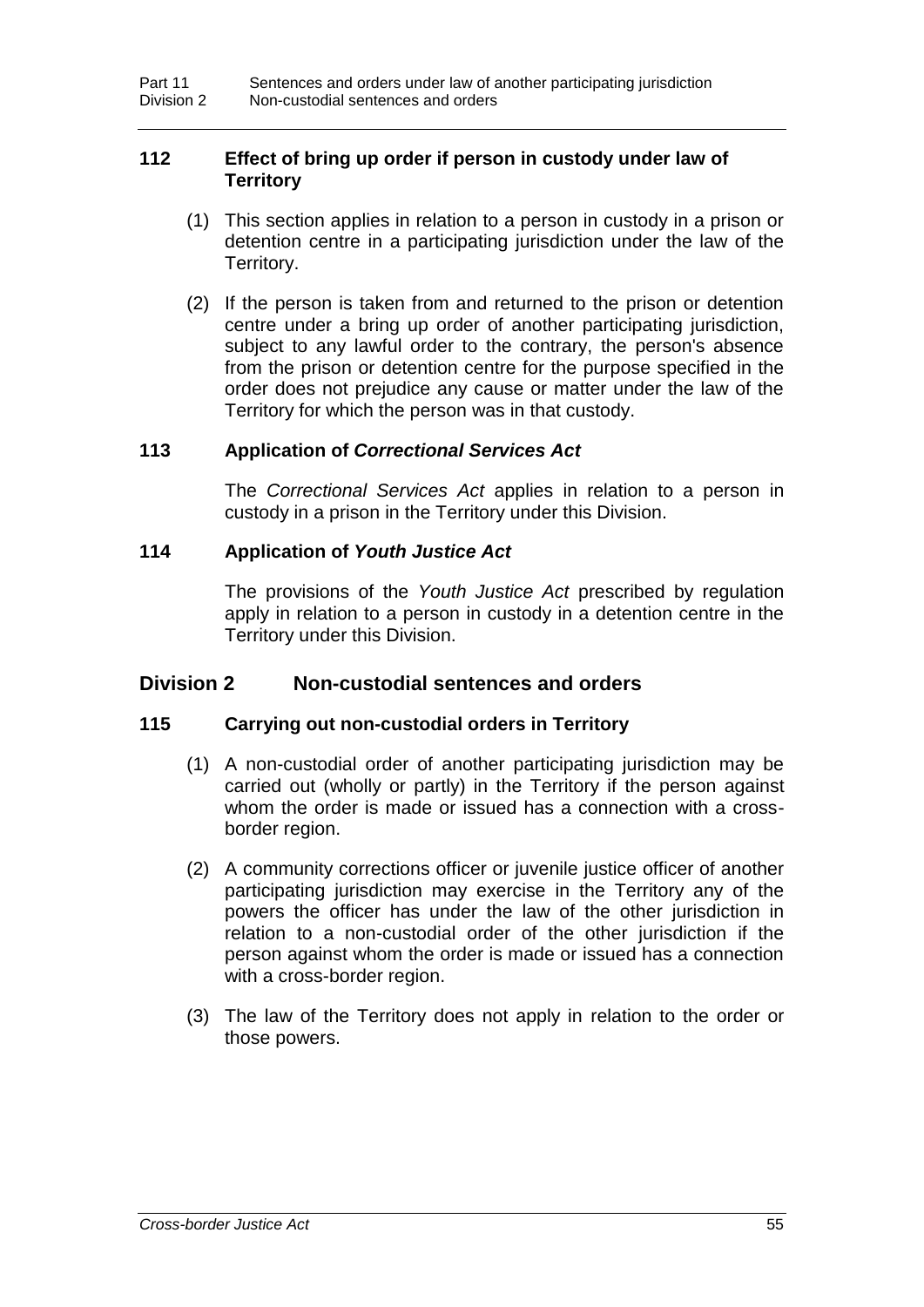### **116 Conducting diversionary programs for young offenders in Territory**

- (1) A police officer, juvenile justice officer or other office holder of South Australia may exercise in the Territory any of the powers the office holder has under Part 2 of the *Young Offenders Act 1993* (SA) in relation to an alleged offender who has a connection with a cross-border region.
- (2) A police officer, juvenile justice officer or other office holder of Western Australia may exercise in the Territory any of the powers the office holder has under Part 5 the *Young Offenders Act 1994* (WA) in relation to an alleged offender who has a connection with a cross-border region.
- (3) The law of the Territory does not apply in relation to those powers.

# **Part 12 Enforcement of fines**

### **Division 1 Preliminary matters**

### **117 Definitions**

In this Part:

*fine* includes a pecuniary penalty, pecuniary forfeiture, pecuniary compensation and fees, charges and costs payable under a conviction or order:

- (a) of a prescribed court of a participating jurisdiction; or
- (b) in an appeal from such a proceeding.

*fines Director*, means the person holding or occupying the office of Director under the Fines Enforcement Act.

*Fines Enforcement Act* means the *Fines and Penalties (Recovery) Act*.

*fines enforcement agency*, of another participating jurisdiction, means:

- (a) for South Australia the Manager, Penalty Management as defined in section 3(1) of the *Criminal Law (Sentencing) Act 1988* (SA); or
- (b) for Western Australia the Fines Enforcement Registry established by section 6 of the *Fines, Penalties and Infringement Notices Enforcement Act 1994* (WA).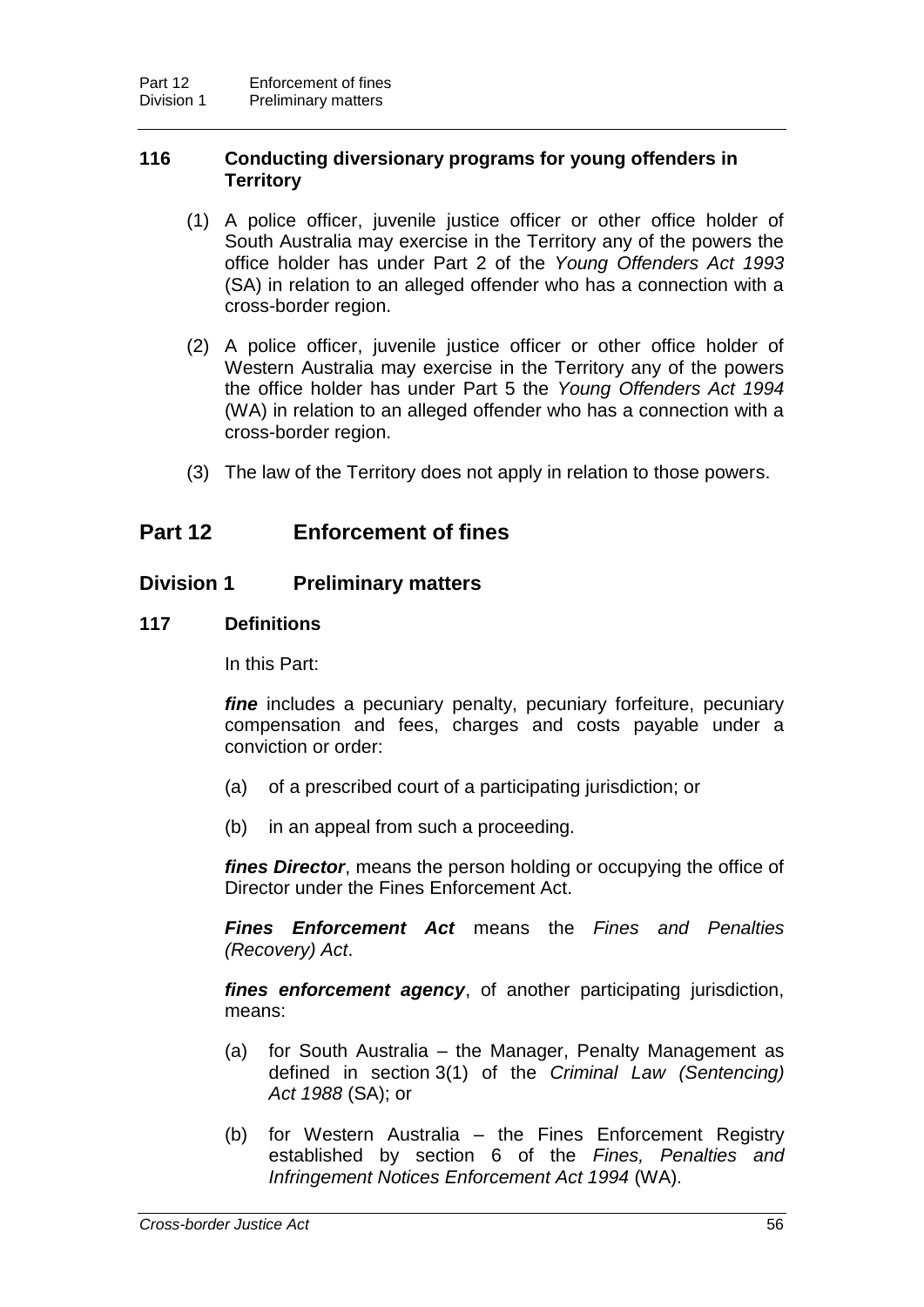*Fines Recovery Unit*, see section 5 of the Fines Enforcement Act.

## **Division 2 Fines under law of Territory**

### **118 Request to enforce fine in another participating jurisdiction**

- (1) The fines Director may request the fines enforcement agency of another participating jurisdiction (the *reciprocating agency*) to enforce a fine for which an enforcement order is registered under section 31 of the Fines Enforcement Act if the offender on whom the fine has been imposed has a connection with a cross-border region.
- (2) The request must be in writing and accompanied by:
	- (a) a certified copy of the order imposing the fine; and
	- (b) a certificate signed by the fines Director certifying the amount of the fine outstanding; and
	- (c) written advice about the offender's connection with the region.

## **119 Effect of making request**

On making the request, the fines Director must:

- (a) cancel any order or unexecuted warrant in force in relation to the fine under Part 5 of the Fines Enforcement Act; and
- (b) if the Fines Recovery Unit has requested the Registrar of Motor Vehicles to take enforcement action in relation to the fine – request the Registrar to cease enforcement action; and
- (c) not take any action or further action to enforce the fine under the Fines Enforcement Act unless section 122 applies.

### **120 Receipt of amount by fines Director**

If, after making the request, the fines Director receives from the offender an amount in whole or part satisfaction of the fine, the Director must notify the reciprocating agency in writing of the payment.

## **121 Receipt of amount from reciprocating agency**

If, after making the request, the fines Director receives from the reciprocating agency an amount in whole or part satisfaction of the fine, the Director must apply the amount as if it had been received from the offender in whole or part satisfaction of the fine.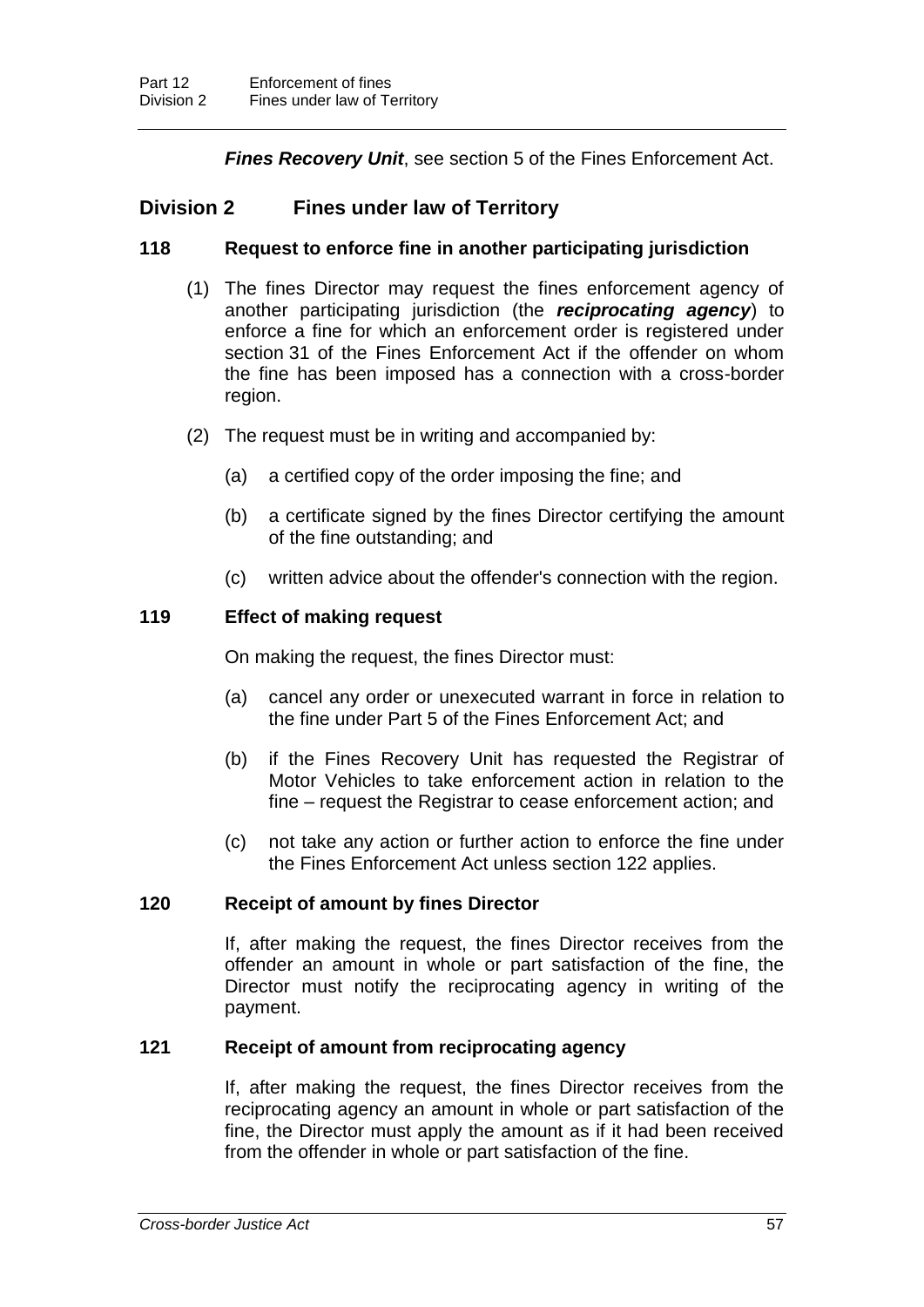### **122 Resumption of enforcement by fines Director**

After making the request, the fines Director may take action or further action to enforce the fine under the Fines Enforcement Act only if the fines Director:

- (a) requests the reciprocating agency in writing to cease enforcing the fine; or
- (b) receives from that agency written advice that the agency will not take any action or further action to enforce the fine.

## **Division 3 Fines under law of another participating jurisdiction**

### **123 Request to enforce fine in Territory**

- (1) If the fines Director receives a request under subsection (2) from the fines enforcement agency of another participating jurisdiction (the *reciprocating agency*) to enforce a fine imposed on an offender who has a connection with a cross-border region, the fines Director must register the order imposing the fine.
- (2) The request must be in writing and accompanied by:
	- (a) a certified copy of the order imposing the fine; and
	- (b) a certificate signed by or on behalf of the reciprocating agency certifying the amount of the fine outstanding; and
	- (c) written advice about the offender's connection with the region.

### **124 Effect of registration**

- (1) On registration of the order imposing a fine under section 123(1), the fines Director may enforce the fine under the Fines Enforcement Act as if an order for it were registered under section 31 of that Act.
- (2) However, the fines Director cannot issue a warrant of commitment under Part 5, Division 10, of the Fines Enforcement Act for enforcing the fine.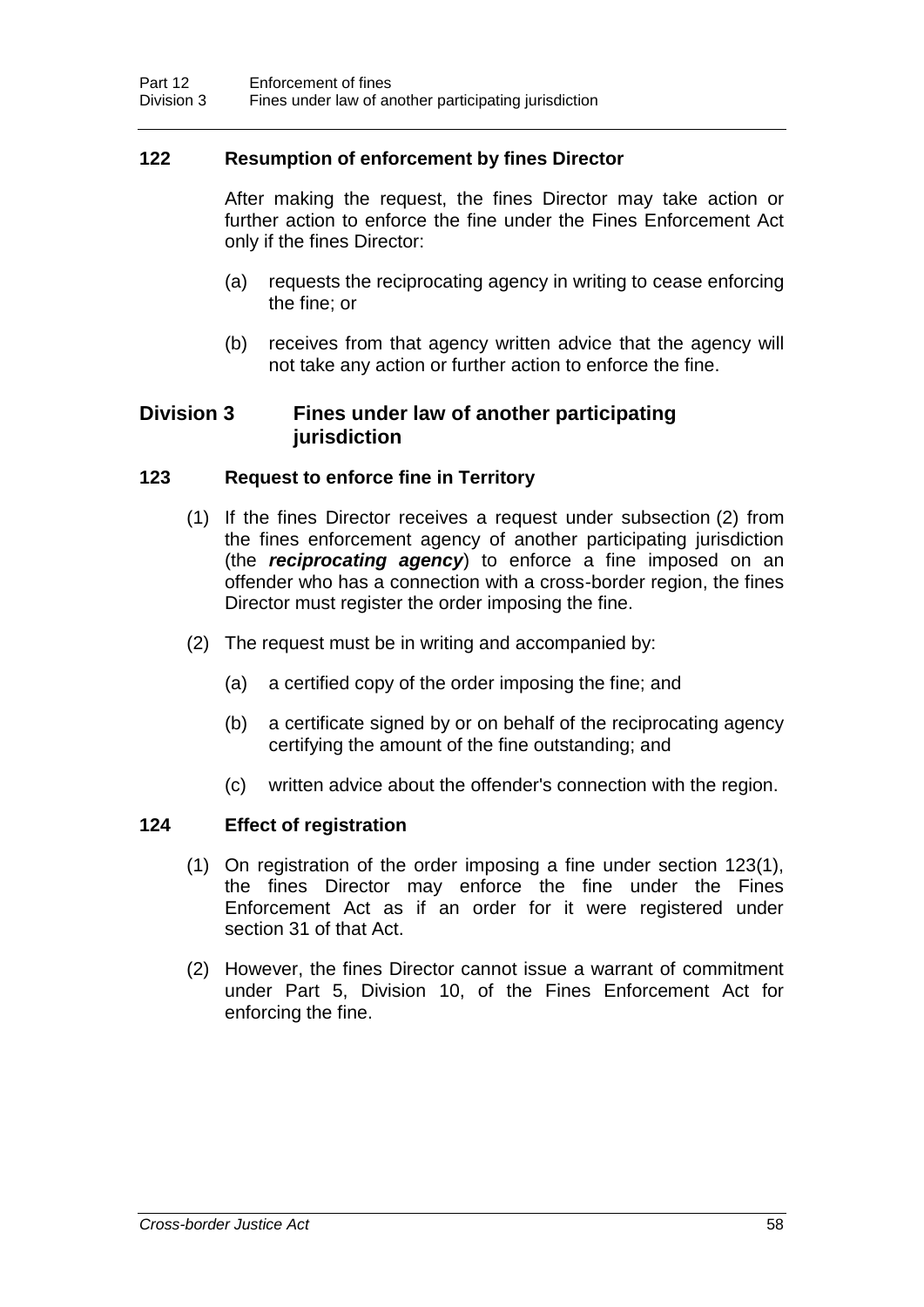### **125 Receipt of amount by reciprocating agency**

If, after registration of the order imposing a fine under section 123(1), the fines Director receives written notice from the reciprocating agency that the offender has paid an amount in whole or part satisfaction of the fine, the fines Director:

- (a) must record the payment; and
- (b) may take action or further action under the Fines Enforcement Act to enforce only the amount of the fine outstanding.

### **126 Receipt of amount by fines Director**

If, after registration of the order imposing a fine under section 123(1), the fines Director receives an amount in whole or part satisfaction of the fine:

- (a) from the offender; or
- (b) as a result of any action taken by the fines Director to enforce the fine under the Fines Enforcement Act;

the fines Director must pay the amount received to the reciprocating agency.

### **127 Request to cease enforcement of fine**

- (1) This section applies if, after registration of the order imposing a fine under section 123(1), the fines Director:
	- (a) receives a written request from the reciprocating agency to cease enforcing the fine; or
	- (b) advises the reciprocating agency in writing that the fines Director will not take any action or further action to enforce the fine.
- (2) The fines Director must:
	- (a) cancel any order or unexecuted warrant in force in relation to the fine under Part 5 of the Fines Enforcement Act; and
	- (b) if the Fines Recovery Unit has requested the Registrar of Motor Vehicles to take enforcement action in relation to the fine – request the Registrar to cease enforcement action; and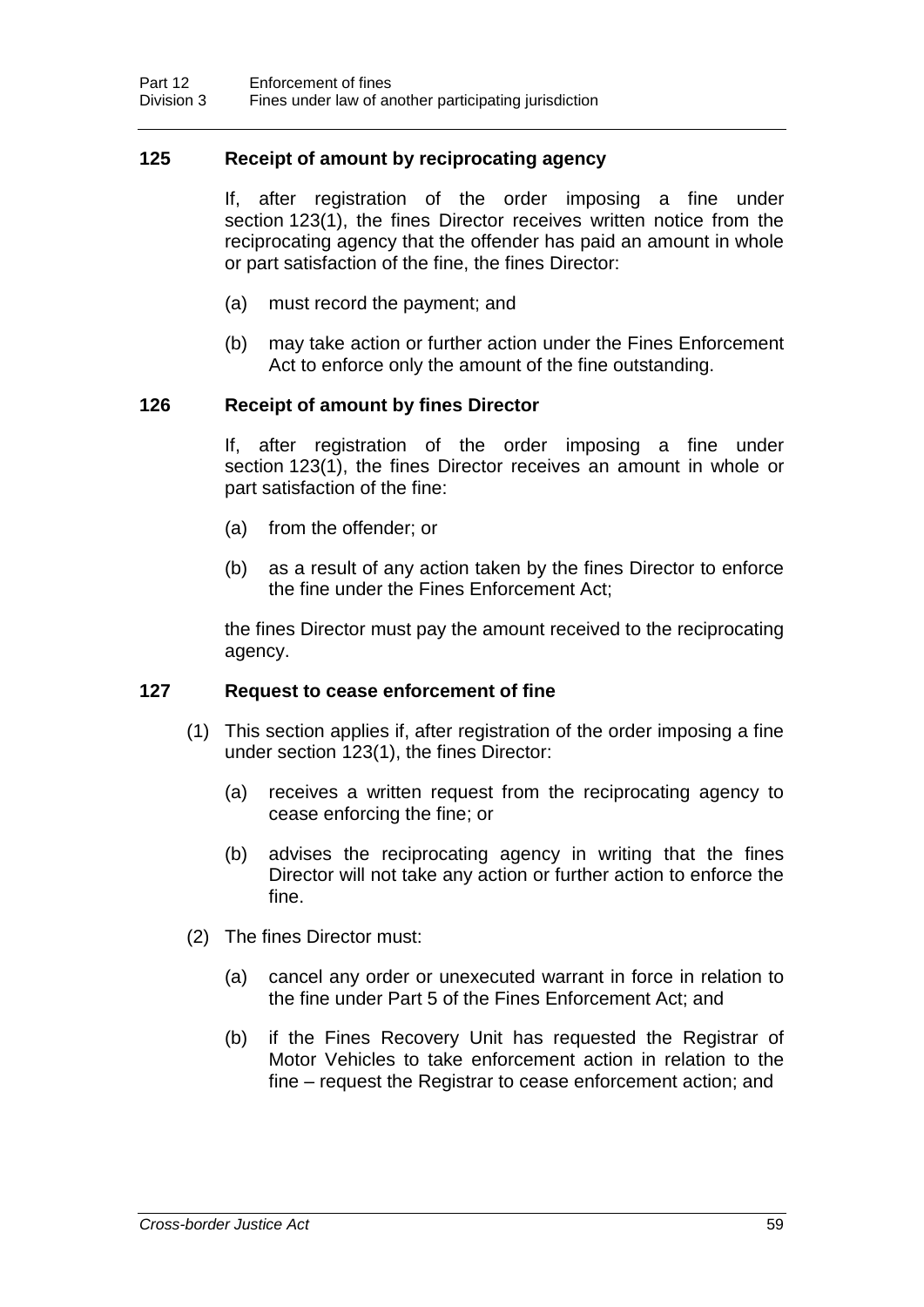- (c) advise the reciprocating agency of the amount of the fine outstanding, taking into account:
	- (i) an amount received from the offender in whole or part satisfaction of the fine, including any payment recorded under section 125(a); and
	- (ii) an amount received by the fines Director in whole or part satisfaction of the fine as a result of any action taken by the fines Director to enforce the fine under the Fines Enforcement Act; and
	- (iii) any reduction (calculated in accordance with the regulations) of the amount of the fine as a consequence of any action taken by the fines Director to enforce the fine under the Fines Enforcement Act; and
- (d) pay to the reciprocating agency an amount received by the fines Director in whole or part satisfaction of the fine that has not already been paid under section 126; and
- (e) not take any action or further action to enforce the fine under the Fines Enforcement Act.
- (3) On receiving or making a request under this section, the order imposing the fine ceases to be registered under section 123(1).

# **Part 13 Office holders of participating jurisdictions**

## **Division 1 Holding offices and exercising powers under law of other jurisdictions**

### **128 Secondary office holders and secondary offices**

- (1) A secondary office holder is an office holder of a participating jurisdiction who holds office (whether under an appointment or otherwise) because the office holder is an office holder of 1 of the other participating jurisdictions.
- (2) A secondary office is an office held under the law of a participating jurisdiction by a secondary office holder.

### *Example for section 128*

*SA and WA police officers who are appointed as NT police officers under the Police Administration Act will be secondary office holders of the NT.*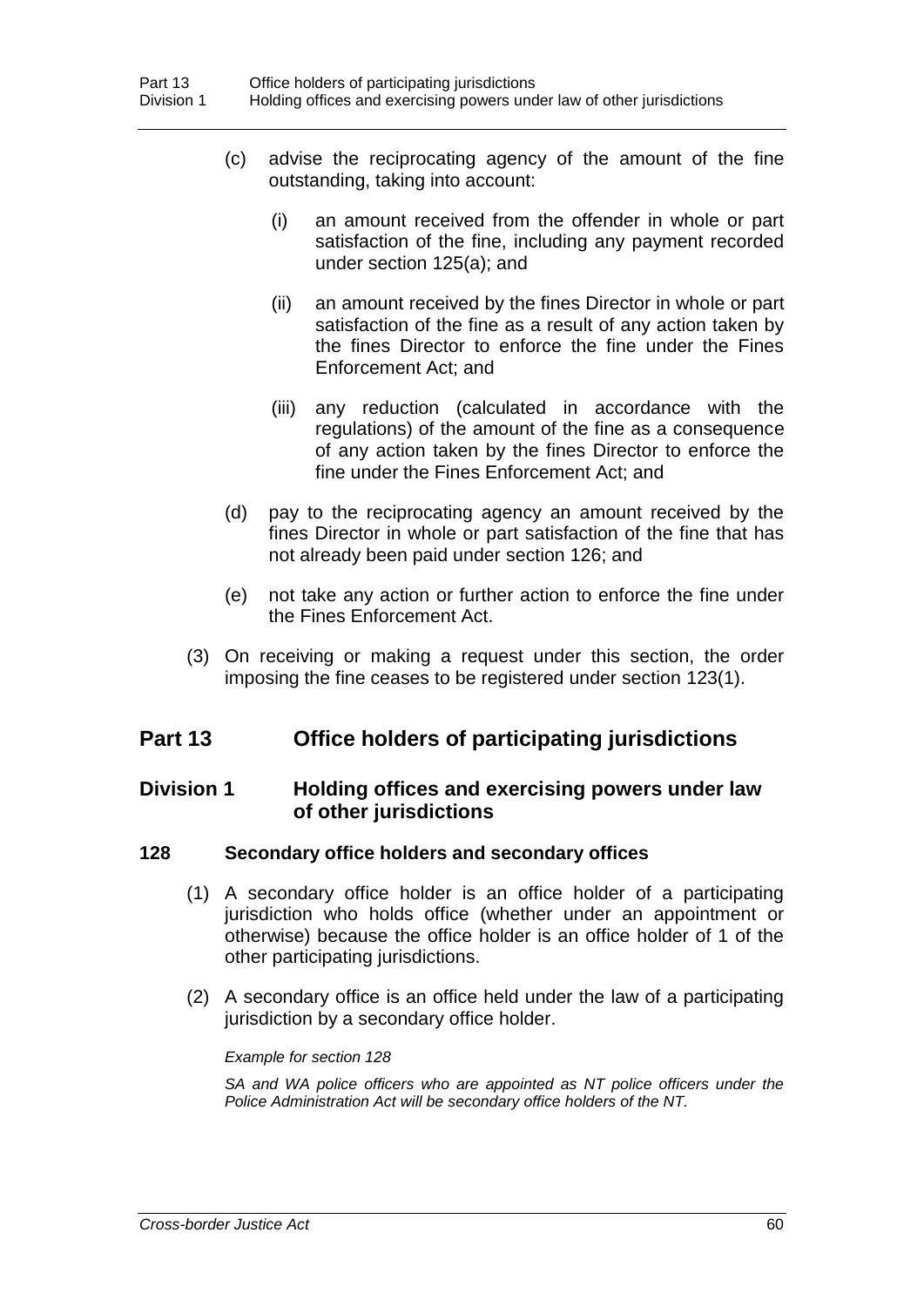Part 13 **Office holders of participating jurisdictions**<br>Division 2 Appointment of magistrates of anothe Appointment of magistrates of another participating jurisdiction to be magistrates of Territory

### **129 Office holders of Territory may be secondary office holders of another participating jurisdiction**

An office holder of the Territory may hold a secondary office under the law of another participating jurisdiction, and exercise the powers of that office, for the other participating jurisdiction's cross-border laws.

### **130 Office holders of another participating jurisdiction may be secondary office holders of Territory**

An office holder of another participating jurisdiction may hold a secondary office under the law of the Territory, and exercise the powers of that office, for the Territory's cross-border laws.

### **131 Terms of appointment of secondary office holders under law of Territory**

- (1) This section applies in relation to an office holder of another participating jurisdiction who holds a secondary office under the law of the Territory for the Territory's cross-border laws.
- (2) The conditions of service (including as to remuneration) of the secondary office holder are those that the office holder is entitled to under the law of the other jurisdiction.
- (3) The secondary office holder ceases to hold the secondary office if the office holder ceases to hold the office under the law of the other jurisdiction.
- (4) In this section:

*remuneration* includes salary, allowances, fees, emoluments and benefits (whether in money or otherwise).

## **Division 2 Appointment of magistrates of another participating jurisdiction to be magistrates of Territory**

### **132 Appointment as magistrates**

The *Magistrates Act* applies (with any appropriate modifications) in relation to the appointment of magistrates of another participating jurisdiction to be magistrates under that Act.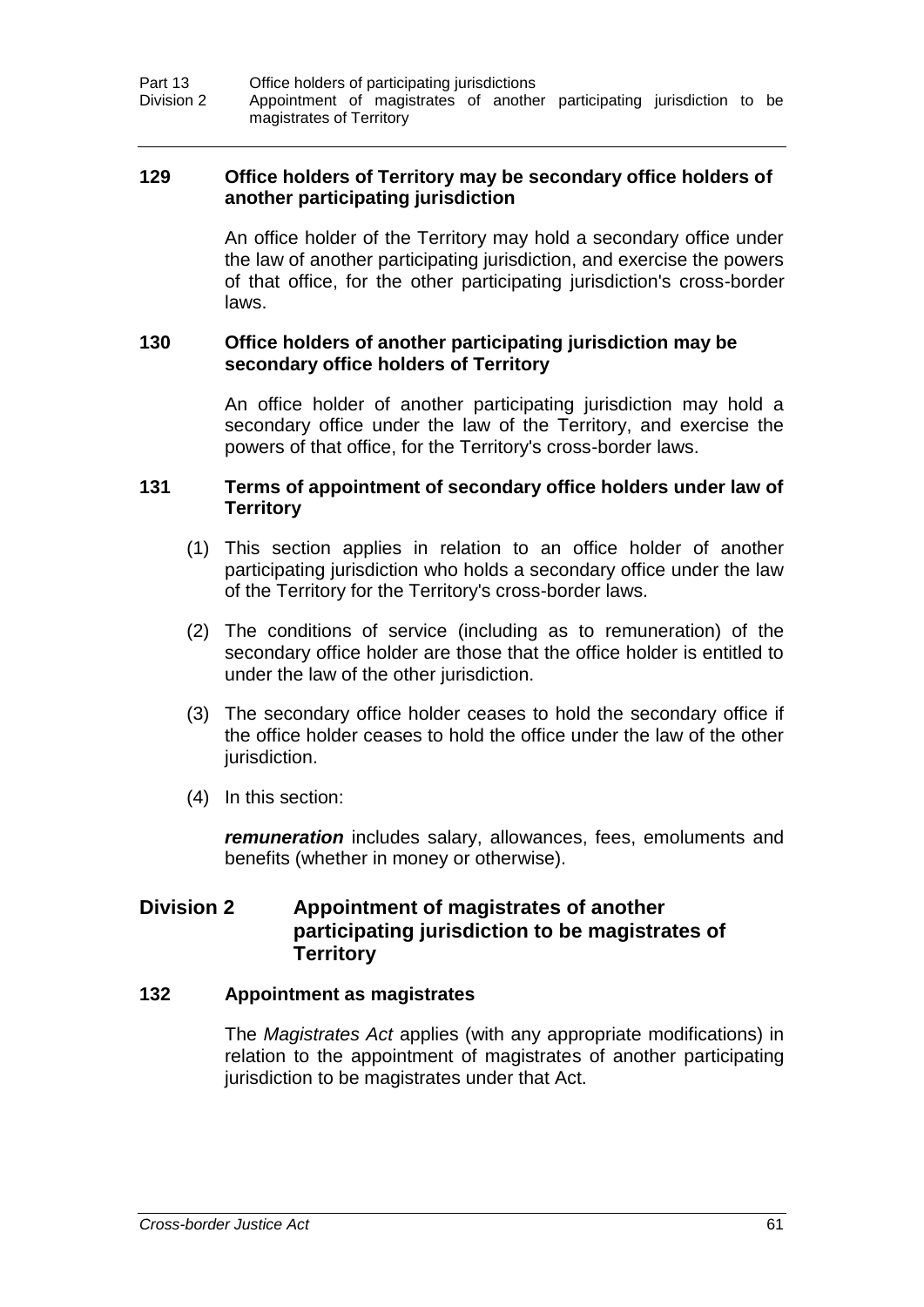## **Part 14 Miscellaneous matters**

### **133 Reporting accidents, producing driver's licences etc. to police stations etc.**

- (1) Subsections (2) and (3) apply in relation to a requirement under the law of the Territory to do something if no other provision of the Territory's cross-border laws authorises the thing to be done in another participating jurisdiction.
- (2) A person who is required under the Territory's road traffic laws to do something at a police station or other place may do that thing at a police station or other place in another participating jurisdiction if the person has a connection with a cross-border region.
- (3) A person who is required under any other law of the Territory to do something at a police station may do that thing at a police station in another participating jurisdiction if the person has a connection with a cross-border region.
- (4) Subsections (5) and (6) apply in relation to a requirement under the law of another participating jurisdiction to do something if no other provision of the Territory's cross-border laws allows the thing to be done in the Territory.
- (5) A person who is required under another participating jurisdiction's road traffic laws to do something at a police station or other place may do that thing at a police station or other place in the Territory if the person has a connection with a cross-border region.
- (6) A person who is required under any other law of another participating jurisdiction to do something at a police station may do that thing at a police station in the Territory if the person has a connection with a cross-border region.
- (7) In this section:

*road traffic laws*, of a participating jurisdiction, means:

- (a) for the Territory the *Traffic Act*; or
- (b) for another jurisdiction  $-$  the road traffic laws of the jurisdiction under its cross-border laws.

### **134 Operation of** *Coroners Act*

This Act does not affect the application of the *Coroners Act* in relation to the investigation of the death of a person.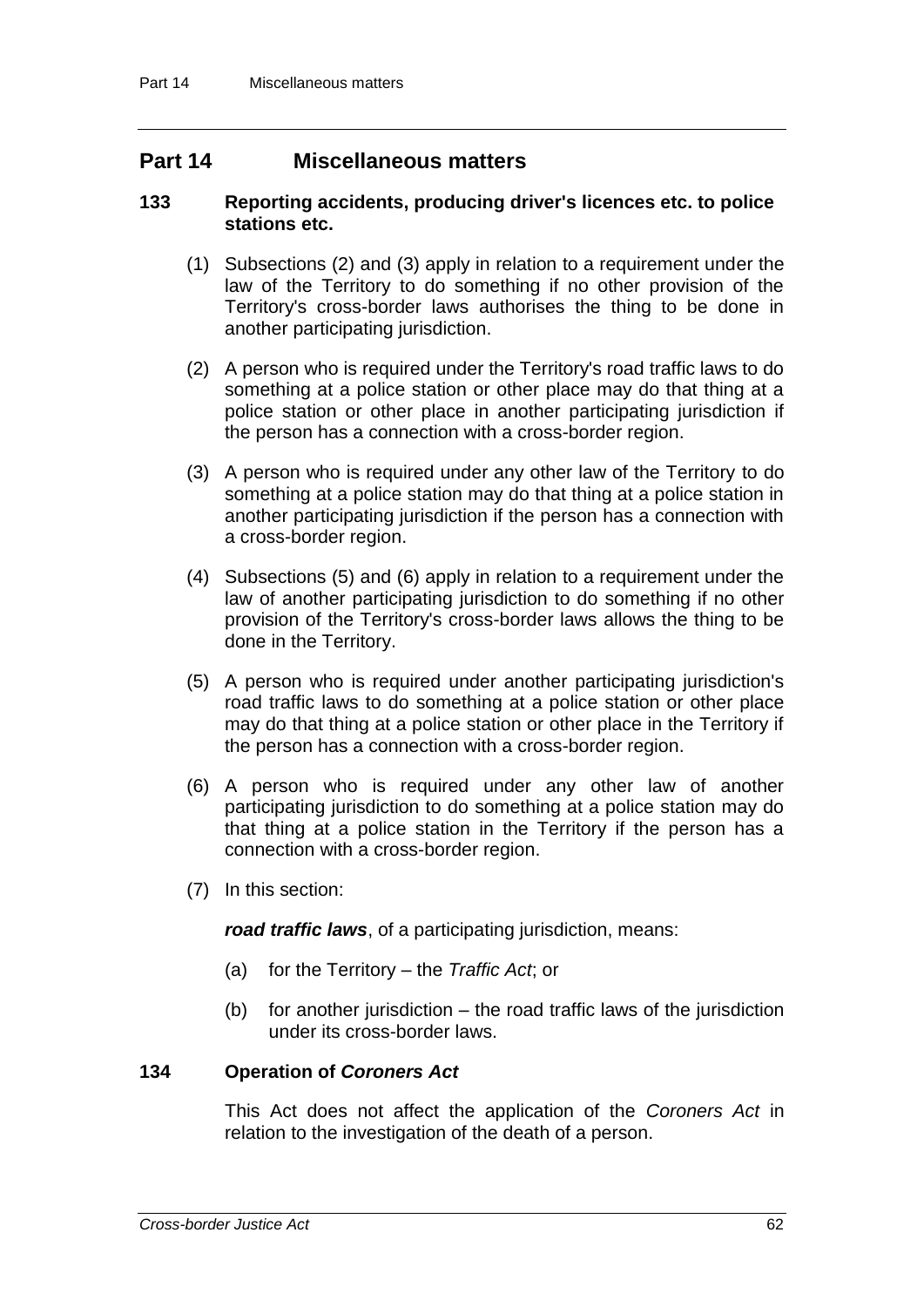### **135 Power of Minister to enter agreements**

- (1) The Minister may make an agreement with a Minister of another participating jurisdiction in relation to any matter that is necessary or convenient for giving effect to this Act.
- (2) Subsection (1) does not limit the power of the Minister to enter into agreements relating to the administration of justice in a crossborder region.
- (3) In this section:

*Minister*, of a participating jurisdiction, includes a person acting for a Minister of the jurisdiction.

### **136 Inconsistency between Act and agreement**

If there is an inconsistency between this Act and an agreement mentioned in section 135(1), this Act prevails to the extent of the inconsistency.

### **137 Protection of office holders of Territory taking action in another participating jurisdiction**

An office holder of the Territory has the same protection and immunity, and is subject to the same liability, under the law of the Territory in relation to any action the office holder takes under the Territory's cross-border laws in another participating jurisdiction as the office holder would have, and be subject to, if the office holder were to take the action in the Territory.

### **138 Protection of office holders of another participating jurisdiction taking action in Territory**

An office holder of another participating jurisdiction has the same protection and immunity, and is subject to the same liability, under the law of the Territory in relation to any action the office holder takes under the other jurisdiction's cross-border laws in the Territory as the office holder would have, and be subject to, under the law of the other jurisdiction if the office holder were to take the action in the other jurisdiction.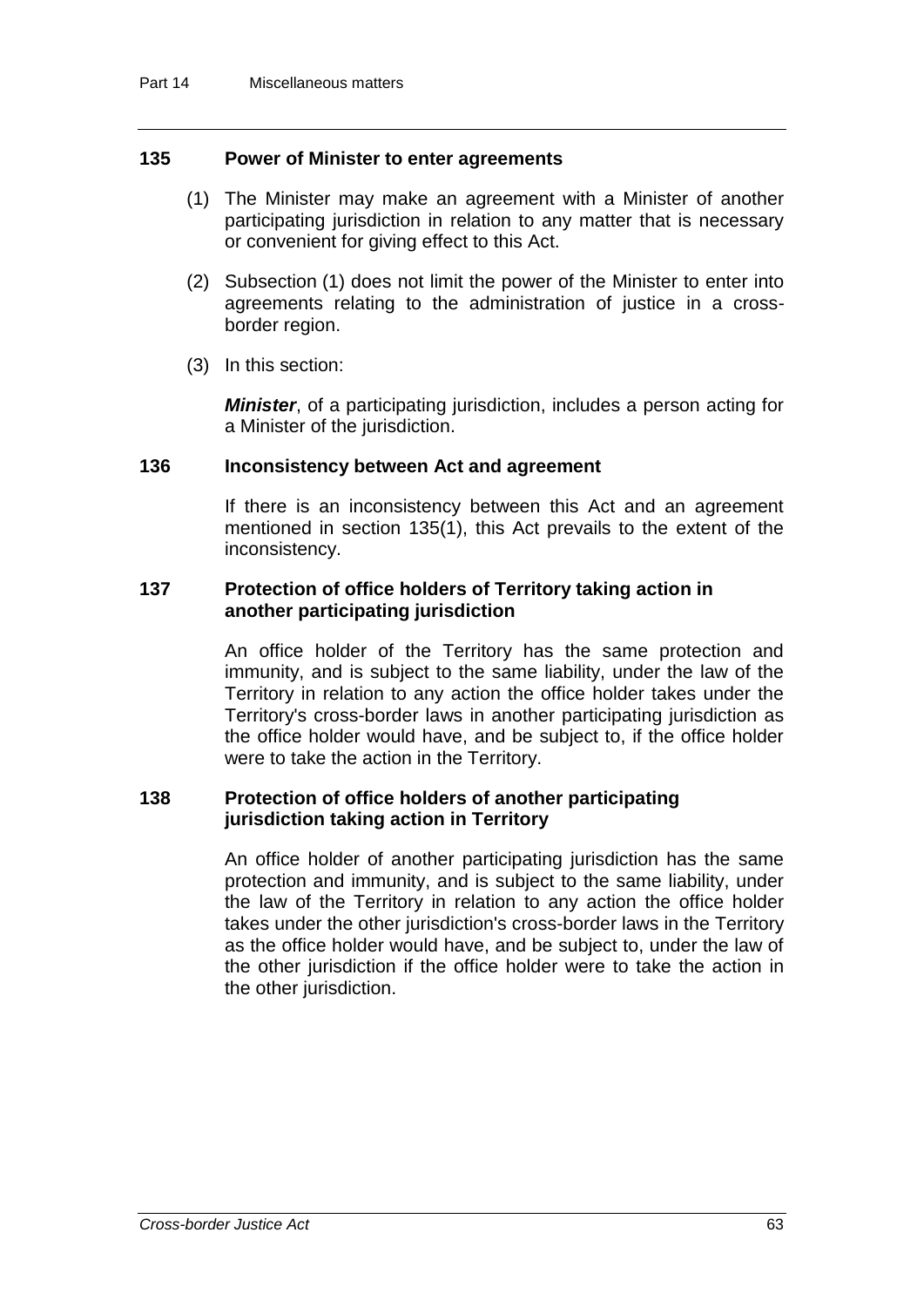### **139 Disclosure of information to authorities in another participating jurisdiction**

- (1) A person or body in the Territory who is authorised under a law of the Territory to disclose information to another person or body in the Territory (a *Territory authority*) may disclose the information to a person or body in another participating jurisdiction (an *interstate authority*) if:
	- (a) the interstate authority exercises powers that correspond with the powers exercised by the Territory authority; and
	- (b) the information is relevant to the administration of the crossborder laws of the Territory or other jurisdiction.
- (2) The Chief Executive Officer may authorise the disclosure of information about persons who are being or have been dealt with under the Territory's cross-border laws to a person or body (whether in the Territory or elsewhere) for use in research.
- (3) The Minister may establish procedures for the disclosure of information under this section.

### **140 Delegation by Chief Executive Officer**

- (1) The Chief Executive Officer may delegate any of the Chief Executive Officer's powers and functions under this Act.
- (2) The delegation must be in writing signed by the Chief Executive Officer.
- (3) A power or function when exercised or performed by the delegate is taken to have been exercised or performed in accordance with the delegation unless the contrary is shown.

### **141 Regulations**

The Administrator may make regulations under this Act.

### **142 Review of Act**

- (1) The Minister must carry out a review of the operation and effectiveness of this Act as soon as practicable after the expiry of 3 years after the commencement of this Act.
- (2) The Minister must:
	- (a) prepare a report on the outcome of the review; and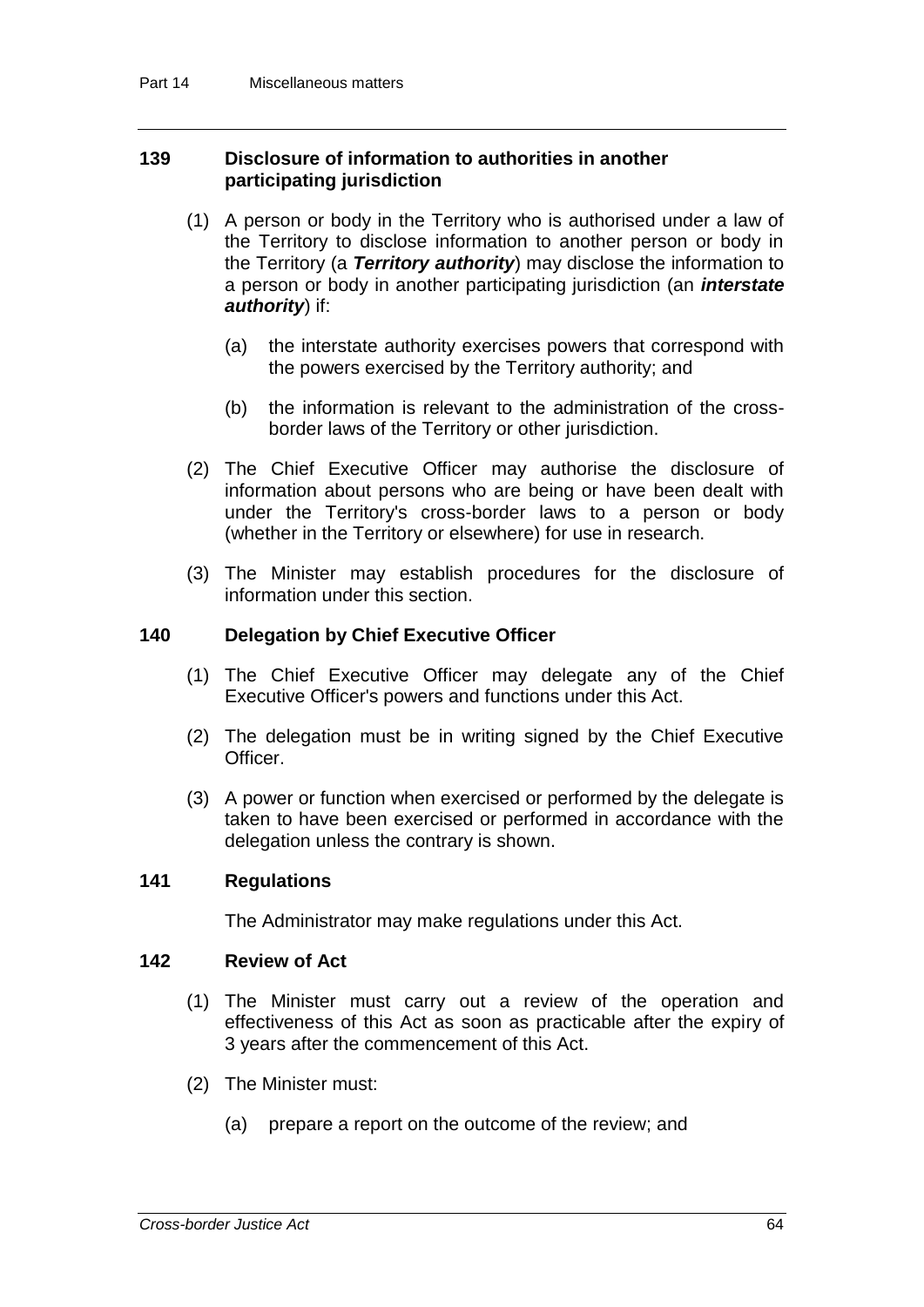(b) table a copy of the report in the Legislative Assembly within 4 years after the commencement of this Act.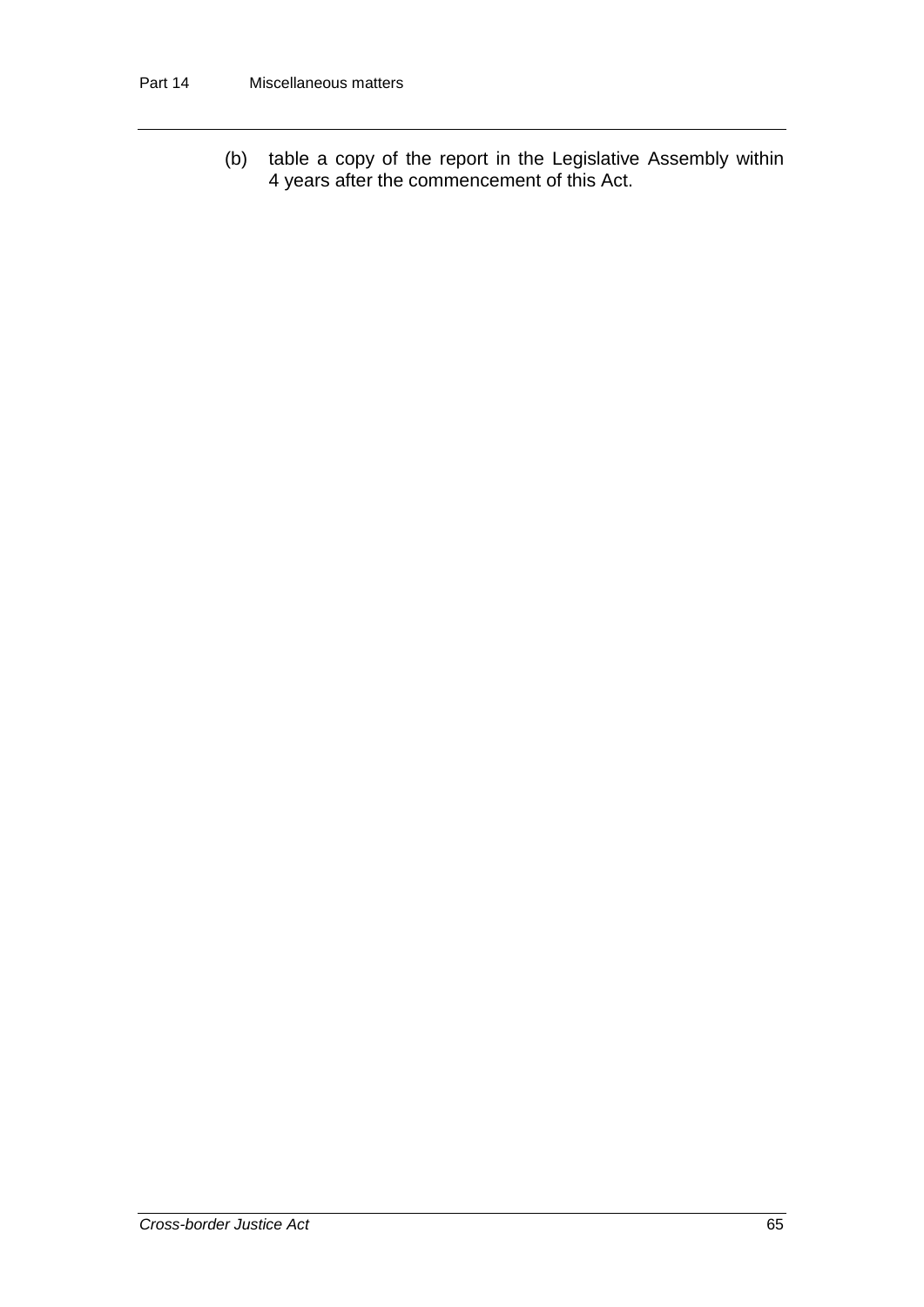### **ENDNOTES**

**1 KEY**

Key to abbreviations

| $amd = amended$         | $od = order$                        |
|-------------------------|-------------------------------------|
| $app = appendix$        | $om = omitted$                      |
| $bl = by-law$           | $pt = Part$                         |
| $ch = Chapter$          | $r =$ regulation/rule               |
| $cl = clause$           | $rem = remainder$                   |
| $div = Division$        | renum = renumbered                  |
| $exp = expires/expired$ | $rep = repeated$                    |
| $f = form$              | $s = section$                       |
| Gaz = Gazette           | $sch = Schedule$                    |
| $h dg =$ heading        | $sdiv = Subdivision$                |
| ins = inserted          | <b>SL = Subordinate Legislation</b> |
| It = $long$ title       | $sub =$ substituted                 |
| $nc = not commenced$    |                                     |

## **2 LIST OF LEGISLATION**

# *Cross-border Justice Act 2009* **(Act No. 1, 2009)**

Assent date 12 March 2009<br>Commenced ss 67(b), 68(2)(

ss 67(b), 68(2)(e), 106, 108, 114, 116 and Part 15 Div 6: 1 December 2009; rem: 1 November 2009 (*Gaz* S59, 29 October 2009)

#### *Correctional Services (Related and Consequential Amendments) Act 2014* **(Act No. 27, 2014)**

| Assent date | 4 September 2014                                  |
|-------------|---------------------------------------------------|
| Commenced   | 9 September 2014 (Gaz S80, 9 September 2014, p 2) |

#### *Statute Law Revision Act 2014* **(Act No. 38, 2014)**

| Assent date | 13 November 2014 |
|-------------|------------------|
| Commenced   | 13 November 2014 |

# **3 LIST OF AMENDMENTS**

| amd No. 27, 2014, s 57 |
|------------------------|
| amd No. 27, 2014, s 57 |
| amd No. 27, 2014, s 57 |
| amd No. 38, 2014, s 2  |
| exp No. 1, 2009, s 160 |
|                        |
| exp No. 1, 2009, s 160 |
| exp No. 1, 2009, s 160 |
|                        |
| exp No. 1, 2009, s 160 |
| exp No. 1, 2009, s 160 |
|                        |
| exp No. 1, 2009, s 160 |
| exp No. 1, 2009, s 160 |
|                        |
| exp No. 1, 2009, s 160 |
|                        |